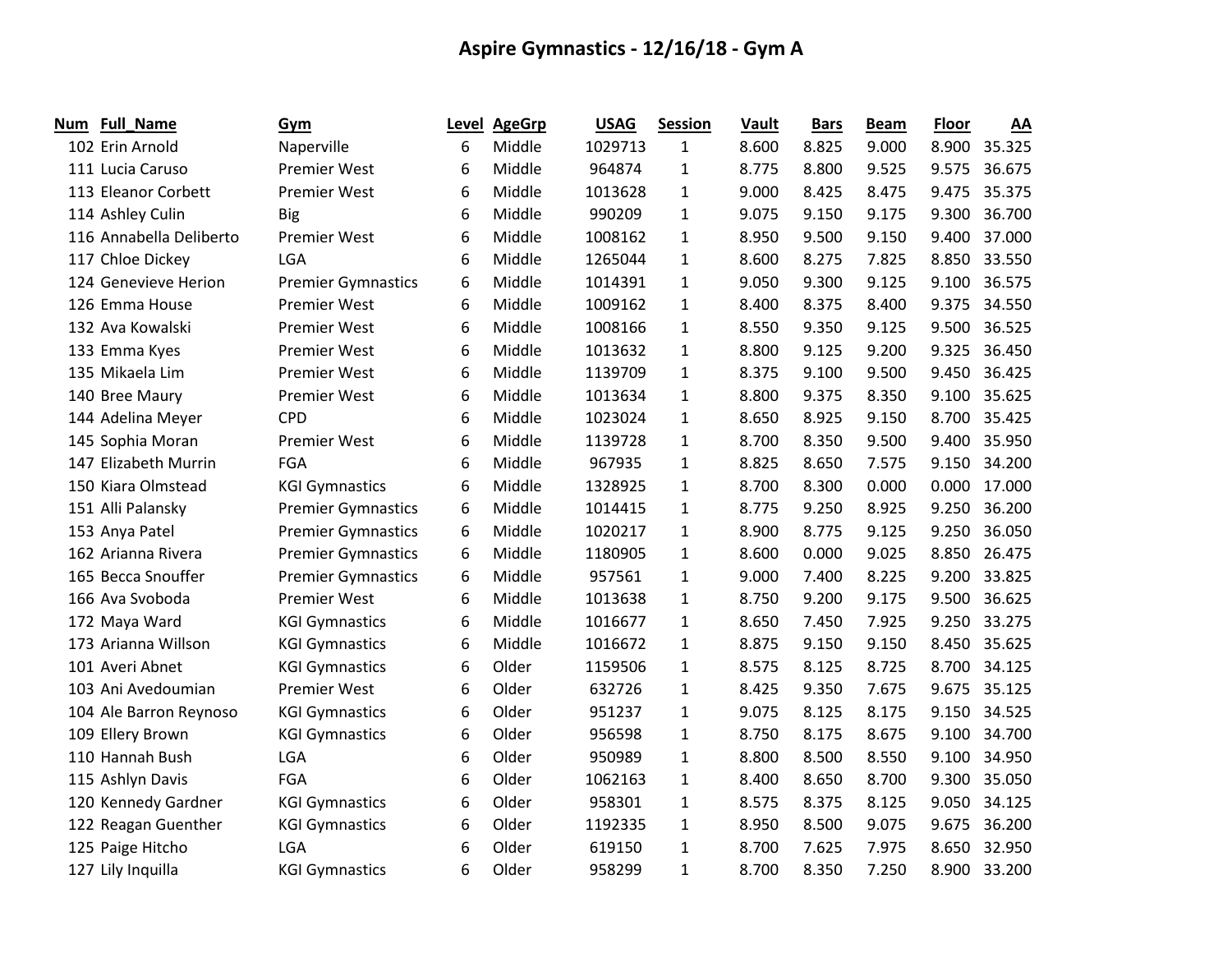| Num | <b>Full_Name</b>       | Gym                       | Level | <b>AgeGrp</b> | <b>USAG</b> | <b>Session</b> | Vault | <b>Bars</b> | <b>Beam</b> | <b>Floor</b> | AA     |
|-----|------------------------|---------------------------|-------|---------------|-------------|----------------|-------|-------------|-------------|--------------|--------|
|     | 128 Addison Irwin      | Victory                   | 6     | Older         | 947147      | 1              | 8.250 | 7.875       | 8.675       | 9.650        | 34.450 |
|     | 129 Maddy Jackson      | LGA                       | 6     | Older         | 619158      | $\mathbf{1}$   | 8.850 | 8.850       | 7.750       | 8.750        | 34.200 |
|     | 137 Laken Luecke       | I-Power                   | 6     | Older         | 958657      | 1              | 8.825 | 8.450       | 9.425       | 9.300        | 36.000 |
|     | 142 Issy Mercer        | I-Power                   | 6     | Older         | 616584      | 1              | 8.800 | 8.425       | 0.000       | 9.325        | 26.550 |
|     | 148 Sarah Mustafa      | <b>Premier West</b>       | 6     | Older         | 1139760     | 1              | 8.275 | 9.075       | 8.900       | 9.575        | 35.825 |
|     | 152 Gabi Palm          | Naperville                | 6     | Older         | 1029717     | $\mathbf{1}$   | 8.700 | 8.825       | 8.125       | 8.900        | 34.550 |
|     | 155 Savanna Peters     | <b>KGI Gymnastics</b>     | 6     | Older         | 634647      | $\mathbf{1}$   | 8.950 | 9.050       | 8.550       | 9.500        | 36.050 |
|     | 159 Evissa Ptak        | Naperville                | 6     | Older         | 947526      | $\mathbf{1}$   | 9.125 | 8.700       | 7.925       | 9.350        | 35.100 |
|     | 160 Anna Richardson    | FGA                       | 6     | Older         | 620040      | 1              | 8.000 | 7.000       | 7.725       | 9.100        | 31.825 |
|     | 167 Jenna Szczesniak   | <b>Big</b>                | 6     | Older         | 952340      | 1              | 9.000 | 9.300       | 9.375       | 9.550        | 37.225 |
|     | 169 Emma VanDerHill    | <b>KGI Gymnastics</b>     | 6     | Older         | 956616      | 1              | 8.900 | 8.850       | 9.075       | 9.300        | 36.125 |
|     | 171 Elise Ward         | <b>KGI Gymnastics</b>     | 6     | Older         | 1016676     | 1              | 9.050 | 8.225       | 7.650       | 9.350        | 34.275 |
|     | 174 Megan Zahnow       | <b>KGI Gymnastics</b>     | 6     | Older         | 1016675     | $\mathbf{1}$   | 8.600 | 8.400       | 7.175       | 8.950        | 33.125 |
|     | 100 Laila Abdul-Jabbar | <b>CPD</b>                | 6     | Younger       | 1022962     | $\mathbf{1}$   | 8.475 | 9.125       | 8.925       | 9.500        | 36.025 |
|     | 105 Chloe Barszcz      | <b>CPD</b>                | 6     | Younger       | 1022976     | 1              | 8.450 | 7.475       | 8.225       | 9.400        | 33.550 |
|     | 106 Zola Bieganski     | <b>CPD</b>                | 6     | Younger       | 1188450     | 1              | 8.600 | 8.700       | 9.275       | 9.100        | 35.675 |
|     | 107 Avery Bonino       | <b>Big</b>                | 6     | Younger       | 990216      | 1              | 8.725 | 8.825       | 8.550       | 9.225        | 35.325 |
|     | 108 Alayna Boumans     | <b>Premier West</b>       | 6     | Younger       | 1013626     | $\mathbf{1}$   | 8.575 | 9.450       | 9.000       | 9.300        | 36.325 |
|     | 112 Edie Condon        | <b>Premier Gymnastics</b> | 6     | Younger       | 1014386     | $\mathbf{1}$   | 9.250 | 9.700       | 9.350       | 9.400        | 37.700 |
|     | 118 Clara Ditsch       | Lakeshore                 | 6     | Younger       | 1031318     | 1              | 8.850 | 9.050       | 8.875       | 9.350        | 36.125 |
|     | 121 Elizabeth Griffin  | <b>Premier Gymnastics</b> | 6     | Younger       | 957322      | $\mathbf{1}$   | 8.575 | 7.550       | 8.075       | 8.800        | 33.000 |
|     | 123 Sawyer Hansen      | <b>Premier Gymnastics</b> | 6     | Younger       | 1014390     | 1              | 8.550 | 8.800       | 8.350       | 8.750        | 34.450 |
|     | 130 Taylor Jeffers     | <b>Premier West</b>       | 6     | Younger       | 1008164     | $\mathbf{1}$   | 8.500 | 8.800       | 8.625       | 9.150        | 35.075 |
|     | 131 Kaelyn Kane        | <b>Premier West</b>       | 6     | Younger       | 1139704     | $\mathbf{1}$   | 8.950 | 9.300       | 9.350       | 9.150        | 36.750 |
|     | 134 Kaelyn Landry      | <b>Premier Gymnastics</b> | 6     | Younger       | 1011354     | $\mathbf{1}$   | 8.900 | 9.250       | 8.700       | 9.125        | 35.975 |
|     | 138 Lauren Marrella    | <b>Premier Gymnastics</b> | 6     | Younger       | 1014398     | $\mathbf{1}$   | 8.850 | 9.500       | 8.400       | 8.950        | 35.700 |
|     | 141 Ellie Mayer        | <b>Premier West</b>       | 6     | Younger       | 1139718     | 1              | 8.150 | 8.925       | 8.950       | 9.000        | 35.025 |
|     | 143 Abby Messagie      | <b>LGA</b>                | 6     | Younger       | 1117623     | $\mathbf{1}$   | 8.700 | 8.275       | 8.150       | 9.075        | 34.200 |
|     | 146 Madison Moungey    | Naperville                | 6     | Younger       | 1211282     | 1              | 8.650 | 8.300       | 6.800       | 8.000        | 31.750 |
|     | 149 Maya Nicholson     | <b>Premier Gymnastics</b> | 6     | Younger       | 1014407     | $\mathbf{1}$   | 8.900 | 9.275       | 9.300       | 9.150        | 36.625 |
|     | 154 Alison Pease       | <b>Premier West</b>       | 6     | Younger       | 1013636     | $\mathbf{1}$   | 8.750 | 9.225       | 9.525       | 9.400        | 36.900 |
|     | 157 Mackenzie Philbin  | Lakeshore                 | 6     | Younger       | 1031311     | 1              | 8.750 | 8.200       | 8.625       | 8.300        | 33.875 |
|     | 158 Nora Pomatto       | <b>Premier West</b>       | 6     | Younger       | 1013637     | $\mathbf{1}$   | 8.800 | 9.100       | 8.875       | 9.550        | 36.325 |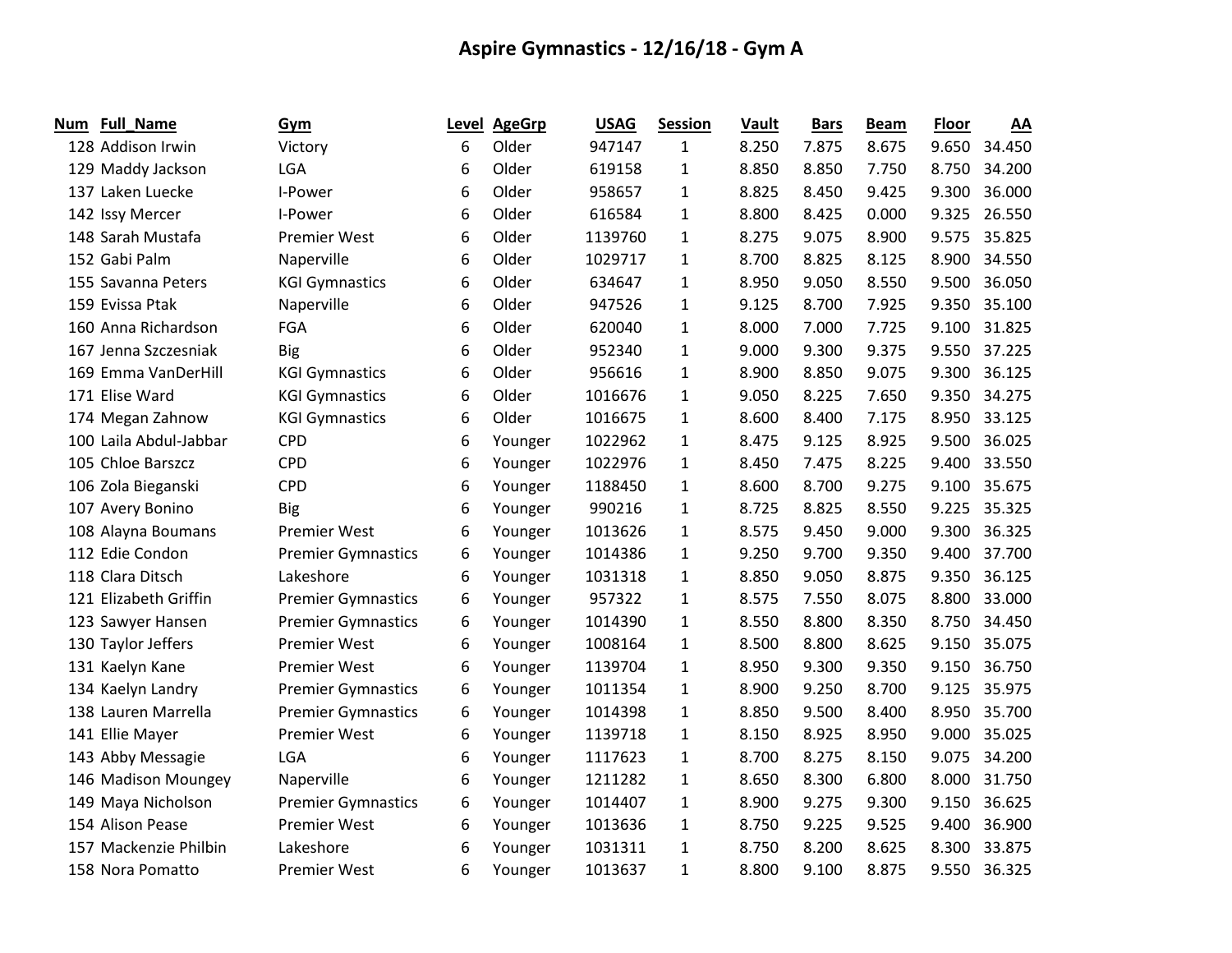| Num | <b>Full_Name</b>        | Gym                  | Level | <b>AgeGrp</b> | <b>USAG</b> | <b>Session</b> | Vault | <b>Bars</b> | <b>Beam</b> | <b>Floor</b> | AA     |
|-----|-------------------------|----------------------|-------|---------------|-------------|----------------|-------|-------------|-------------|--------------|--------|
|     | 161 Mae Richardson      | FGA                  | 6     | Younger       | 936804      | 1              | 8.675 | 8.075       | 8.900       | 9.550        | 35.200 |
|     | 163 Jordyn Scheive      | <b>Premier West</b>  | 6     | Younger       | 1159943     | 1              | 8.700 | 8.775       | 8.800       | 9.150        | 35.425 |
|     | 164 Malia Siharath      | <b>CPD</b>           | 6     | Younger       | 1023043     | $\mathbf{1}$   | 8.675 | 9.050       | 9.325       | 9.200        | 36.250 |
|     | 170 Julia Velasquez     | <b>CPD</b>           | 6     | Younger       | 1336588     | $\mathbf{1}$   | 8.625 | 9.150       | 8.575       | 9.275        | 35.625 |
|     | 602 lvy Adams           | Phenom               | 3     | Jr A          | 1318457     | $\overline{2}$ | 9.400 | 9.150       | 8.900       | 9.050        | 36.500 |
|     | 607 Malia Beltran       | Phenom               | 3     | Jr A          | 1262140     | $\overline{2}$ | 9.200 | 9.350       | 9.075       | 9.250        | 36.875 |
|     | 609 Birdie Berson       | Aspire               | 3     | Jr A          | 1473788     | $\overline{2}$ | 9.400 | 9.000       | 8.550       | 8.400        | 35.350 |
|     | 612 Briella Byrd        | <b>UGA</b>           | 3     | Jr A          | 1461426     | $\overline{2}$ | 8.400 | 7.750       | 8.975       | 7.850        | 32.975 |
|     | 613 Teagahn Cain        | <b>UGA</b>           | 3     | Jr A          | 1475664     | $\overline{2}$ | 0.000 | 0.000       | 0.000       | 0.000        | 0.000  |
|     | 616 Ella Conforti       | Phenom               | 3     | Jr A          | 1392739     | 2              | 9.550 | 9.250       | 8.475       | 9.600        | 36.875 |
|     | 626 Jocelyn Fawcett     | <b>UGA</b>           | 3     | Jr A          | 1463536     | $\overline{2}$ | 8.600 | 0.000       | 7.900       | 7.200        | 23.700 |
|     | 630 Charlotte Gagliardi | <b>UGA</b>           | 3     | Jr A          | 1465871     | $\overline{2}$ | 8.400 | 7.900       | 9.000       | 7.900        | 33.200 |
|     | 633 Sophie Garzonetti   | Phenom               | 3     | Jr A          | 1428503     | $\overline{2}$ | 9.250 | 8.800       | 9.100       | 8.950        | 36.100 |
|     | 634 Oyin Gbotosho       | Big                  | 3     | Jr A          | 1401827     | $\overline{2}$ | 9.175 | 8.350       | 7.600       | 8.550        | 33.675 |
|     | 636 PJ Gorajski         | Gymkinetics          | 3     | Jr A          | 1438889     | 2              | 9.475 | 8.425       | 9.625       | 9.200        | 36.725 |
|     | 637 Sofia Grajdura      | <b>Big</b>           | 3     | Jr A          | 1418878     | $\overline{2}$ | 8.500 | 6.750       | 6.900       | 6.650        | 28.800 |
|     | 638 Peyton Gregory      | <b>Big</b>           | 3     | Jr A          | 1382150     | $\overline{2}$ | 9.075 | 9.125       | 8.050       | 9.500        | 35.750 |
|     | 643 Mia Hoy             | Gymkinetics          | 3     | Jr A          | 1440574     | $\overline{2}$ | 9.350 | 9.550       | 9.075       | 9.200        | 37.175 |
|     | 646 Eleanor Jeffords    | Big                  | 3     | Jr A          | 1384887     | $\overline{2}$ | 9.125 | 8.500       | 7.800       | 7.150        | 32.575 |
|     | 647 Hayden Jones        | <b>UGA</b>           | 3     | Jr A          | 1465413     | $\overline{2}$ | 8.700 | 7.350       | 7.775       | 8.200        | 32.025 |
|     | 667 Estelle Mottet      | Phenom               | 3     | Jr A          | 1262166     | $\overline{2}$ | 9.050 | 9.000       | 8.500       | 8.800        | 35.350 |
|     | 673 Sienna Pequet       | <b>Big</b>           | 3     | Jr A          | 1398754     | $\overline{2}$ | 9.050 | 8.525       | 8.925       | 9.000        | 35.500 |
|     | 677 Isabella Queen      | <b>UGA</b>           | 3     | Jr A          | 1463414     | $\overline{2}$ | 8.275 | 8.175       | 8.550       | 8.250        | 33.250 |
|     | 678 Tessa Quigley       | <b>UGA</b>           | 3     | Jr A          | 1468167     | $\overline{2}$ | 8.150 | 7.850       | 8.600       | 6.850        | 31.450 |
|     | 685 Ella Shay           | <b>IK Gymnastics</b> | 3     | Jr A          | 1432861     | 2              | 6.750 | 8.500       | 7.525       | 8.450        | 31.225 |
|     | 689 Molly Wander        | <b>UGA</b>           | 3     | Jr A          | 1480593     | $\overline{2}$ | 8.200 | 6.350       | 7.375       | 7.850        | 29.775 |
|     | 692 Lilianna Winkels    | Phenom               | 3     | Jr A          | 1389925     | 2              | 9.400 | 8.300       | 7.875       | 8.600        | 34.175 |
|     | 1777 Samantha Hintz     | Phenom               | 3     | Jr A          | 1262153     | $\overline{2}$ | 8.700 | 8.875       | 7.600       | 9.100        | 34.275 |
|     | 604 Julianna Andruch    | <b>UGA</b>           | 3     | Jr B          | 1459410     | $\overline{2}$ | 8.250 | 5.800       | 6.900       | 6.500        | 27.450 |
|     | 605 Millie Austin       | Phenom               | 3     | Jr B          | 1278357     | $\overline{2}$ | 9.175 | 9.450       | 9.100       | 9.375        | 37.100 |
|     | 610 Isabella Binkley    | Aspire               | 3     | Jr B          | 1326749     | $\overline{2}$ | 9.200 | 8.575       | 8.800       | 8.450        | 35.025 |
|     | 611 Peyton Brandenburg  | Aspire               | 3     | Jr B          | 1396419     | $\overline{2}$ | 9.150 | 8.850       | 8.350       | 8.600        | 34.950 |
|     | 619 Hayden Deacetis     | Aspire               | 3     | Jr B          | 1294744     | $\overline{2}$ | 9.150 | 9.100       | 8.375       | 8.700        | 35.325 |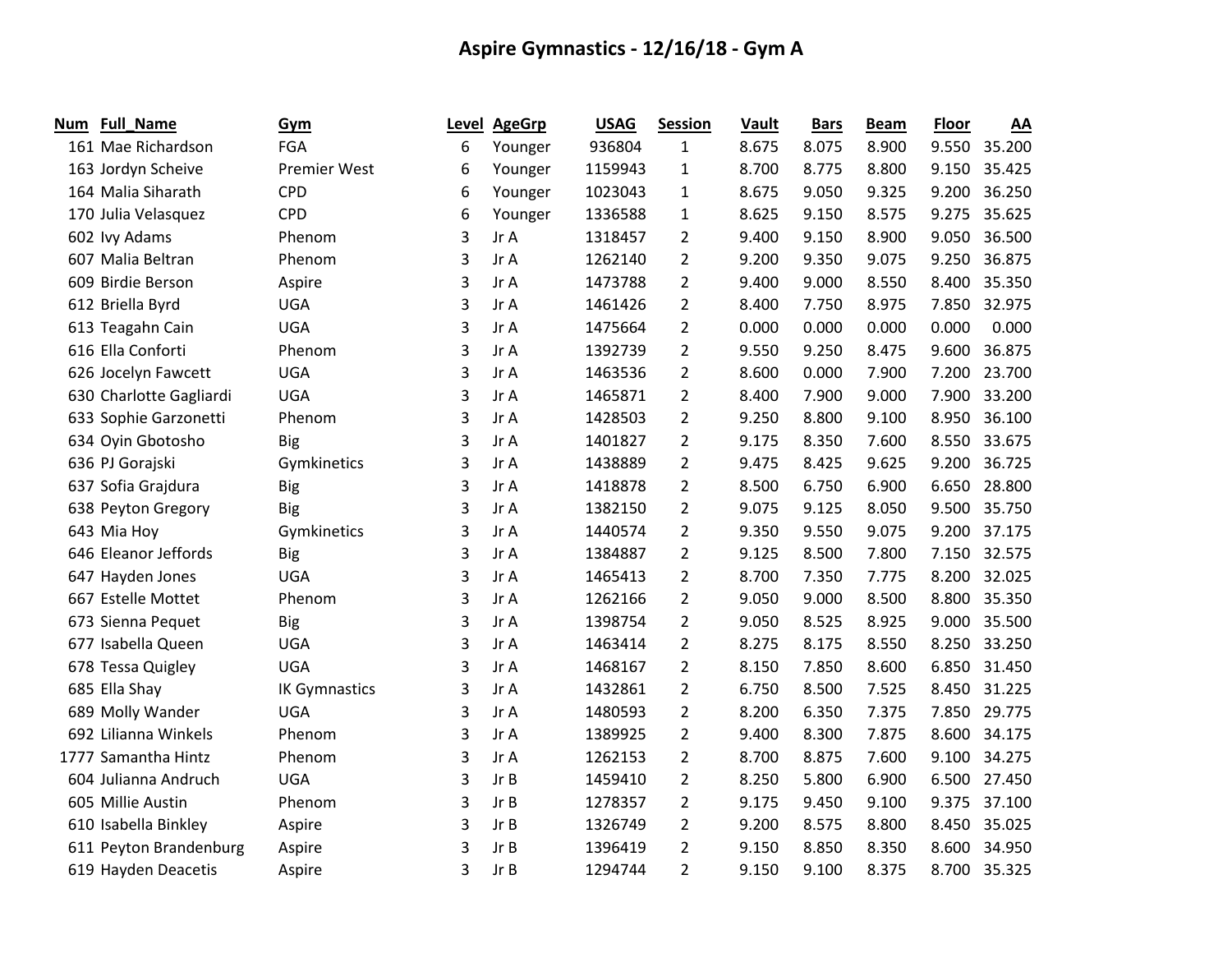| Num | <b>Full_Name</b>       | Gym                  | Level | <b>AgeGrp</b> | <b>USAG</b> | <b>Session</b> | Vault | <b>Bars</b> | <b>Beam</b> | <b>Floor</b> | AA     |
|-----|------------------------|----------------------|-------|---------------|-------------|----------------|-------|-------------|-------------|--------------|--------|
|     | 621 Alessandra DiSalvo | <b>UGA</b>           | 3     | Jr B          | 1478627     | 2              | 8.600 | 6.800       | 8.000       | 8.000        | 31.400 |
|     | 627 Keira Faxel        | <b>UGA</b>           | 3     | Jr B          | 1481825     | $\overline{2}$ | 8.775 | 8.425       | 8.500       | 8.450        | 34.150 |
|     | 628 Zoey Fisher        | Gymkinetics          | 3     | Jr B          | 1445036     | 2              | 9.375 | 9.175       | 8.300       | 9.050        | 35.900 |
|     | 629 Teaghan Fitzgerald | <b>UGA</b>           | 3     | Jr B          | 1481586     | $\overline{2}$ | 0.000 | 0.000       | 0.000       | 0.000        | 0.000  |
|     | 640 Addison Hartman    | <b>Big</b>           | 3     | Jr B          | 1391081     | $\overline{2}$ | 8.900 | 8.475       | 8.675       | 7.100        | 33.150 |
|     | 644 Willa Huber        | Gymkinetics          | 3     | Jr B          | 1443151     | $\overline{2}$ | 8.950 | 9.500       | 8.400       | 9.075        | 35.925 |
|     | 645 Sara Janas         | <b>Big</b>           | 3     | Jr B          | 1420933     | $\overline{2}$ | 8.600 | 8.300       | 8.900       | 9.175        | 34.975 |
|     | 651 Jada Kittler       | Aspire               | 3     | Jr B          | 1395457     | $\overline{2}$ | 9.375 | 8.875       | 8.900       | 8.600        | 35.750 |
|     | 656 Kylie Kozak        | Aspire               | 3     | Jr B          | 1442393     | $\overline{2}$ | 9.000 | 8.425       | 8.700       | 8.050        | 34.175 |
|     | 658 Mia Lewis          | <b>UGA</b>           | 3     | Jr B          | 1480610     | $\overline{2}$ | 8.750 | 8.100       | 8.550       | 8.600        | 34.000 |
|     | 671 Julianna Panzica   | <b>Big</b>           | 3     | Jr B          | 1382274     | $\overline{2}$ | 8.700 | 8.100       | 7.400       | 7.550        | 31.750 |
|     | 672 Chloe Pawlak       | Gymkinetics          | 3     | Jr B          | 1442602     | $\overline{2}$ | 9.275 | 9.025       | 8.775       | 8.200        | 35.275 |
|     | 674 Kindle Petties     | Gymkinetics          | 3     | Jr B          | 1470317     | $\overline{2}$ | 9.000 | 9.100       | 8.825       | 8.850        | 35.775 |
|     | 679 Sarah Raspante     | <b>UGA</b>           | 3     | Jr B          | 1478781     | $\overline{2}$ | 8.300 | 8.225       | 8.550       | 8.600        | 33.675 |
|     | 681 Victoria Rybak     | Gymkinetics          | 3     | Jr B          | 1440303     | $\overline{2}$ | 8.650 | 9.550       | 8.625       | 9.125        | 35.950 |
|     | 684 Raegan Saysongkham | <b>UGA</b>           | 3     | Jr B          | 1482559     | $\overline{2}$ | 8.875 | 8.175       | 8.975       | 8.400        | 34.425 |
|     | 687 Jayla Thomas       | <b>UGA</b>           | 3     | Jr B          | 1480572     | $\overline{2}$ | 8.350 | 7.150       | 8.325       | 7.350        | 31.175 |
|     | 688 Sophia Torres      | Aspire               | 3     | Jr B          | 1463051     | $\overline{2}$ | 8.450 | 8.050       | 8.325       | 7.850        | 32.675 |
|     | 691 Peyton Watkins     | Aspire               | 3     | Jr B          | 1400587     | $\overline{2}$ | 8.800 | 8.600       | 8.475       | 8.400        | 34.275 |
|     | 606 Madelyn Barnes     | Aspire               | 3     | Sr A          | 1296680     | $\overline{2}$ | 9.200 | 9.325       | 8.700       | 9.000        | 36.225 |
|     | 608 Isabella Berner    | Gymkinetics          | 3     | Sr A          | 1455769     | $\overline{2}$ | 8.850 | 7.850       | 9.075       | 7.600        | 33.375 |
|     | 614 Eleri Casey        | <b>IK Gymnastics</b> | 3     | Sr A          | 1440593     | $\overline{2}$ | 8.800 | 8.875       | 8.750       | 8.650        | 35.075 |
|     | 615 Elle Colgan        | <b>IK Gymnastics</b> | 3     | Sr A          | 1432598     | $\overline{2}$ | 8.850 | 8.875       | 9.300       | 9.275        | 36.300 |
|     | 617 Gigi Creegan       | Gymkinetics          | 3     | Sr A          | 1303823     | $\overline{2}$ | 9.400 | 8.925       | 9.375       | 8.550        | 36.250 |
|     | 618 Aliya Curran       | Phenom               | 3     | Sr A          | 1262143     | $\overline{2}$ | 9.650 | 9.400       | 9.000       | 9.575        | 37.625 |
|     | 620 Rylee DiBenedetto  | <b>UGA</b>           | 3     | Sr A          | 1475039     | $\overline{2}$ | 8.575 | 7.500       | 8.675       | 8.100        | 32.850 |
|     | 624 Layla Ensign       | Phenom               | 3     | Sr A          | 1391088     | 2              | 9.525 | 9.575       | 8.500       | 9.300        | 36.900 |
|     | 639 Skylar Hallin      | <b>Big</b>           | 3     | Sr A          | 1299589     | $\overline{2}$ | 9.250 | 8.875       | 8.950       | 9.075        | 36.150 |
|     | 642 Sophie Horn        | <b>Big</b>           | 3     | Sr A          | 1386554     | $\overline{2}$ | 8.525 | 8.800       | 8.175       | 7.350        | 32.850 |
|     | 648 Taylor Jones       | <b>UGA</b>           | 3     | Sr A          | 1475800     | $\overline{2}$ | 9.000 | 8.600       | 8.975       | 9.000        | 35.575 |
|     | 652 Sydney Knieriem    | Gymkinetics          | 3     | Sr A          | 1303837     | $\overline{2}$ | 9.050 | 9.300       | 9.600       | 9.325        | 37.275 |
|     | 653 Emma Kocolowski    | Gymkinetics          | 3     | Sr A          | 1303841     | $\overline{2}$ | 9.575 | 9.000       | 9.150       | 9.200        | 36.925 |
|     | 659 Aaliyah Lopez      | <b>IK Gymnastics</b> | 3     | Sr A          | 1430280     | 2              | 8.900 | 9.100       | 9.350       | 9.275        | 36.625 |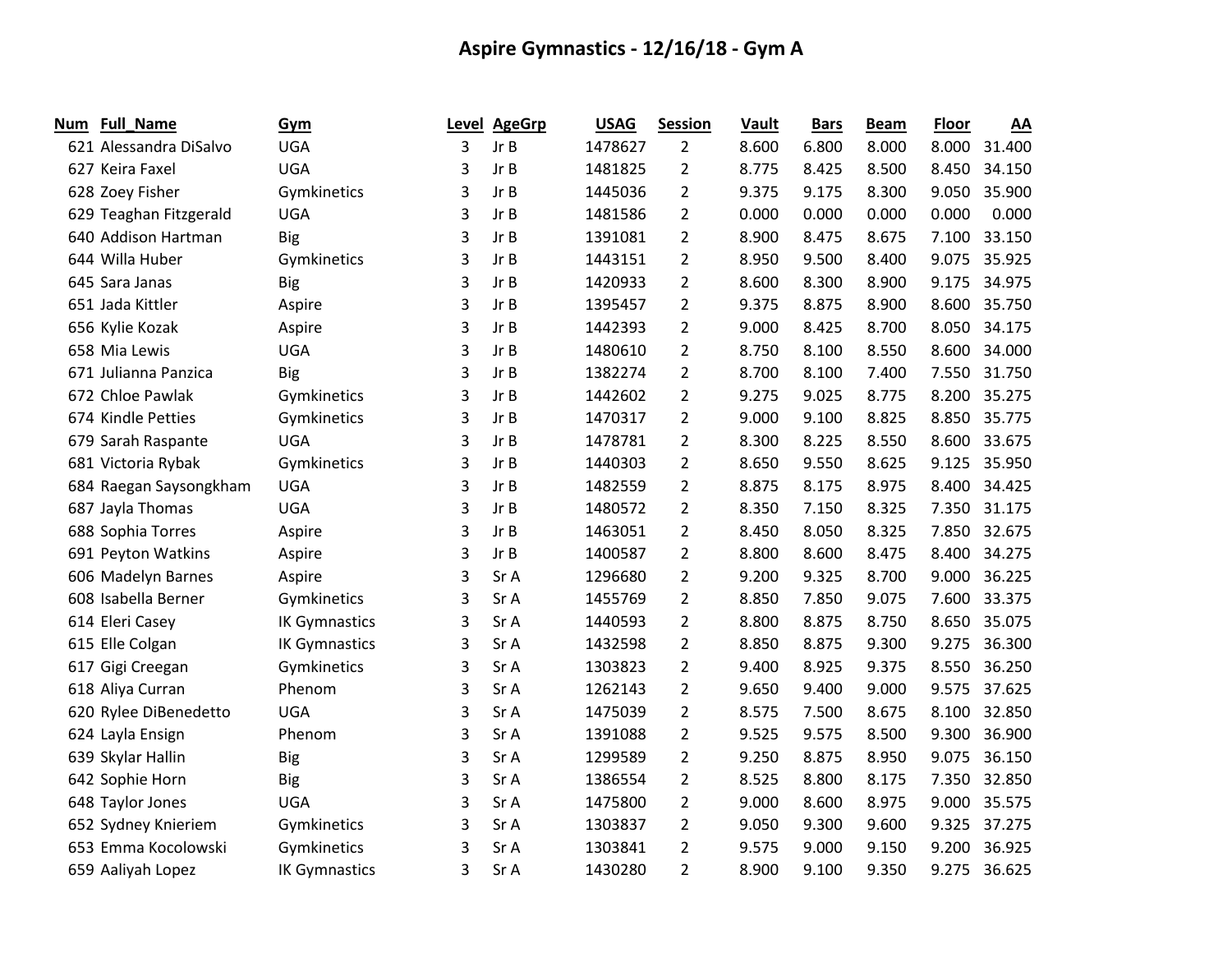| Num | <b>Full_Name</b>       | Gym                  | Level          | <b>AgeGrp</b> | <b>USAG</b> | <b>Session</b> | Vault | <b>Bars</b> | <b>Beam</b> | <b>Floor</b> | <u>AA</u> |
|-----|------------------------|----------------------|----------------|---------------|-------------|----------------|-------|-------------|-------------|--------------|-----------|
|     | 660 Jessica Manijak    | Gymkinetics          | 3              | Sr A          | 1303845     | $\overline{2}$ | 9.175 | 8.725       | 9.650       | 9.150        | 36.700    |
|     | 662 Nellie McInerney   | <b>Big</b>           | 3              | Sr A          | 1382227     | $\overline{2}$ | 9.300 | 6.600       | 8.750       | 7.500        | 32.150    |
|     | 664 Alexis Mitchell    | <b>Big</b>           | 3              | Sr A          | 1431912     | $\overline{2}$ | 9.400 | 7.350       | 9.000       | 8.900        | 34.650    |
|     | 670 Keira Osborne      | <b>UGA</b>           | 3              | Sr A          | 1464671     | $\overline{2}$ | 9.200 | 8.775       | 9.050       | 9.075        | 36.100    |
|     | 682 Gia Saele          | Aspire               | 3              | Sr A          | 1389763     | $\overline{2}$ | 8.450 | 8.200       | 8.500       | 7.650        | 32.800    |
|     | 683 Calista Sartori    | <b>Big</b>           | 3              | Sr A          | 1286721     | $\overline{2}$ | 9.075 | 8.500       | 7.425       | 8.600        | 33.600    |
|     | 686 Sawyer Thayer      | <b>IK Gymnastics</b> | 3              | Sr A          | 1433790     | $\overline{2}$ | 8.925 | 9.225       | 9.125       | 8.400        | 35.675    |
|     | 690 Fiona Warner       | <b>UGA</b>           | 3              | Sr A          | 1484696     | $\overline{2}$ | 8.800 | 8.950       | 8.900       | 8.950        | 35.600    |
|     | 603 Emma Amundson      | <b>UGA</b>           | 3              | Sr B          | 1480616     | $\overline{2}$ | 8.850 | 8.675       | 9.275       | 9.000        | 35.800    |
|     | 622 Lilly Dillman      | <b>UGA</b>           | 3              | Sr B          | 1485442     | $\overline{2}$ | 8.975 | 7.650       | 8.550       | 9.150        | 34.325    |
|     | 623 Carmella Ebel      | Gymkinetics          | 3              | SrB           | 1447202     | $\overline{2}$ | 8.575 | 9.050       | 8.950       | 8.100        | 34.675    |
|     | 625 Sydney Facio       | Aspire               | 3              | Sr B          | 1291540     | $\overline{2}$ | 8.900 | 9.200       | 9.025       | 8.750        | 35.875    |
|     | 631 Paige Galbert      | Gymkinetics          | 3              | Sr B          | 1303827     | $\overline{2}$ | 9.500 | 9.375       | 9.775       | 9.700        | 38.350    |
|     | 632 Avery Garrigan     | <b>UGA</b>           | 3              | Sr B          | 1480700     | $\overline{2}$ | 9.050 | 7.825       | 8.575       | 8.100        | 33.550    |
|     | 635 Reilly Gibson      | Phenom               | 3              | Sr B          | 1421950     | $\overline{2}$ | 9.400 | 9.400       | 8.450       | 9.300        | 36.550    |
|     | 641 Makayla Hill       | Gymkinetics          | 3              | Sr B          | 1440087     | $\overline{2}$ | 9.400 | 8.925       | 9.200       | 8.850        | 36.375    |
|     | 649 Sascha Keller      | <b>IK Gymnastics</b> | 3              | Sr B          | 1430257     | $\overline{2}$ | 8.900 | 9.250       | 8.475       | 9.000        | 35.625    |
|     | 650 Lia Kethcart       | Gymkinetics          | 3              | Sr B          | 1454758     | $\overline{2}$ | 9.450 | 9.050       | 9.100       | 9.275        | 36.875    |
|     | 654 Shauna Kohl        | <b>IK Gymnastics</b> | 3              | Sr B          | 1434918     | $\overline{2}$ | 9.075 | 9.400       | 8.425       | 8.600        | 35.500    |
|     | 655 Sophia Kostich     | <b>Big</b>           | 3              | Sr B          | 1399450     | $\overline{2}$ | 8.600 | 8.200       | 7.050       | 7.600        | 31.450    |
|     | 657 Brynn Lange        | Phenom               | 3              | Sr B          | 1262163     | $\overline{2}$ | 9.575 | 9.800       | 9.000       | 9.800        | 38.175    |
|     | 661 Carly McDonald     | Aspire               | 3              | Sr B          | 1289066     | $\overline{2}$ | 9.300 | 9.775       | 9.600       | 9.400        | 38.075    |
|     | 663 Lauren Miguel      | <b>IK Gymnastics</b> | 3              | Sr B          | 1431416     | $\overline{2}$ | 8.700 | 9.325       | 8.950       | 9.000        | 35.975    |
|     | 665 Grace Morris       | Gymkinetics          | 3              | Sr B          | 1439466     | $\overline{2}$ | 9.225 | 9.350       | 8.300       | 9.450        | 36.325    |
|     | 666 Cecelia Mottet     | Phenom               | 3              | Sr B          | 1262168     | $\overline{2}$ | 9.350 | 9.700       | 9.325       | 9.750        | 38.125    |
|     | 668 Hailey Nass        | Phenom               | 3              | Sr B          | 1262169     | $\overline{2}$ | 9.350 | 9.275       | 9.150       | 9.050        | 36.825    |
|     | 669 Mady Norder        | Aspire               | 3              | Sr B          | 1427147     | $\overline{2}$ | 9.300 | 9.475       | 9.150       | 9.250        | 37.175    |
|     | 675 Grace Power        | Aspire               | 3              | Sr B          | 1064418     | $\overline{2}$ | 9.300 | 9.275       | 9.300       | 9.300        | 37.175    |
|     | 676 Emma Proskurniak   | <b>UGA</b>           | 3              | Sr B          | 1466920     | $\overline{2}$ | 8.350 | 8.100       | 7.550       | 8.650        | 32.650    |
|     | 694 Mia Zvejnieks      | Gymkinetics          | 3              | Sr B          | 1303889     | $\overline{2}$ | 9.175 | 8.500       | 8.900       | 9.125        | 35.700    |
|     | 718 Carly Fullam       | Aspire               | 2              | All           | 1438457     | 3              | 8.500 | 8.750       | 8.425       | 8.250        | 33.925    |
|     | 736 Isabella Klingbiel | Aspire               | 2              | All           | 1393579     | 3              | 8.600 | 8.500       | 8.050       | 8.600        | 33.750    |
|     | 749 Adah Margeson      | Aspire               | $\overline{2}$ | All           | 1411960     | 3              | 8.500 | 8.250       | 8.250       | 8.100        | 33.100    |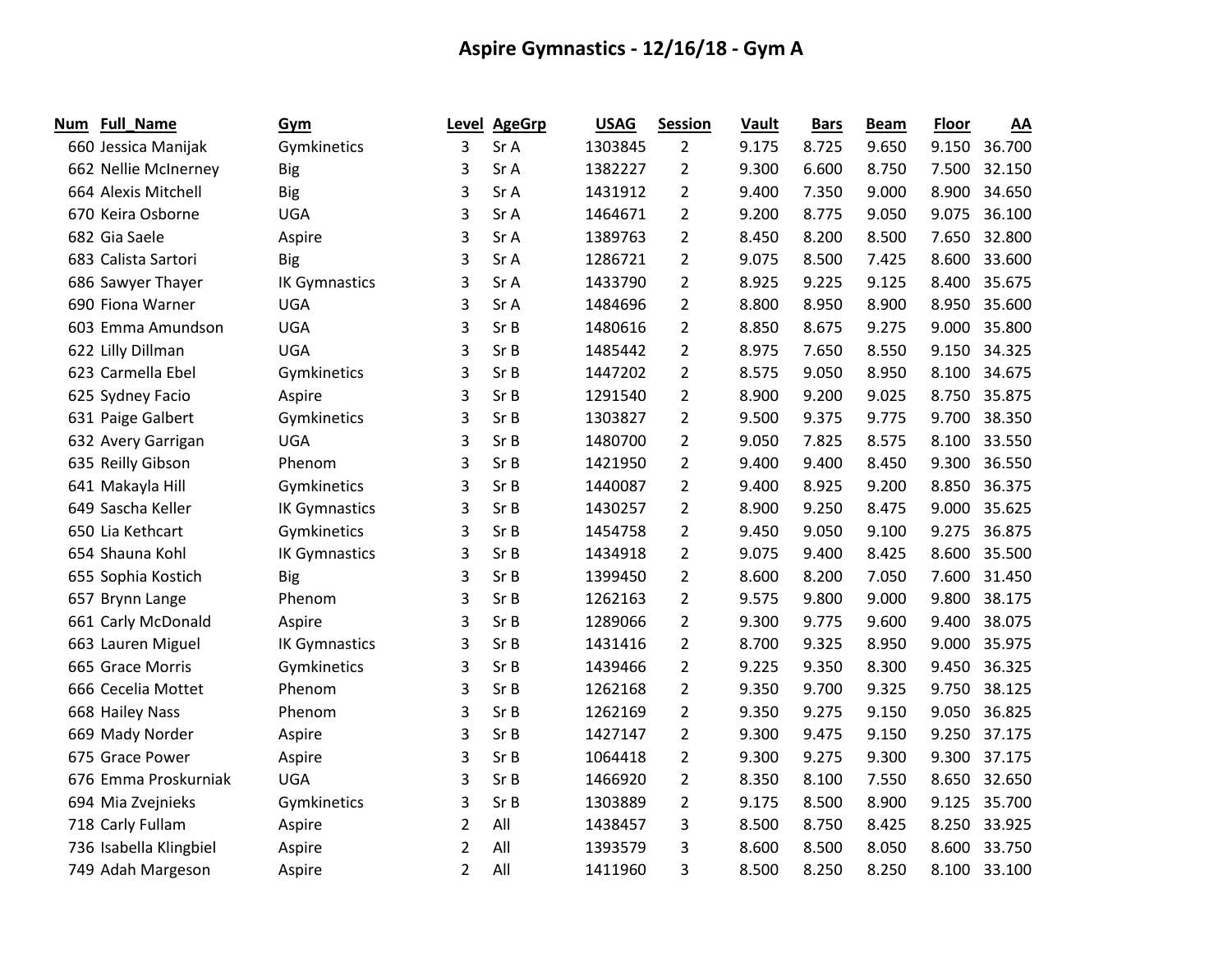| Num | <b>Full_Name</b>         | Gym                    | Level     | <b>AgeGrp</b> | <b>USAG</b> | <b>Session</b> | Vault | <b>Bars</b> | <b>Beam</b> | <b>Floor</b> | AA     |
|-----|--------------------------|------------------------|-----------|---------------|-------------|----------------|-------|-------------|-------------|--------------|--------|
|     | 780 Veronica Uchen       | Aspire                 | 2         | All           | 1396105     | 3              | 8.850 | 9.125       | 8.725       | 8.700        | 35.400 |
|     | 788 Ainsley Wellman      | Aspire                 | 2         | All           | 1401279     | 3              | 8.750 | 9.375       | 8.800       | 8.900        | 35.825 |
|     | 723 Izzy Gibson          | LGA                    | XB        | Older         | 1430464     | 3              | 8.750 | 9.000       | 7.325       | 8.550        | 33.625 |
|     | 724 Sophia Gibson        | LGA                    | XB        | Older         | 1430465     | 3              | 8.825 | 9.325       | 8.325       | 8.900        | 35.375 |
|     | 735 Natalie Kampa        | LGA                    | XB        | Older         | 1352382     | 3              | 8.650 | 9.450       | 8.100       | 9.100        | 35.300 |
|     | 743 Tressa Larsen        | LGA                    | XB        | Older         | 1419121     | 3              | 8.800 | 8.775       | 7.725       | 8.750        | 34.050 |
|     | 745 Eva Llazari          | Naperville             | XB        | Older         | 1477475     | 3              | 8.650 | 9.425       | 8.950       | 9.000        | 36.025 |
|     | 750 Maddy Markko         | <b>LGA</b>             | XB        | Older         | 1403576     | 3              | 7.000 | 8.200       | 7.700       | 8.550        | 31.450 |
|     | 778 Teagan Thacker       | Naperville             | XB        | Older         | 1405191     | 3              | 8.250 | 9.400       | 9.200       | 8.150        | 35.000 |
|     | 784 Brooke Waiselewski   | LGA                    | XB        | Older         | 1403508     | 3              | 8.625 | 9.000       | 8.500       | 8.600        | 34.725 |
|     | 787 Taylor Weil          | Naperville             | XВ        | Older         | 1477259     | 3              | 8.950 | 9.450       | 8.750       | 8.750        | 35.900 |
|     | 701 Reese Allen          | Naperville             | XB        | Younger       | 1370676     | 3              | 9.000 | 9.575       | 8.425       | 9.100        | 36.100 |
|     | 704 Gianna Bonsonto      | Naperville             | XB        | Younger       | 1477456     | 3              | 8.500 | 9.475       | 8.750       | 9.100        | 35.825 |
|     | 716 Riley Faulstich      | Naperville             | XB        | Younger       | 1405139     | 3              | 9.250 | 9.325       | 9.225       | 9.000        | 36.800 |
|     | 737 Alexis Knauff        | LGA                    | XB        | Younger       | 1352378     | 3              | 8.475 | 9.075       | 8.675       | 8.400        | 34.625 |
|     | 739 Coco Koranda         | Naperville             | XB        | Younger       | 1370801     | 3              | 8.600 | 9.200       | 9.025       | 8.350        | 35.175 |
|     | 761 Addie Mitchell       | Naperville             | XB        | Younger       | 1407034     | 3              | 8.600 | 9.150       | 9.025       | 8.700        | 35.475 |
|     | 762 Nell O'Connor        | LGA                    | XB        | Younger       | 1454180     | 3              | 9.250 | 9.425       | 8.725       | 9.200        | 36.600 |
|     | 783 Ellie Vite           | Naperville             | XB        | Younger       | 1416599     | 3              | 8.400 | 9.500       | 9.375       | 9.000        | 36.275 |
|     | 786 Madi Weil            | Naperville             | XB        | Younger       | 1476887     | 3              | 9.250 | 9.275       | 8.850       | 8.750        | 36.125 |
|     | 705 CJ Borkowski         | <b>Big</b>             | <b>XS</b> | Middle        | 1273346     | 3              | 8.600 | 9.500       | 9.025       | 8.650        | 35.775 |
|     | 706 Ella Cvetan          | <b>RSGA</b>            | <b>XS</b> | Middle        | 1415939     | 3              | 8.800 | 9.550       | 9.025       | 9.100        | 36.475 |
|     | 707 Greta Danhausen-Brun | <b>Big</b>             | <b>XS</b> | Middle        | 1384212     | 3              | 8.725 | 9.250       | 8.825       | 8.850        | 35.650 |
|     | 709 Amelia Dickman       | <b>KGI Gymnastics</b>  | <b>XS</b> | Middle        | 1475785     | 3              | 9.425 | 9.650       | 9.150       | 9.300        | 37.525 |
|     | 710 Sky Dolan            | <b>UGA</b>             | <b>XS</b> | Middle        | 1481035     | 3              | 8.700 | 8.200       | 8.700       | 8.600        | 34.200 |
|     | 712 Cayla Evans          | Gymkinetics            | <b>XS</b> | Middle        | 1424968     | 3              | 8.725 | 9.500       | 9.675       | 9.475        | 37.375 |
|     | 713 Maya Evans           | Gymkinetics            | <b>XS</b> | Middle        | 1303924     | 3              | 8.900 | 9.325       | 9.100       | 9.250        | 36.575 |
|     | 719 Madeline Gallagher   | Gymkinetics            | <b>XS</b> | Middle        | 1303926     | 3              | 9.075 | 9.525       | 9.300       | 9.200        | 37.100 |
|     | 720 Anna Garcia          | LGA                    | <b>XS</b> | Middle        | 1352659     | 3              | 9.100 | 9.150       | 8.625       | 8.950        | 35.825 |
|     | 721 Elisabeth Garcia     | LGA                    | <b>XS</b> | Middle        | 1352662     | 3              | 8.725 | 9.150       | 8.050       | 8.800        | 34.725 |
|     | 722 Milou Ghosh          | LGA                    | <b>XS</b> | Middle        | 1352380     | 3              | 8.750 | 9.150       | 8.975       | 8.900        | 35.775 |
|     | 728 Dezirre Harris       | <b>UGA Tinley Park</b> | <b>XS</b> | Middle        | 1453324     | 3              | 0.000 | 9.075       | 8.375       | 7.750        | 25.200 |
|     | 744 Sara Lassila         | <b>KGI Gymnastics</b>  | <b>XS</b> | Middle        | 1475566     | 3              | 9.150 | 9.300       | 9.425       | 9.100        | 36.975 |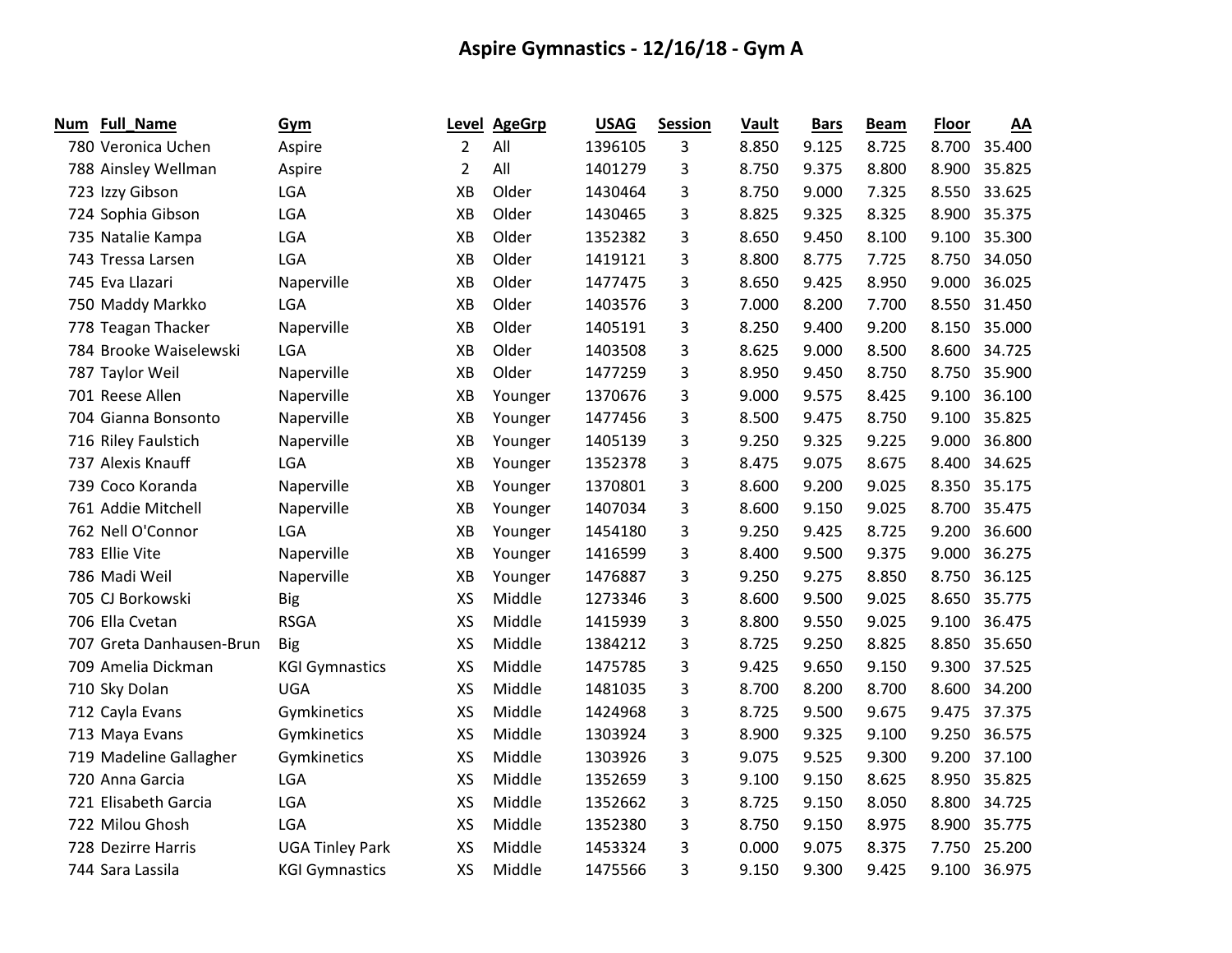| <b>Num</b> | <b>Full_Name</b>      | Gym                    | Level     | <b>AgeGrp</b> | <b>USAG</b> | <b>Session</b> | Vault | <b>Bars</b> | <b>Beam</b> | Floor | AA     |
|------------|-----------------------|------------------------|-----------|---------------|-------------|----------------|-------|-------------|-------------|-------|--------|
|            | 748 Zuzanna Malysz    | Gymkinetics            | XS        | Middle        | 1470625     | 3              | 9.175 | 9.375       | 9.200       | 9.325 | 37.075 |
|            | 759 Emma Meyers       | Gymkinetics            | XS        | Middle        | 653541      | 3              | 8.900 | 9.175       | 9.250       | 8.900 | 36.225 |
|            | 770 Kyleigh Roe       | <b>KGI Gymnastics</b>  | XS        | Middle        | 1462088     | 3              | 8.950 | 9.725       | 9.150       | 9.000 | 36.825 |
|            | 771 Madi Romig        | <b>KGI Gymnastics</b>  | XS        | Middle        | 1461337     | 3              | 8.600 | 9.500       | 9.250       | 8.850 | 36.200 |
|            | 772 Mackenzie Sallese | <b>UGA</b>             | XS        | Middle        | 1482784     | 3              | 8.700 | 8.750       | 7.900       | 8.400 | 33.750 |
|            | 774 Emma Sicar        | <b>Big</b>             | XS        | Middle        | 1391486     | 3              | 8.250 | 9.200       | 8.900       | 8.200 | 34.550 |
|            | 776 Justyna Stromidlo | Gymkinetics            | XS        | Middle        | 1303952     | 3              | 9.050 | 9.150       | 9.275       | 8.900 | 36.375 |
|            | 781 Angelina Valdes   | <b>UGA Tinley Park</b> | XS        | Middle        | 1448554     | 3              | 9.000 | 9.375       | 8.900       | 8.700 | 35.975 |
|            | 785 Meghan Wehn       | <b>Big</b>             | XS        | Middle        | 1446209     | 3              | 8.650 | 9.025       | 8.250       | 8.700 | 34.625 |
|            | 703 Annika Armstrong  | <b>RSGA</b>            | XS        | Older         | 1322466     | 3              | 8.450 | 9.275       | 8.850       | 8.900 | 35.475 |
|            | 708 Caitlin Darrah    | <b>KGI Gymnastics</b>  | XS        | Older         | 958306      | 3              | 8.450 | 9.575       | 9.275       | 8.700 | 36.000 |
|            | 715 Amber Falkman     | Naperville             | XS        | Older         | 1475075     | 3              | 8.725 | 9.300       | 8.475       | 8.100 | 34.600 |
|            | 717 Carly Franke      | Naperville             | <b>XS</b> | Older         | 1476434     | 3              | 9.000 | 9.375       | 8.650       | 8.650 | 35.675 |
|            | 725 Alexis Girolami   | <b>KGI Gymnastics</b>  | XS        | Older         | 1328989     | 3              | 8.800 | 9.400       | 8.325       | 9.350 | 35.875 |
|            | 726 Patricia Golubova | <b>Big</b>             | XS        | Older         | 1445195     | 3              | 8.825 | 9.125       | 8.750       | 8.500 | 35.200 |
|            | 732 Sophie Jiotis     | <b>Big</b>             | XS        | Older         | 1421005     | 3              | 8.350 | 8.875       | 8.425       | 7.750 | 33.400 |
|            | 733 Jada Johnson      | <b>UGA</b>             | XS        | Older         | 1479456     | 3              | 9.000 | 8.425       | 8.800       | 8.550 | 34.775 |
|            | 741 Hailey Krupko     | Gymkinetics            | XS        | Older         | 1303939     | 3              | 8.700 | 9.450       | 9.300       | 8.900 | 36.350 |
|            | 747 Paulina Majerczyk | <b>Big</b>             | XS        | Older         | 1382026     | 3              | 8.650 | 9.175       | 7.600       | 9.050 | 34.475 |
|            | 751 Sydney Marquardt  | <b>RSGA</b>            | XS        | Older         | 1282911     | 3              | 9.025 | 9.275       | 8.800       | 9.075 | 36.175 |
|            | 752 Angelica Martinez | LGA                    | XS        | Older         | 1352383     | 3              | 9.275 | 9.300       | 9.050       | 8.250 | 35.875 |
|            | 763 Cassidy Oudekerk  | <b>KGI Gymnastics</b>  | XS        | Older         | 1342676     | 3              | 9.050 | 9.500       | 9.000       | 9.075 | 36.625 |
|            | 764 Jillian Pitt      | LGA                    | <b>XS</b> | Older         | 1246269     | 3              | 8.750 | 9.550       | 9.075       | 9.050 | 36.425 |
|            | 769 Katherine Rocco   | LGA                    | XS        | Older         | 1230086     | 3              | 8.975 | 9.425       | 9.100       | 9.000 | 36.500 |
|            | 775 Michelle Stachon  | <b>UGA Tinley Park</b> | XS        | Older         | 1472365     | 3              | 4.000 | 8.875       | 7.325       | 8.400 | 28.600 |
|            | 777 Claire Studenroth | Gymkinetics            | XS        | Older         | 1018830     | 3              | 9.150 | 9.300       | 9.475       | 8.900 | 36.825 |
|            | 782 Karlee VanAntwerp | <b>KGI Gymnastics</b>  | <b>XS</b> | Older         | 1465788     | 3              | 8.650 | 9.700       | 9.350       | 9.075 | 36.775 |
|            | 793 Stephanie Zindler | <b>KGI Gymnastics</b>  | XS        | Older         | 1329012     | 3              | 9.325 | 9.475       | 9.275       | 9.275 | 37.350 |
|            | 702 Chloe Andreani    | <b>UGA Tinley Park</b> | XS        | Younger       | 1459563     | 3              | 8.200 | 9.300       | 9.225       | 8.200 | 34.925 |
|            | 711 Lilliana Ebeid    | <b>Big</b>             | XS        | Younger       | 1398636     | 3              | 8.750 | 8.950       | 8.825       | 8.800 | 35.325 |
|            | 714 Paige Evans       | Gymkinetics            | XS        | Younger       | 1419565     | 3              | 8.900 | 9.725       | 9.750       | 9.300 | 37.675 |
|            | 727 Oliya Goswami     | <b>Big</b>             | XS        | Younger       | 1393046     | 3              | 7.600 | 7.600       | 7.625       | 7.800 | 30.625 |
|            | 729 Whitney Hinsdale  | Big                    | XS        | Younger       | 1269559     | 3              | 8.900 | 9.450       | 8.300       | 8.450 | 35.100 |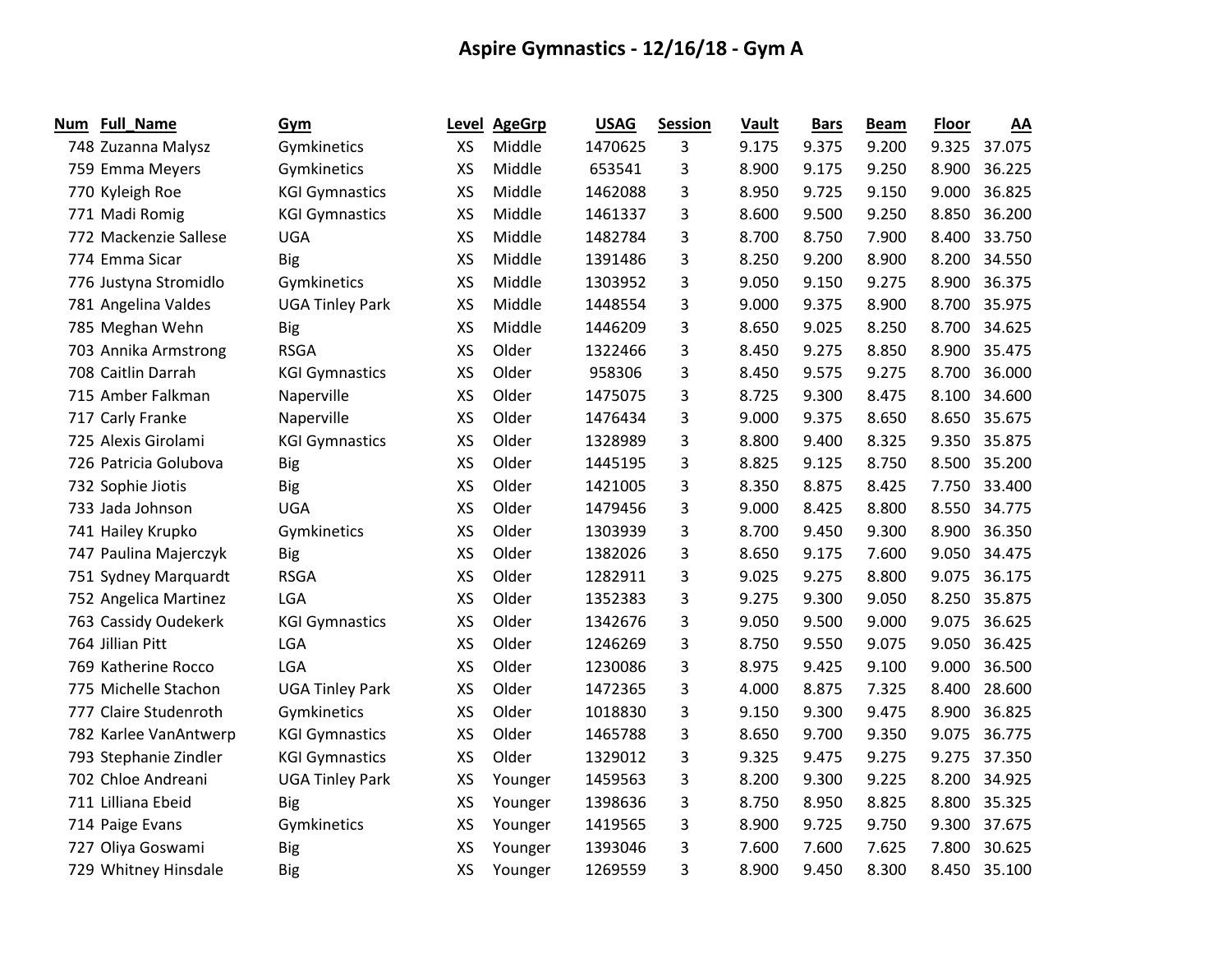| Num | <b>Full_Name</b>                          | Gym                    | Level     | <b>AgeGrp</b> | <b>USAG</b> | <b>Session</b> | Vault | <b>Bars</b> | <b>Beam</b> | <b>Floor</b> | AA     |
|-----|-------------------------------------------|------------------------|-----------|---------------|-------------|----------------|-------|-------------|-------------|--------------|--------|
|     | 731 Maeve Jacobsen                        | <b>Big</b>             | XS        | Younger       | 1385959     | 3.             | 8.475 | 9.325       | 8.575       | 9.050        | 35.425 |
|     | 738 Teagan Knipper                        | <b>UGA Tinley Park</b> | XS        | Younger       | 1468735     | 3              | 8.650 | 9.300       | 8.850       | 8.550        | 35.350 |
|     | 740 Samantha Kowalczyk                    | <b>UGA</b>             | XS        | Younger       | 1347365     | 3              | 8.400 | 8.875       | 8.850       | 8.600        | 34.725 |
|     | 746 Hope Majdecki                         | <b>UGA Tinley Park</b> | XS        | Younger       | 1464272     | 3              | 8.300 | 8.825       | 8.275       | 7.850        | 33.250 |
|     | 753 Lilly Marx                            | LGA                    | <b>XS</b> | Younger       | 1352385     | 3              | 8.900 | 9.325       | 8.350       | 8.350        | 34.925 |
|     | 754 Margaret McAteer                      | <b>UGA Tinley Park</b> | XS        | Younger       | 1482230     | 3              | 8.200 | 6.000       | 7.950       | 8.500        | 30.650 |
|     | 755 Mary Margaret McCarth UGA Tinley Park |                        | XS        | Younger       | 1467088     | 3              | 4.000 | 9.150       | 7.775       | 8.050        | 28.975 |
|     | 756 Mora McGinnis                         | <b>UGA Tinley Park</b> | XS        | Younger       | 1467488     | 3              | 8.300 | 8.750       | 8.775       | 7.650        | 33.475 |
|     | 757 Ava McLean                            | <b>UGA Tinley Park</b> | <b>XS</b> | Younger       | 1450413     | 3              | 8.700 | 8.850       | 8.625       | 8.750        | 34.925 |
|     | 765 Olivia Podczerwinski                  | <b>Big</b>             | <b>XS</b> | Younger       | 1383366     | 3              | 8.900 | 9.200       | 9.000       | 9.050        | 36.150 |
|     | 766 Phoebe Prasse                         | <b>Big</b>             | XS        | Younger       | 1386733     | 3              | 8.500 | 9.325       | 8.800       | 8.400        | 35.025 |
|     | 768 Paige Quirk                           | <b>Big</b>             | <b>XS</b> | Younger       | 1386517     | 3              | 8.775 | 9.300       | 8.675       | 8.450        | 35.200 |
|     | 789 Alisha Williams                       | Gymkinetics            | XS        | Younger       | 1303958     | 3              | 9.050 | 9.325       | 9.125       | 9.400        | 36.900 |
|     | 791 Kennedi Woods                         | Gymkinetics            | <b>XS</b> | Younger       | 1459018     | 3              | 9.000 | 9.225       | 8.750       | 8.500        | 35.475 |
|     | 792 Leighton Woulfe                       | Naperville             | <b>XS</b> | Younger       | 1328385     | 3              | 9.300 | 9.300       | 8.900       | 9.200        | 36.700 |
|     | 1778 Trinity Funteas                      | <b>Big</b>             | XS        | Younger       | 1477787     | 3              | 8.650 | 8.275       | 8.900       | 9.225        | 35.050 |
|     | 801 Al Anderson                           | Premier West           | 8         | Middle        | 964863      | 4              | 9.275 | 9.650       | 8.750       | 9.300        | 36.975 |
|     | 803 Sophia Baczak                         | <b>Premier West</b>    | 8         | Middle        | 621046      | 4              | 8.425 | 8.900       | 8.700       | 9.025        | 35.050 |
|     | 807 Brianna Beckerman                     | <b>Premier West</b>    | 8         | Middle        | 633398      | 4              | 8.350 | 9.375       | 8.925       | 9.300        | 35.950 |
|     | 810 Abigail Bush                          | <b>KGI Gymnastics</b>  | 8         | Middle        | 637446      | 4              | 0.000 | 8.775       | 0.000       | 9.150        | 17.925 |
|     | 818 raina Edwards                         | <b>Premier West</b>    | 8         | Middle        | 499431      | 4              | 9.450 | 9.575       | 8.900       | 8.625        | 36.550 |
|     | 822 Mariana Gonzalez                      | Phenom                 | 8         | Middle        | 965300      | 4              | 8.350 | 9.425       | 9.300       | 9.075        | 36.150 |
|     | 823 Tanley Harshbarger                    | I-Power                | 8         | Middle        | 533225      | 4              | 8.450 | 9.000       | 7.675       | 8.500        | 33.625 |
|     | 825 Emily Hunt                            | Naperville             | 8         | Middle        | 615381      | 4              | 9.000 | 9.000       | 0.000       | 0.000        | 18.000 |
|     | 834 Falyn Long                            | MidState               | 8         | Middle        | 965664      | 4              | 0.000 | 8.700       | 8.800       | 9.000        | 26.500 |
|     | 840 Hailey Nell                           | MidState               | 8         | Middle        | 543485      | 4              | 8.600 | 6.600       | 8.700       | 9.100        | 33.000 |
|     | 843 Lauren Oxley                          | Aspire                 | 8         | Middle        | 629446      | 4              | 8.700 | 7.850       | 0.000       | 8.625        | 25.175 |
|     | 846 Natalie Pfeffer                       | <b>UGA</b>             | 8         | Middle        | 954682      | 4              | 8.100 | 0.000       | 0.000       | 8.900        | 17.000 |
|     | 848 Juliette Reyes                        | Naperville             | 8         | Middle        | 574924      | 4              | 8.500 | 8.350       | 8.125       | 8.150        | 33.125 |
|     | 852 Taylor Smith                          | <b>Premier West</b>    | 8         | Middle        | 974299      | 4              | 9.125 | 8.675       | 8.600       | 8.850        | 35.250 |
|     | 857 Kristen Swiebocki                     | <b>Premier West</b>    | 8         | Middle        | 567159      | 4              | 9.000 | 9.375       | 8.375       | 8.725        | 35.475 |
|     | 858 Taylor Tomczak                        | Naperville             | 8         | Middle        | 536273      | 4              | 8.550 | 8.650       | 9.050       | 9.000        | 35.250 |
|     | 862 Chelsea Wardell                       | <b>Premier West</b>    | 8         | Middle        | 633450      | 4              | 9.000 | 7.250       | 8.725       | 9.475        | 34.450 |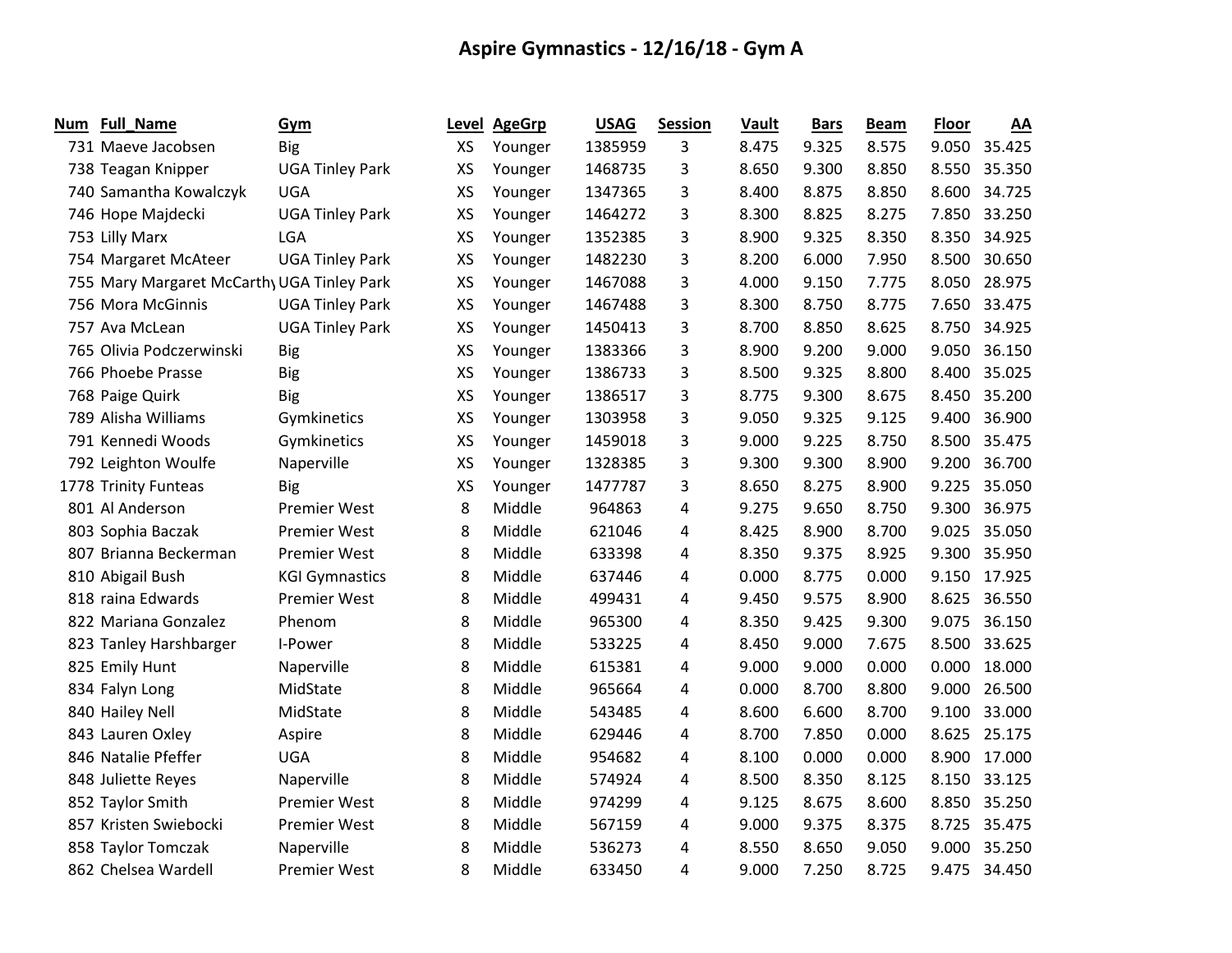| Num | Full_Name                 | Gym                   |   | Level AgeGrp | <b>USAG</b> | <b>Session</b> | Vault | <b>Bars</b> | <b>Beam</b> | <b>Floor</b> | AA     |
|-----|---------------------------|-----------------------|---|--------------|-------------|----------------|-------|-------------|-------------|--------------|--------|
|     | 863 Ava Weibye            | Phenom                | 8 | Middle       | 623459      | 4              | 8.300 | 9.225       | 9.125       | 9.500        | 36.150 |
|     | 802 Natalia Andino-Guerra | I-Power               | 8 | Older        | 958652      | 4              | 8.350 | 8.200       | 8.375       | 9.050        | 33.975 |
|     | 806 Leila Barszcz         | <b>CPD</b>            | 8 | Older        | 478461      | 4              | 8.600 | 8.100       | 8.425       | 8.000        | 33.125 |
|     | 808 Julia Borawski        | <b>CPD</b>            | 8 | Older        | 644551      | 4              | 8.550 | 9.100       | 8.675       | 9.325        | 35.650 |
|     | 812 Gianna Charlebois     | <b>Premier West</b>   | 8 | Older        | 563986      | 4              | 9.125 | 8.250       | 9.175       | 9.400        | 35.950 |
|     | 817 Erin Dow              | <b>Premier West</b>   | 8 | Older        | 1139764     | 4              | 8.950 | 8.750       | 8.600       | 9.350        | 35.650 |
|     | 819 McKenzie Farrell      | Phenom                | 8 | Older        | 512637      | 4              | 9.125 | 9.475       | 9.200       | 9.375        | 37.175 |
|     | 820 Madison Gierke        | <b>CPD</b>            | 8 | Older        | 644582      | 4              | 8.400 | 8.525       | 7.375       | 9.100        | 33.400 |
|     | 826 Alexia Inquilla       | <b>KGI Gymnastics</b> | 8 | Older        | 572817      | 4              | 8.950 | 9.300       | 0.000       | 9.125        | 27.375 |
|     | 827 Amanda Jackson        | <b>UGA</b>            | 8 | Older        | 630833      | 4              | 9.200 | 9.225       | 8.500       | 9.300        | 36.225 |
|     | 830 Natalie Kotecki       | <b>KGI Gymnastics</b> | 8 | Older        | 963044      | 4              | 8.900 | 7.950       | 8.400       | 8.950        | 34.200 |
|     | 832 Zoe Lee               | Naperville            | 8 | Older        | 559421      | 4              | 8.150 | 7.350       | 8.650       | 9.150        | 33.300 |
|     | 839 Audrey Nadrasik       | <b>KGI Gymnastics</b> | 8 | Older        | 634650      | 4              | 8.550 | 9.300       | 8.550       | 9.125        | 35.525 |
|     | 842 Jadelyn Ngo           | <b>Premier West</b>   | 8 | Older        | 1013644     | 4              | 8.775 | 9.700       | 8.550       | 8.950        | 35.975 |
|     | 844 Alivia Ozinga         | <b>UGA</b>            | 8 | Older        | 1249397     | 4              | 8.900 | 8.950       | 9.025       | 9.350        | 36.225 |
|     | 847 Elena Reifsteck       | I-Power               | 8 | Older        | 589728      | 4              | 8.200 | 9.300       | 8.525       | 9.200        | 35.225 |
|     | 853 Ella Smykal           | Phenom                | 8 | Older        | 623445      | 4              | 8.750 | 0.000       | 8.275       | 8.150        | 25.175 |
|     | 856 Jade Swidergal        | <b>Premier West</b>   | 8 | Older        | 564004      | 4              | 9.225 | 0.000       | 8.275       | 9.300        | 26.800 |
|     | 861 Grace Wallace         | <b>CPD</b>            | 8 | Older        | 966491      | 4              | 0.000 | 7.350       | 0.000       | 0.000        | 7.350  |
|     | 805 Kamryn Banach         | Aspire                | 8 | Younger      | 633738      | 4              | 9.250 | 9.225       | 8.650       | 8.975        | 36.100 |
|     | 809 Gavyn Bumba           | Phenom                | 8 | Younger      | 937001      | 4              | 8.875 | 9.050       | 9.075       | 8.425        | 35.425 |
|     | 813 Gabby Chavez          | Phenom                | 8 | Younger      | 1013642     | 4              | 0.000 | 9.125       | 0.000       | 0.000        | 9.125  |
|     | 815 Alexis Crowley        | Aspire                | 8 | Younger      | 936592      | 4              | 9.525 | 8.275       | 8.850       | 9.200        | 35.850 |
|     | 828 Lauren Jaros          | <b>KGI Gymnastics</b> | 8 | Younger      | 963906      | 4              | 8.950 | 9.225       | 8.925       | 9.150        | 36.250 |
|     | 829 Tori Kitzmiller       | Naperville            | 8 | Younger      | 1016806     | 4              | 8.550 | 9.150       | 9.325       | 9.150        | 36.175 |
|     | 831 Anna Kristianson      | <b>Premier West</b>   | 8 | Younger      | 964867      | 4              | 7.900 | 9.325       | 8.825       | 9.350        | 35.400 |
|     | 833 Arisson Lodwig        | <b>Premier West</b>   | 8 | Younger      | 1013643     | 4              | 8.850 | 9.150       | 9.425       | 9.025        | 36.450 |
|     | 835 Katie Malm            | Phenom                | 8 | Younger      | 1023753     | 4              | 8.750 | 9.375       | 9.575       | 9.400        | 37.100 |
|     | 836 Ella Maloy            | MidState              | 8 | Younger      | 965667      | 4              | 9.150 | 8.950       | 8.900       | 9.400        | 36.400 |
|     | 838 Madeline McGarry      | Phenom                | 8 | Younger      | 941116      | 4              | 8.650 | 9.550       | 9.350       | 9.150        | 36.700 |
|     | 845 Kate Peebles          | Phenom                | 8 | Younger      | 937019      | 4              | 9.300 | 9.550       | 9.125       | 0.000        | 27.975 |
|     | 849 Lilah Russo           | Phenom                | 8 | Younger      | 941155      | 4              | 9.125 | 9.375       | 9.350       | 9.350        | 37.200 |
|     | 851 Alicia Scianna        | <b>CPD</b>            | 8 | Younger      | 644650      | 4              | 8.600 | 9.125       | 8.900       | 8.850        | 35.475 |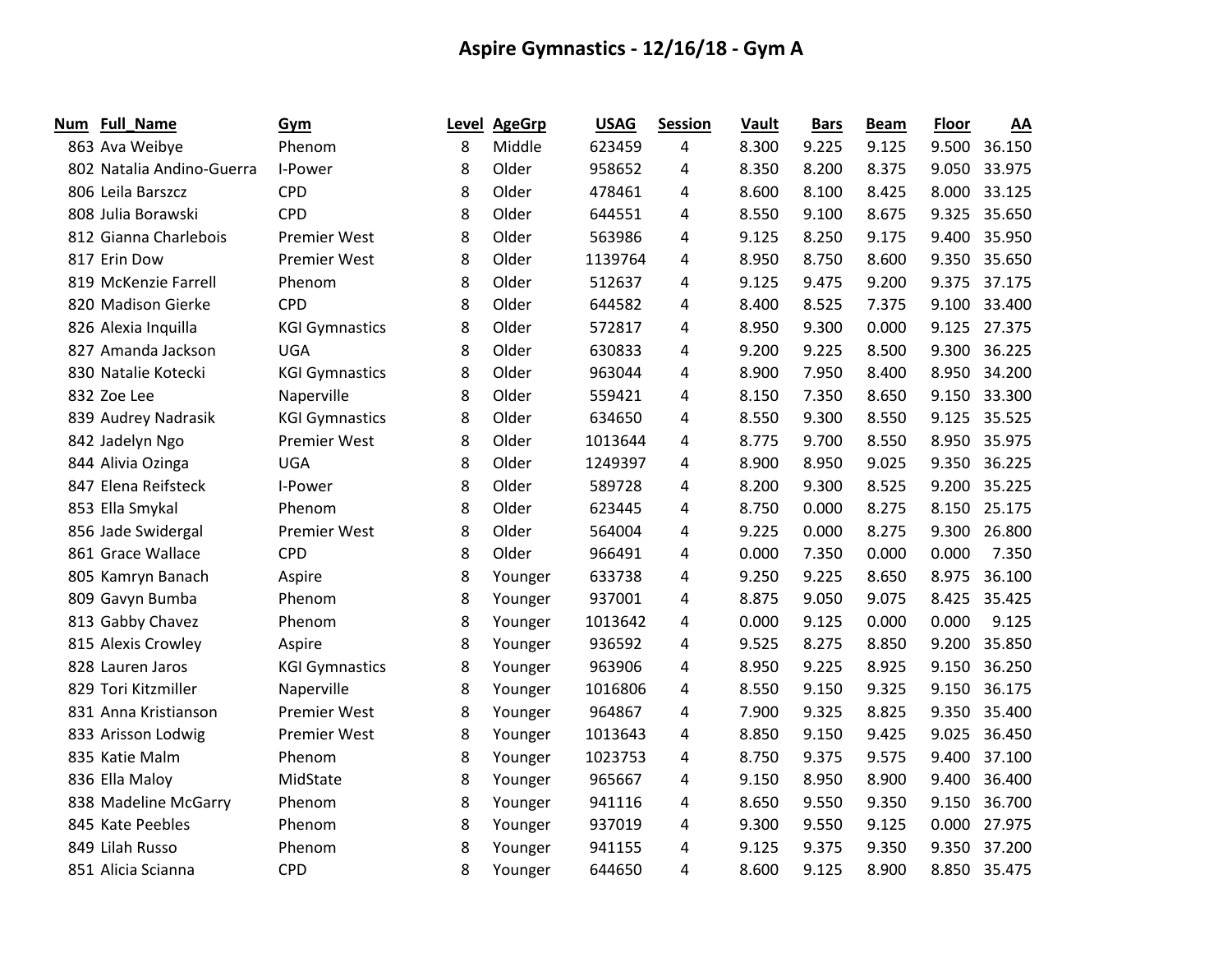| Num | <b>Full_Name</b>         | Gym                       | Level | <b>AgeGrp</b> | <b>USAG</b> | <b>Session</b> | Vault | <b>Bars</b> | <b>Beam</b> | <b>Floor</b> | AA     |
|-----|--------------------------|---------------------------|-------|---------------|-------------|----------------|-------|-------------|-------------|--------------|--------|
|     | 854 Madison Sowonik      | Naperville                | 8     | Younger       | 947534      | 4              | 8.550 | 8.075       | 9.350       | 9.000        | 34.975 |
|     | 855 Taylor Sperling      | Phenom                    | 8     | Younger       | 966200      | 4              | 7.850 | 7.600       | 9.275       | 9.325        | 34.050 |
|     | 859 Lulu Ton-That        | <b>CPD</b>                | 8     | Younger       | 1009177     | 4              | 8.250 | 9.200       | 9.150       | 8.300        | 34.900 |
|     | 860 Gabi Ursu            | Naperville                | 8     | Younger       | 1029907     | 4              | 8.300 | 8.800       | 8.900       | 8.650        | 34.650 |
|     | 202 Rylee Beck           | I-Power                   | 3     | Middle        | 1253141     | 10A            | 9.050 | 8.825       | 8.550       | 9.325        | 35.750 |
|     | 215 Haley Decastro       | <b>Premier Gymnastics</b> | 3     | Middle        | 1301047     | 10A            | 8.600 | 9.325       | 8.600       | 9.450        | 35.975 |
|     | 218 Natalie Fee          | <b>Premier Gymnastics</b> | 3     | Middle        | 1400765     | 10A            | 8.800 | 9.150       | 9.050       | 9.450        | 36.450 |
|     | 219 Eloise Fisher        | Energym                   | 3     | Middle        | 1437705     | 10A            | 8.850 | 9.050       | 9.225       | 8.650        | 35.775 |
|     | 222 Reagan Giorgetti     | <b>Premier Gymnastics</b> | 3     | Middle        | 1272829     | 10A            | 8.500 | 9.125       | 8.525       | 9.350        | 35.500 |
|     | 226 Faith Hyde           | <b>Premier Gymnastics</b> | 3     | Middle        | 1275196     | 10A            | 8.725 | 9.450       | 9.250       | 9.225        | 36.650 |
|     | 233 Quincey LeBeane      | I-Power                   | 3     | Middle        | 1326149     | 10A            | 8.450 | 8.750       | 8.775       | 9.100        | 35.075 |
|     | 242 Sophia Nangle        | LGA                       | 3     | Middle        | 1397135     | 10A            | 7.400 | 8.525       | 8.650       | 8.225        | 32.800 |
|     | 246 Abby Passolt         | LGA                       | 3     | Middle        | 1390817     | 10A            | 8.500 | 8.375       | 8.825       | 8.725        | 34.425 |
|     | 248 Nadine Pelc          | <b>Premier Gymnastics</b> | 3     | Middle        | 1389283     | 10A            | 8.225 | 9.300       | 8.750       | 9.100        | 35.375 |
|     | 250 Nikki Perry          | LGA                       | 3     | Middle        | 1391017     | 10A            | 9.550 | 8.700       | 8.750       | 8.800        | 35.800 |
|     | 251 Clara Pope           | <b>Premier Gymnastics</b> | 3     | Middle        | 1301083     | 10A            | 8.600 | 9.275       | 8.900       | 9.300        | 36.075 |
|     | 254 Blythe Robbins       | <b>Premier Gymnastics</b> | 3     | Middle        | 1301095     | 10A            | 8.950 | 8.600       | 7.850       | 8.850        | 34.250 |
|     | 255 Kyndall Robinson     | <b>Premier Gymnastics</b> | 3     | Middle        | 1301101     | 10A            | 9.200 | 9.425       | 8.425       | 9.200        | 36.250 |
|     | 259 Georgia Scoggin      | <b>Premier Gymnastics</b> | 3     | Middle        | 1393831     | 10A            | 8.700 | 9.300       | 8.800       | 9.425        | 36.225 |
|     | 260 Makayla Simmons      | Gymkinetics               | 3     | Middle        | 1448811     | 10A            | 8.900 | 9.000       | 9.125       | 9.325        | 36.350 |
|     | 261 Madelyn Soper        | I-Power                   | 3     | Middle        | 1246189     | 10A            | 8.800 | 8.500       | 9.175       | 9.350        | 35.825 |
|     | 263 Gabi Stankaitis      | <b>Premier Gymnastics</b> | 3     | Middle        | 1301124     | 10A            | 8.875 | 9.500       | 9.025       | 9.550        | 36.950 |
|     | 264 Ava Stubblefield     | Energym                   | 3     | Middle        | 1463103     | 10A            | 8.950 | 8.625       | 9.350       | 9.325        | 36.250 |
|     | 265 Megan Suchaczewski   | I-Power                   | 3     | Middle        | 1206038     | 10A            | 8.650 | 8.850       | 9.075       | 9.050        | 35.625 |
|     | 267 Nicole Vander Zanden | <b>Premier Gymnastics</b> | 3     | Middle        | 1385929     | 10A            | 8.550 | 8.725       | 6.850       | 8.950        | 33.075 |
|     | 201 Aubrey Bates         | I-Power                   | 3     | Older         | 1206024     | 10A            | 9.050 | 8.800       | 9.450       | 8.825        | 36.125 |
|     | 204 Maya Boryczka        | Gymkinetics               | 3     | Older         | 1303819     | 10A            | 9.650 | 9.075       | 9.675       | 9.650        | 38.050 |
|     | 207 Taylor Bush          | Gymkinetics               | 3     | Older         | 1303821     | 10A            | 9.600 | 9.325       | 8.900       | 9.375        | 37.200 |
|     | 210 Gianna Cabrales      | Gymkinetics               | 3     | Older         | 1162995     | 10A            | 9.300 | 9.025       | 9.525       | 9.625        | 37.475 |
|     | 212 Sarah Clack          | LGA                       | 3     | Older         | 1431459     | 10A            | 9.000 | 7.450       | 8.350       | 7.750        | 32.550 |
|     | 213 Suzana Coulter       | I-Power                   | 3     | Older         | 1039548     | 10A            | 9.550 | 8.675       | 9.275       | 9.400        | 36.900 |
|     | 217 Tamryn Farmer        | Gymkinetics               | 3     | Older         | 1417696     | 10A            | 9.175 | 9.000       | 9.050       | 9.750        | 36.975 |
|     | 223 Makayla Harden       | I-Power                   | 3     | Older         | 1246174     | 10A            | 9.525 | 8.450       | 8.725       | 9.150        | 35.850 |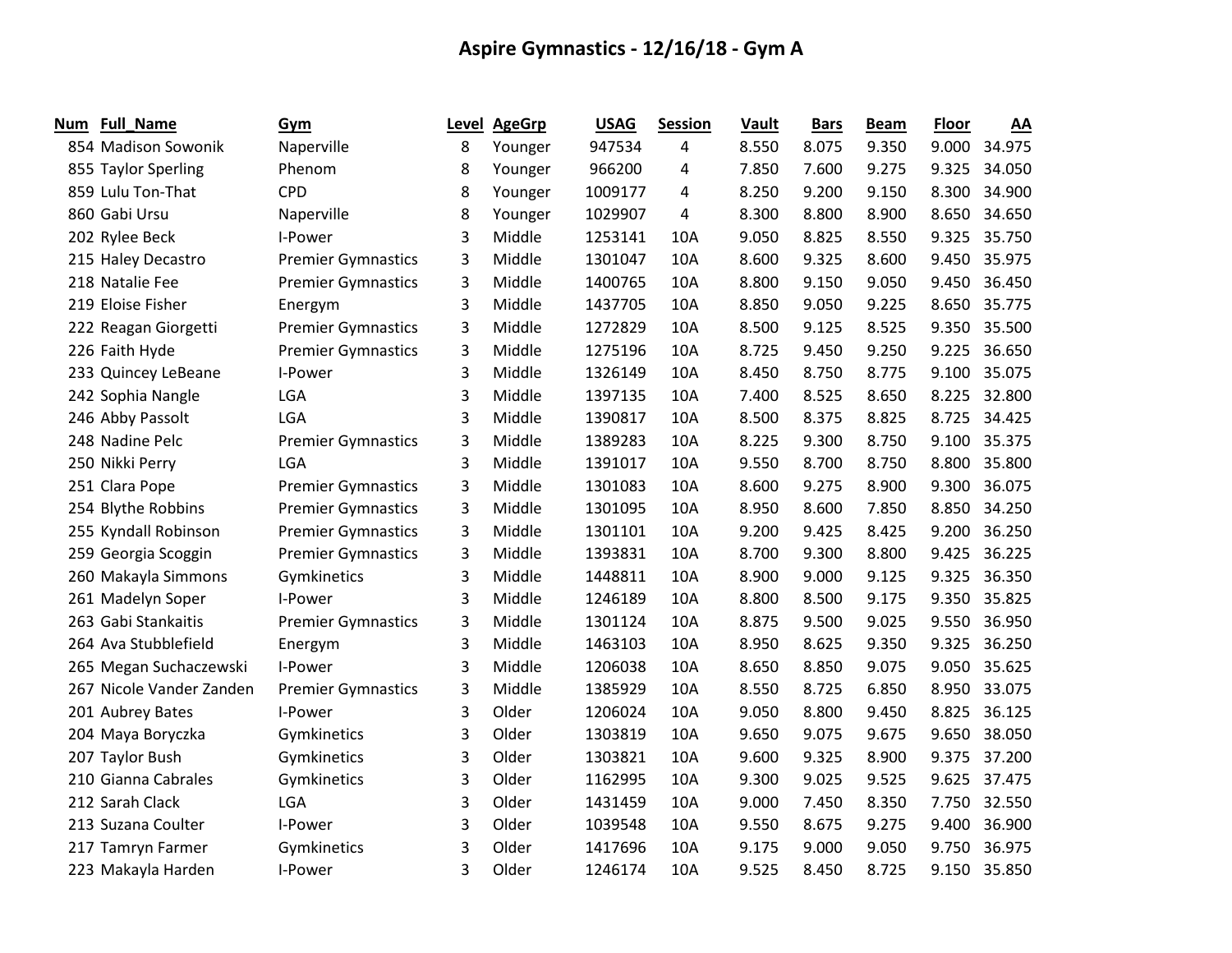| Num | <b>Full_Name</b>       | Gym                       |   | Level AgeGrp | <b>USAG</b> | <b>Session</b> | Vault | <b>Bars</b> | <b>Beam</b> | Floor | AA           |
|-----|------------------------|---------------------------|---|--------------|-------------|----------------|-------|-------------|-------------|-------|--------------|
|     | 229 Caroline Kaminskas | Gymkinetics               | 3 | Older        | 1440353     | 10A            | 9.000 | 9.200       | 8.900       | 9.425 | 36.525       |
|     | 231 Mia Kempa          | LGA                       | 3 | Older        | 1272189     | 10A            | 8.650 | 8.575       | 8.925       | 8.750 | 34.900       |
|     | 232 Jordyn Laschober   | Gymkinetics               | 3 | Older        | 1437368     | 10A            | 8.675 | 8.925       | 8.775       | 8.225 | 34.600       |
|     | 234 Eileen Li          | Gymkinetics               | 3 | Older        | 1451673     | 10A            | 8.700 | 8.800       | 9.075       | 8.125 | 34.700       |
|     | 235 Kadence MacDonald  | Gymkinetics               | 3 | Older        | 1419120     | 10A            | 8.900 | 9.275       | 8.500       | 9.275 | 35.950       |
|     | 236 Alivia McNeff      | Gymkinetics               | 3 | Older        | 1419602     | 10A            | 9.150 | 9.200       | 9.200       | 9.300 | 36.850       |
|     | 237 Olivia Miskovich   | Gymkinetics               | 3 | Older        | 1424705     | 10A            | 8.300 | 9.300       | 8.450       | 8.425 | 34.475       |
|     | 238 Ma'Leah Mitchell   | Gymkinetics               | 3 | Older        | 1444628     | 10A            | 9.050 | 8.950       | 7.750       | 8.675 | 34.425       |
|     | 240 Aniya Mullins      | Gymkinetics               | 3 | Older        | 1437620     | 10A            | 8.725 | 9.525       | 9.150       | 9.400 | 36.800       |
|     | 244 Brooklyn O'Reilly  | Gymkinetics               | 3 | Older        | 1303849     | 10A            | 9.100 | 9.525       | 9.550       | 9.600 | 37.775       |
|     | 247 Riya Patel         | Gymkinetics               | 3 | Older        | 1425223     | 10A            | 9.225 | 9.200       | 9.525       |       | 9.150 37.100 |
|     | 258 Sydney Schuster    | Gymkinetics               | 3 | Older        | 1303872     | 10A            | 9.000 | 9.275       | 9.275       | 9.675 | 37.225       |
|     | 262 Payten Sorensen    | Gymkinetics               | 3 | Older        | 1303877     | 10A            | 9.500 | 9.150       | 9.650       | 9.375 | 37.675       |
|     | 266 Alaina Sutter      | Gymkinetics               | 3 | Older        | 1018831     | 10A            | 9.075 | 9.300       | 9.600       | 9.300 | 37.275       |
|     | 203 Sophie Binkowski   | Energym                   | 3 | Younger      | 1399305     | 10A            | 9.150 | 8.875       | 9.250       | 9.000 | 36.275       |
|     | 205 Kennedy Brown      | LGA                       | 3 | Younger      | 1408929     | 10A            | 9.000 | 8.450       | 7.800       | 8.000 | 33.250       |
|     | 206 Riley Bryant       | Energym                   | 3 | Younger      | 1410124     | 10A            | 9.200 | 9.175       | 9.250       | 8.825 | 36.450       |
|     | 208 Kenzie Byford      | <b>Premier Gymnastics</b> | 3 | Younger      | 1330752     | 10A            | 8.825 | 9.225       | 9.250       | 9.350 | 36.650       |
|     | 209 Kendall Cable      | <b>Premier Gymnastics</b> | 3 | Younger      | 1301037     | 10A            | 8.550 | 9.675       | 8.250       | 9.175 | 35.650       |
|     | 214 Kenzie Dacanay     | <b>Premier Gymnastics</b> | 3 | Younger      | 1417281     | 10A            | 8.550 | 8.725       | 8.150       | 9.400 | 34.825       |
|     | 216 Scarlett Eslinger  | I-Power                   | 3 | Younger      | 1360867     | 10A            | 8.625 | 7.500       | 7.750       | 8.800 | 32.675       |
|     | 220 Madelyn Galloway   | LGA                       | 3 | Younger      | 1407820     | 10A            | 8.200 | 7.125       | 7.350       | 6.800 | 29.475       |
|     | 221 Taylor Gascoigne   | <b>Premier Gymnastics</b> | 3 | Younger      | 1301051     | 10A            | 9.400 | 9.750       | 8.725       | 9.400 | 37.275       |
|     | 224 Rayna Harshbarger  | I-Power                   | 3 | Younger      | 1246176     | 10A            | 9.125 | 9.225       | 9.300       | 9.400 | 37.050       |
|     | 225 Carsen Hastings    | <b>Premier Gymnastics</b> | 3 | Younger      | 1301057     | 10A            | 8.000 | 9.525       | 8.900       | 9.350 | 35.775       |
|     | 227 Evie Isaacson      | <b>Premier Gymnastics</b> | 3 | Younger      | 1301059     | 10A            | 5.150 | 9.000       | 8.675       | 8.950 | 31.775       |
|     | 228 Isabella Jasper    | <b>Premier Gymnastics</b> | 3 | Younger      | 1441153     | 10A            | 8.300 | 9.125       | 8.250       | 8.750 | 34.425       |
|     | 230 Emma Kane          | <b>Premier Gymnastics</b> | 3 | Younger      | 1396047     | 10A            | 4.800 | 8.375       | 8.325       | 9.275 | 30.775       |
|     | 239 Molly Mocko        | <b>Premier Gymnastics</b> | 3 | Younger      | 1440684     | 10A            | 8.400 | 8.875       | 7.750       | 8.725 | 33.750       |
|     | 241 Shannon Murphy     | <b>Premier Gymnastics</b> | 3 | Younger      | 1402176     | 10A            | 8.600 | 9.350       | 7.775       | 9.500 | 35.225       |
|     | 249 Kendall Perraut    | I-Power                   | 3 | Younger      | 1360875     | 10A            | 8.750 | 8.850       | 9.075       | 8.625 | 35.300       |
|     | 252 Chloe Ragan        | LGA                       | 3 | Younger      | 1399206     | 10A            | 8.300 | 7.475       | 7.000       | 7.575 | 30.350       |
|     | 253 Tenley Ramsey      | Energym                   | 3 | Younger      | 1413708     | 10A            | 8.850 | 8.725       | 9.050       | 8.900 | 35.525       |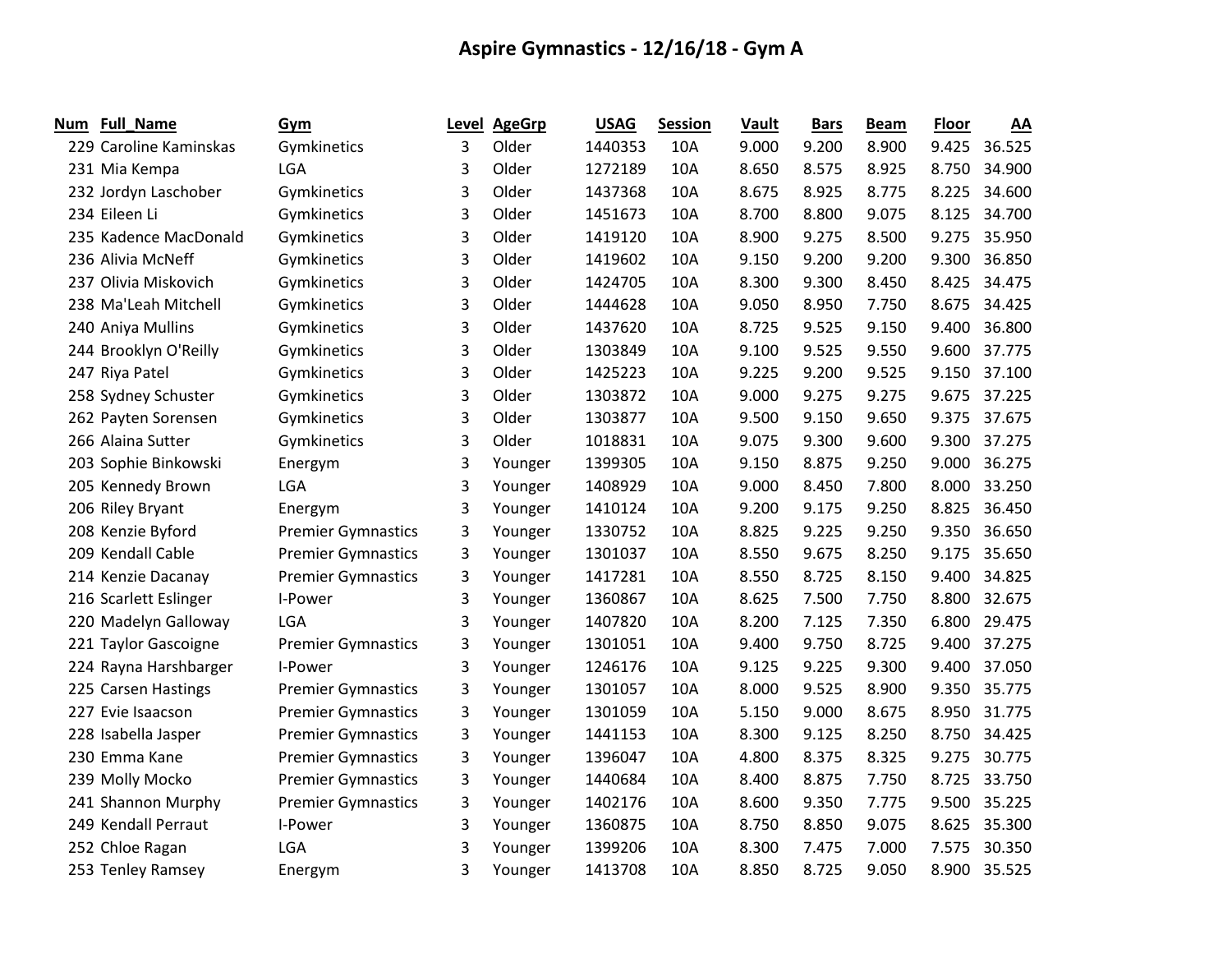| <b>Num</b> | Full_Name              | Gym                       |    | Level AgeGrp | <b>USAG</b> | <b>Session</b> | Vault | <b>Bars</b> | <b>Beam</b> | <b>Floor</b> | AA           |
|------------|------------------------|---------------------------|----|--------------|-------------|----------------|-------|-------------|-------------|--------------|--------------|
|            | 256 Beatriz Rodriguez  | LGA                       | 3  | Younger      | 1457176     | 10A            | 8.350 | 7.800       | 8.050       |              | 7.825 32.025 |
|            | 257 Jocelynn Russell   | LGA                       | 3  | Younger      | 1407743     | 10A            | 8.600 | 7.625       | 8.625       | 8.425        | 33.275       |
|            | 268 Jemma Waters       | LGA                       | 3  | Younger      | 1390377     | 10A            | 8.650 | 6.950       | 8.175       | 7.600        | 31.375       |
|            | 401 Claire Anderson    | <b>Premier Gymnastics</b> | XG | Middle       | 1457919     | 11A            | 8.825 | 8.350       | 8.850       | 8.675        | 34.700       |
|            | 402 Bridget Anderson   | Naperville                | XG | Middle       | 1328405     | 11A            | 9.150 | 9.100       | 9.250       | 8.875        | 36.375       |
|            | 405 Tiana Ball         | <b>Big</b>                | XG | Middle       | 1281680     | 11A            | 8.275 | 8.625       | 6.650       | 7.900        | 31.450       |
|            | 408 Gianna Bianchini   | Gymkinetics               | XG | Middle       | 1132640     | 11A            | 8.750 | 9.750       | 9.300       | 9.650        | 37.450       |
|            | 410 Brooke Bonniwell   | <b>Big</b>                | XG | Middle       | 1221439     | 11A            | 8.400 | 9.125       | 7.950       | 8.725        | 34.200       |
|            | 415 Olivia Chowaniec   | Gymkinetics               | XG | Middle       | 1132658     | 11A            | 8.700 | 9.300       | 8.050       | 9.375        | 35.425       |
|            | 419 Cammi Daigel       | <b>Premier Gymnastics</b> | XG | Middle       | 1404505     | 11A            | 8.400 | 9.250       | 9.100       | 9.375        | 36.125       |
|            | 422 Alyssa Evans       | Gymkinetics               | XG | Middle       | 1132726     | 11A            | 9.050 | 9.650       | 9.375       |              | 9.550 37.625 |
|            | 425 Lyla Foster        | Gymkinetics               | XG | Middle       | 1303918     | 11A            | 9.000 | 8.550       | 8.800       |              | 9.450 35.800 |
|            | 437 Lillian Kalmbach   | <b>KGI Gymnastics</b>     | XG | Middle       | 1165229     | 11A            | 9.075 | 8.675       | 8.725       | 9.575        | 36.050       |
|            | 439 Reese Krueger      | <b>Big</b>                | XG | Middle       | 1079573     | 11A            | 8.775 | 8.750       | 8.900       | 9.025        | 35.450       |
|            | 441 Kristen Kwak       | <b>UGA Tinley Park</b>    | XG | Middle       | 1472594     | 11A            | 8.400 | 8.050       | 7.950       | 8.925        | 33.325       |
|            | 442 Zara Lateef        | <b>Big</b>                | XG | Middle       | 1091020     | 11A            | 8.225 | 8.650       | 8.500       | 8.825        | 34.200       |
|            | 443 MaryTherese Lawler | Big                       | XG | Middle       | 1273374     | 11A            | 8.300 | 8.900       | 9.325       | 8.800        | 35.325       |
|            | 454 Haley Podkul       | Gymkinetics               | XG | Middle       | 1132901     | 11A            | 9.100 | 9.200       | 8.400       | 9.175        | 35.875       |
|            | 457 Elle Rockrohr      | <b>Big</b>                | XG | Middle       | 1273393     | 11A            | 8.625 | 8.650       | 8.525       | 8.875        | 34.675       |
|            | 462 Michelina Spano    | Big                       | XG | Middle       | 991196      | 11A            | 8.425 | 7.825       | 8.650       | 9.250        | 34.150       |
|            | 465 Mara Webb          | <b>KGI Gymnastics</b>     | XG | Middle       | 1328999     | 11A            | 8.050 | 9.500       | 8.875       | 9.475        | 35.900       |
|            | 466 Kelsey Weber       | Gymkinetics               | XG | Middle       | 1132945     | 11A            | 9.100 | 9.375       | 8.450       | 9.500        | 36.425       |
|            | 468 Elizabeth Wojcik   | <b>Premier Gymnastics</b> | XG | Middle       | 1495697     | 11A            | 8.650 | 8.250       | 9.375       | 9.025        | 35.300       |
|            | 469 AnnMarie Wojcik    | <b>Big</b>                | XG | Middle       | 1275706     | 11A            | 8.575 | 8.825       | 8.725       | 9.000        | 35.125       |
|            | 403 Claire Arkinstall  | <b>KGI Gymnastics</b>     | XG | Older        | 1188834     | 11A            | 8.350 | 8.775       | 7.400       | 9.025        | 33.550       |
|            | 407 Elizabeth Bax      | Gymkinetics               | XG | Older        | 1132627     | 11A            | 9.225 | 9.625       | 8.675       | 9.400        | 36.925       |
|            | 409 Mackenzie Bigelow  | <b>KGI Gymnastics</b>     | XG | Older        | 1328972     | 11A            | 8.600 | 9.300       | 9.025       | 9.600        | 36.525       |
|            | 412 Allyson Burke      | Gymkinetics               | XG | Older        | 1303914     | 11A            | 9.100 | 9.425       | 9.400       | 9.500        | 37.425       |
|            | 414 Anna Cassioppi     | <b>Big</b>                | XG | Older        | 616435      | 11A            | 9.075 | 9.525       | 9.300       | 9.875        | 37.775       |
|            | 417 Elysa Corcoran     | Gymkinetics               | XG | Older        | 1303916     | 11A            | 8.900 | 8.750       | 9.325       | 9.550        | 36.525       |
|            | 421 Karina DiMambro    | Gymkinetics               | XG | Older        | 1132718     | 11A            | 8.600 | 9.750       | 9.500       | 9.350        | 37.200       |
|            | 423 Tijana Farkic      | Gymkinetics               | XG | Older        | 1011770     | 11A            | 8.300 | 9.400       | 8.275       | 9.425        | 35.400       |
|            | 426 Kiley Garrett      | <b>Big</b>                | XG | Older        | 1273361     | 11A            | 8.400 | 9.000       | 8.900       | 9.225        | 35.525       |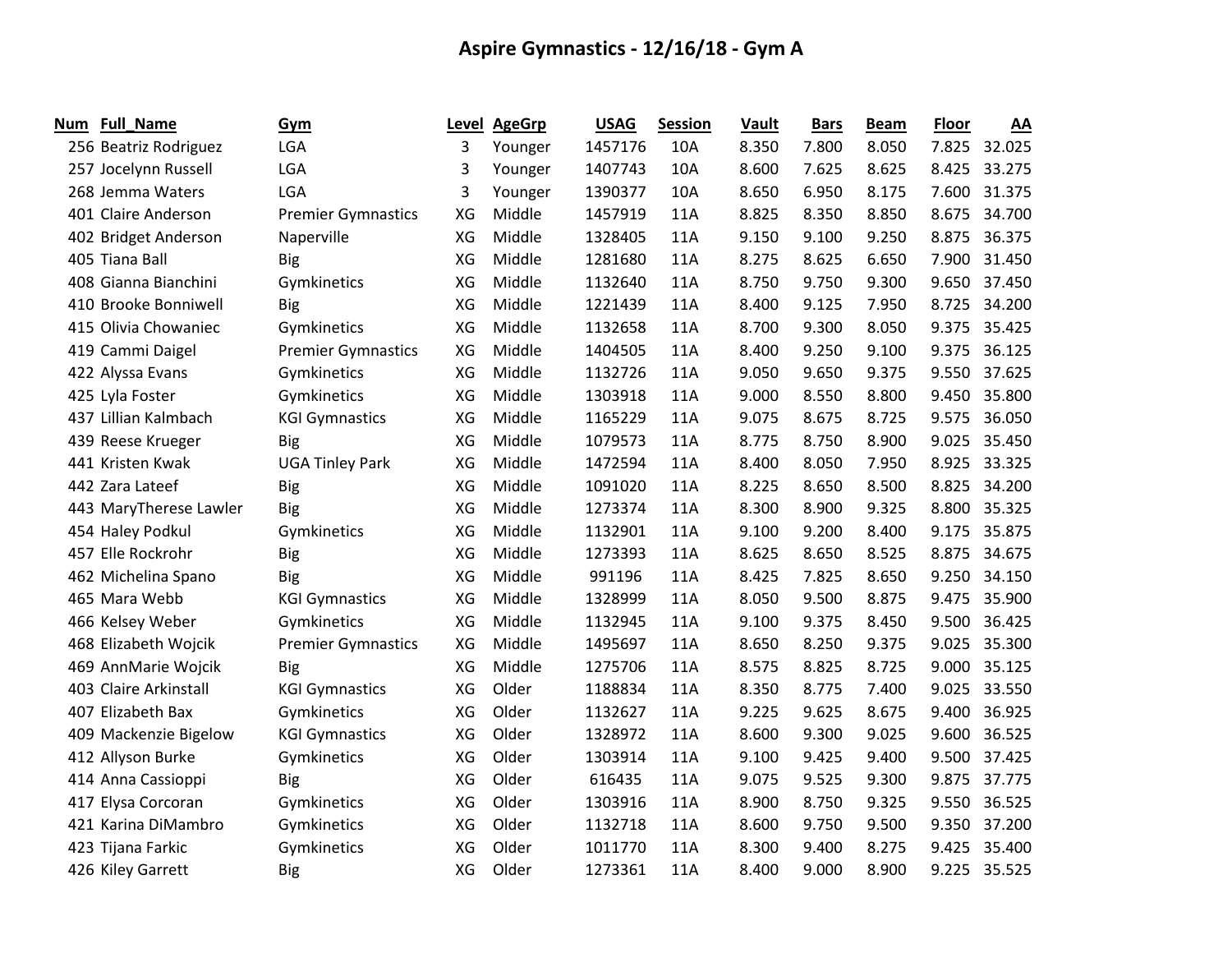| Num | <b>Full_Name</b>       | Gym                       |    | Level AgeGrp | <b>USAG</b> | <b>Session</b> | Vault | <b>Bars</b> | <b>Beam</b> | <b>Floor</b> | AA     |
|-----|------------------------|---------------------------|----|--------------|-------------|----------------|-------|-------------|-------------|--------------|--------|
|     | 427 Victoria Gronski   | Gymkinetics               | XG | Older        | 1303928     | <b>11A</b>     | 9.225 | 9.475       | 8.925       | 9.075        | 36.700 |
|     | 428 Helen Hallett      | <b>KGI Gymnastics</b>     | XG | Older        | 1015762     | 11A            | 8.750 | 9.250       | 8.650       | 9.100        | 35.750 |
|     | 429 Ava Hawbaker       | <b>Big</b>                | XG | Older        | 1121375     | 11A            | 9.250 | 9.200       | 8.950       | 9.325        | 36.725 |
|     | 430 Ella Hawthorne     | <b>KGI Gymnastics</b>     | XG | Older        | 1172532     | 11A            | 7.700 | 9.100       | 8.450       | 9.125        | 34.375 |
|     | 431 Caroline Hayden    | <b>Big</b>                | XG | Older        | 1016801     | 11A            | 7.550 | 9.250       | 8.700       | 9.075        | 34.575 |
|     | 432 Lydia Horjus       | <b>KGI Gymnastics</b>     | XG | Older        | 1328904     | 11A            | 8.900 | 9.575       | 8.675       | 9.500        | 36.650 |
|     | 433 Cloe Johnson       | <b>KGI Gymnastics</b>     | XG | Older        | 959509      | 11A            | 9.000 | 9.525       | 8.575       | 9.500        | 36.600 |
|     | 447 Ellie McClear      | Big                       | XG | Older        | 991194      | 11A            | 8.425 | 9.350       | 8.575       | 9.175        | 35.525 |
|     | 451 Gabia Odinas       | <b>Big</b>                | XG | Older        | 989979      | 11A            | 8.600 | 9.125       | 9.200       | 9.450        | 36.375 |
|     | 452 Ria Pande          | Naperville                | XG | Older        | 1328388     | 11A            | 8.425 | 8.900       | 8.850       | 8.700        | 34.875 |
|     | 456 Mikayla Reynolds   | <b>KGI Gymnastics</b>     | XG | Older        | 968915      | 11A            | 8.825 | 9.075       | 9.050       | 9.625        | 36.575 |
|     | 461 Alexandria Simmons | Gymkinetics               | XG | Older        | 1303949     | 11A            | 9.400 | 9.550       | 9.150       | 9.850        | 37.950 |
|     | 463 Katy Stampor       | <b>KGI Gymnastics</b>     | XG | Older        | 958285      | 11A            | 9.025 | 9.750       | 9.125       | 9.400        | 37.300 |
|     | 467 Lydia Williams     | <b>KGI Gymnastics</b>     | XG | Older        | 660802      | 11A            | 8.525 | 9.050       | 8.925       | 9.550        | 36.050 |
|     | 471 Laurel Wolfe       | <b>KGI Gymnastics</b>     | XG | Older        | 1015533     | 11A            | 8.725 | 9.400       | 9.300       | 9.250        | 36.675 |
|     | 773 Becca Sallet       | <b>Big</b>                | XG | Older        | 646724      | 11A            | 8.325 | 8.125       | 8.250       | 8.175        | 32.875 |
|     | 404 Claire Auw         | Gymkinetics               | ХG | Younger      | 1303920     | 11A            | 8.675 | 8.175       | 9.000       | 9.300        | 35.150 |
|     | 406 Adeline Baltazar   | <b>UGA Tinley Park</b>    | XG | Younger      | 1466551     | 11A            | 7.700 | 8.500       | 8.350       | 8.475        | 33.025 |
|     | 411 Caitlyn Boston     | Naperville                | XG | Younger      | 1328394     | 11A            | 8.525 | 7.800       | 8.050       | 9.000        | 33.375 |
|     | 413 Catherine Burke    | Gymkinetics               | XG | Younger      | 1303922     | 11A            | 8.875 | 9.050       | 9.475       | 9.200        | 36.600 |
|     | 420 Gabriella DiMambro | Gymkinetics               | XG | Younger      | 1303825     | 11A            | 9.050 | 8.825       | 8.850       | 9.250        | 35.975 |
|     | 424 Taylor Ferritto    | <b>Premier Gymnastics</b> | XG | Younger      | 1447461     | 11A            | 9.025 | 9.400       | 7.950       | 9.650        | 36.025 |
|     | 434 Peyton Johnson     | <b>Big</b>                | XG | Younger      | 1273365     | 11A            | 8.575 | 8.725       | 8.600       | 8.275        | 34.175 |
|     | 435 Zeena Joudeh       | Gymkinetics               | XG | Younger      | 1303930     | 11A            | 8.700 | 8.575       | 8.400       | 8.750        | 34.425 |
|     | 436 Ava Junkas         | <b>Premier Gymnastics</b> | XG | Younger      | 1316723     | 11A            | 8.300 | 9.000       | 8.700       | 8.925        | 34.925 |
|     | 445 Avery Lee          | <b>UGA Tinley Park</b>    | ХG | Younger      | 1468624     | 11A            | 8.200 | 8.025       | 7.525       | 8.625        | 32.375 |
|     | 446 Kassidy Long       | Gymkinetics               | XG | Younger      | 1303943     | 11A            | 9.125 | 0.000       | 0.000       | 9.425        | 18.550 |
|     | 448 Megan McNeff       | Gymkinetics               | XG | Younger      | 1303946     | 11A            | 8.775 | 8.775       | 8.850       | 9.425        | 35.825 |
|     | 449 April Miller       | <b>Premier Gymnastics</b> | ХG | Younger      | 1469093     | 11A            | 8.650 | 9.500       | 9.300       | 9.200        | 36.650 |
|     | 450 Sophia Mistretta   | <b>Big</b>                | XG | Younger      | 1076650     | 11A            | 8.625 | 9.175       | 8.725       | 9.175        | 35.700 |
|     | 453 Leilani Pecharich  | <b>UGA Tinley Park</b>    | XG | Younger      | 1457239     | 11A            | 8.500 | 7.800       | 8.625       | 9.275        | 34.200 |
|     | 455 Ava Prokop         | <b>Premier Gymnastics</b> | XG | Younger      | 1464756     | 11A            | 9.175 | 8.850       | 8.825       | 9.525        | 36.375 |
|     | 458 Nina Ryan          | <b>Big</b>                | ХG | Younger      | 1076700     | 11A            | 8.150 | 8.750       | 6.900       | 8.050        | 31.850 |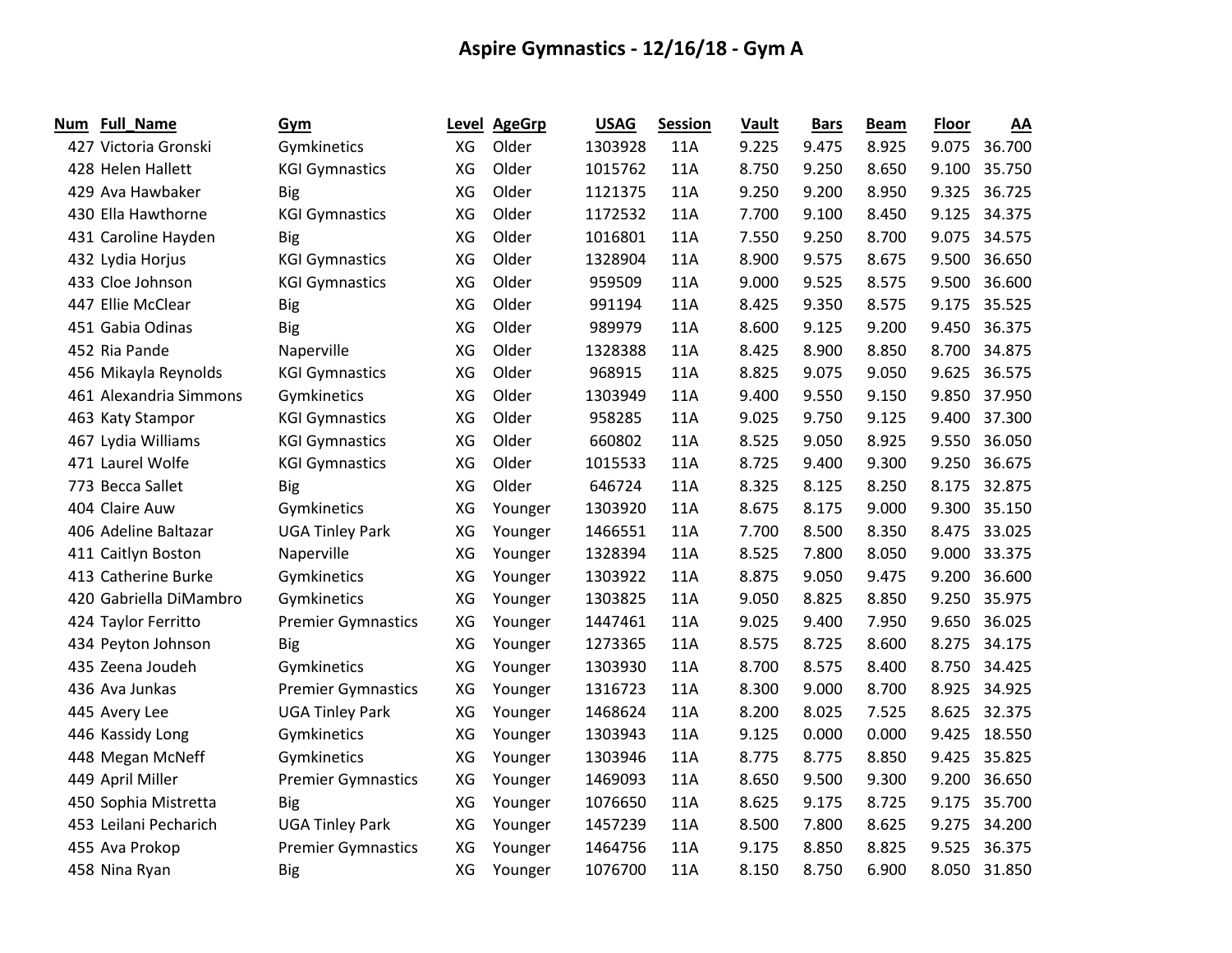| Num | <b>Full_Name</b>          | Gym                       |    | Level AgeGrp | <b>USAG</b> | <b>Session</b> | Vault | <b>Bars</b> | <b>Beam</b> | <b>Floor</b> | AA     |
|-----|---------------------------|---------------------------|----|--------------|-------------|----------------|-------|-------------|-------------|--------------|--------|
|     | 459 Harley Sambrooks      | <b>Premier Gymnastics</b> | XG | Younger      | 987004      | 11A            | 9.125 | 9.600       | 9.375       | 9.775        | 37.875 |
|     | 460 Olivia Santaniello    | <b>Big</b>                | XG | Younger      | 1280056     | 11A            | 8.175 | 7.750       | 8.200       | 8.675        | 32.800 |
|     | 464 Reese Wasilewski      | <b>UGA Tinley Park</b>    | XG | Younger      | 1449103     | 11A            | 7.800 | 8.400       | 8.225       | 8.975        | 33.400 |
|     | 470 Isabella Wojtulewicz  | <b>Big</b>                | XG | Younger      | 1273401     | 11A            | 8.500 | 8.850       | 7.950       | 8.750        | 34.050 |
|     | 472 Lauren Zahnow         | <b>KGI Gymnastics</b>     | XG | Younger      | 1016674     | 11A            | 8.875 | 9.675       | 9.025       | 9.350        | 36.925 |
|     | 742 Sofija Kuliesiute     | <b>Big</b>                | XG | Younger      | 995137      | 11A            | 8.400 | 8.675       | 8.175       | 9.050        | 34.300 |
|     | 905 Kaylee Beltran        | Phenom                    | 4  | Middle       | 1193663     | 5A             | 8.600 | 9.200       | 9.300       | 9.125        | 36.225 |
|     | 909 Bridget Brown         | <b>IK Gymnastics</b>      | 4  | Middle       | 1430335     | 5A             | 9.150 | 8.750       | 9.325       | 9.375        | 36.600 |
|     | 910 Lydia Buckert         | <b>CPD</b>                | 4  | Middle       | 1116025     | 5A             | 8.800 | 8.550       | 9.125       | 8.825        | 35.300 |
|     | 914 Zoe Carbone           | <b>IK Gymnastics</b>      | 4  | Middle       | 1284158     | 5A             | 9.200 | 9.075       | 9.275       | 9.525        | 37.075 |
|     | 916 Samantha Ciszek       | Aspire                    | 4  | Middle       | 1064335     | 5A             | 9.200 | 9.225       | 9.250       | 9.200        | 36.875 |
|     | 921 Keira Dixon           | I-Power                   | 4  | Middle       | 1039547     | 5A             | 8.650 | 8.625       | 9.400       | 8.875        | 35.550 |
|     | 922 Abigail Feller        | IK Gymnastics             | 4  | Middle       | 1431850     | 5A             | 8.550 | 9.050       | 9.325       | 9.125        | 36.050 |
|     | 923 Grace Flanagan        | Aspire                    | 4  | Middle       | 1018464     | 5A             | 9.100 | 9.450       | 9.400       | 9.100        | 37.050 |
|     | 932 Ariana Harris         | <b>CPD</b>                | 4  | Middle       | 1009586     | 5A             | 9.100 | 8.100       | 9.075       | 8.950        | 35.225 |
|     | 933 Karyson Harshbarger   | I-Power                   | 4  | Middle       | 982491      | 5A             | 8.700 | 8.200       | 8.900       | 8.700        | 34.500 |
|     | 942 Ava Kersh             | I-Power                   | 4  | Middle       | 1039543     | 5A             | 8.800 | 8.825       | 9.275       | 8.700        | 35.600 |
|     | 946 Emily Leach           | <b>IK Gymnastics</b>      | 4  | Middle       | 1283336     | 5A             | 9.150 | 9.400       | 9.200       | 9.000        | 36.750 |
|     | 947 Josephine Lee         | <b>CPD</b>                | 4  | Middle       | 1116071     | 5A             | 8.700 | 8.275       | 8.750       | 8.800        | 34.525 |
|     | 948 Irulan Lewis          | I-Power                   | 4  | Middle       | 1246181     | 5A             | 8.650 | 8.750       | 9.475       | 8.450        | 35.325 |
|     | 950 Kara Mark             | Aspire                    | 4  | Middle       | 1289061     | 5A             | 9.250 | 9.350       | 9.375       | 9.475        | 37.450 |
|     | 952 Vivianne Meade        | Aspire                    | 4  | Middle       | 1312911     | 5A             | 9.400 | 8.800       | 9.125       | 9.050        | 36.375 |
|     | 954 Claire Rose Milarczyk | Aspire                    | 4  | Middle       | 1064389     | 5A             | 8.750 | 8.850       | 8.850       | 8.650        | 35.100 |
|     | 955 Mayra Miranda         | <b>CPD</b>                | 4  | Middle       | 1116083     | 5A             | 8.900 | 7.000       | 9.050       | 9.225        | 34.175 |
|     | 956 Emma Morgan           | Aspire                    | 4  | Middle       | 995641      | 5A             | 8.850 | 8.725       | 8.825       | 8.825        | 35.225 |
|     | 957 Precious O'Malley     | <b>CPD</b>                | 4  | Middle       | 1305376     | 5A             | 8.900 | 8.625       | 8.750       | 8.650        | 34.925 |
|     | 960 Alexis Punsalan       | Phenom                    | 4  | Middle       | 1436504     | 5A             | 9.250 | 9.325       | 8.700       | 8.900        | 36.175 |
|     | 962 Molly Russelburg      | Phenom                    | 4  | Middle       | 1139736     | 5A             | 8.850 | 9.000       | 9.000       | 8.925        | 35.775 |
|     | 970 Isabella Valentino    | <b>IK Gymnastics</b>      | 4  | Middle       | 1283315     | 5A             | 9.200 | 9.300       | 8.875       | 9.425        | 36.800 |
|     | 971 Whitney Walker        | Aspire                    | 4  | Middle       | 1064435     | 5A             | 9.450 | 8.950       | 9.600       | 9.400        | 37.400 |
|     | 976 Brooklyn Yi           | <b>IK Gymnastics</b>      | 4  | Middle       | 1325688     | 5A             | 8.550 | 8.100       | 9.325       | 9.000        | 34.975 |
|     | 902 Chloe Arnold          | <b>IK Gymnastics</b>      | 4  | Older        | 1306306     | 5A             | 8.550 | 9.200       | 8.650       | 9.150        | 35.550 |
|     | 904 Emme Belsha           | Aspire                    | 4  | Older        | 1064365     | 5A             | 8.650 | 7.950       | 8.575       | 8.700        | 33.875 |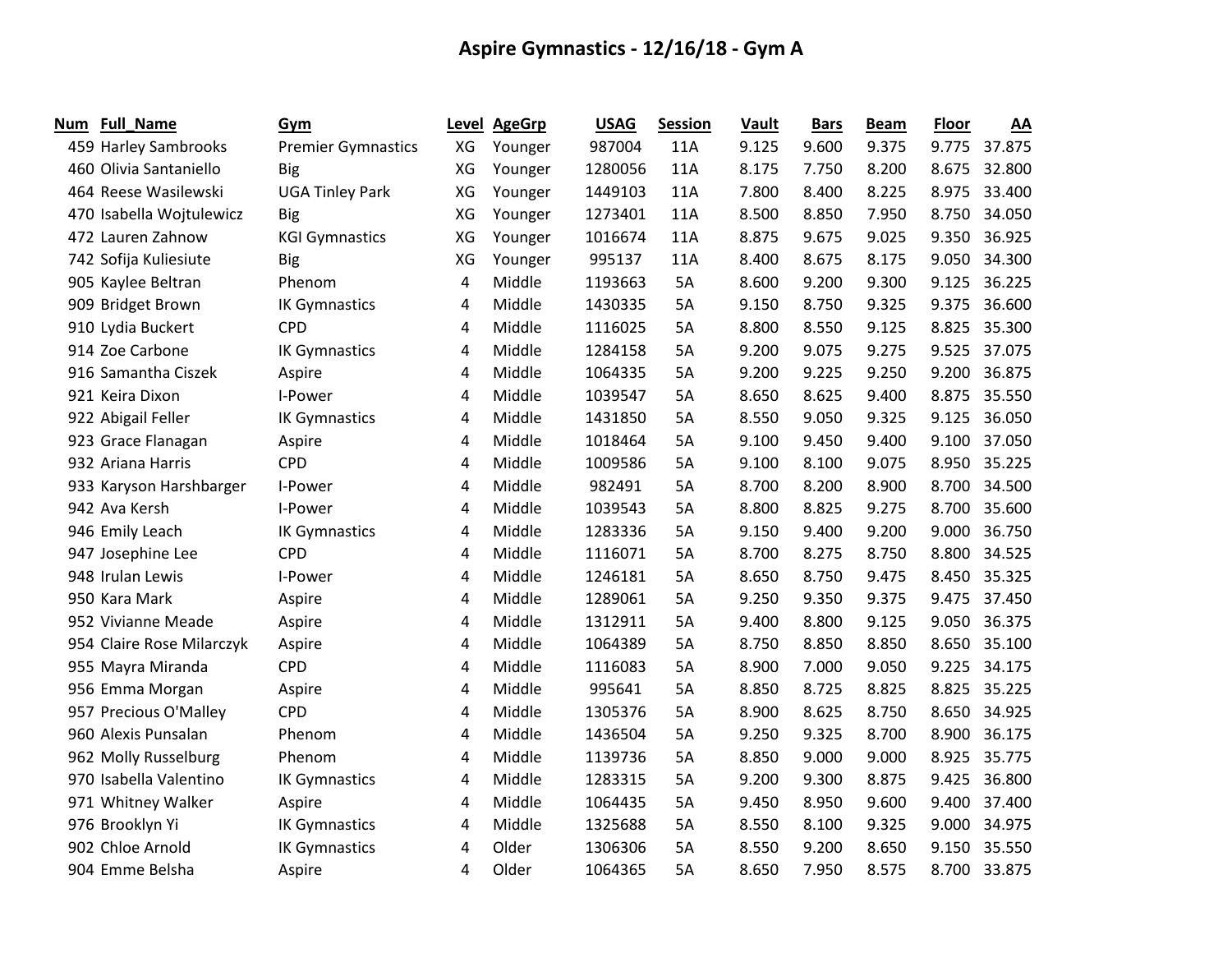| Num | Full_Name               | Gym                  | Level | <b>AgeGrp</b> | <b>USAG</b> | <b>Session</b> | Vault | <b>Bars</b> | <b>Beam</b> | <b>Floor</b> | AA           |
|-----|-------------------------|----------------------|-------|---------------|-------------|----------------|-------|-------------|-------------|--------------|--------------|
|     | 907 Adrian Blair        | <b>IK Gymnastics</b> | 4     | Older         | 1283324     | 5A             | 9.000 | 8.850       | 9.000       | 9.050        | 35.900       |
|     | 911 Bella Buenaventura  | <b>IK Gymnastics</b> | 4     | Older         | 1431321     | 5A             | 9.050 | 9.075       | 9.025       | 8.950        | 36.100       |
|     | 912 Sophia Burciaga     | Aspire               | 4     | Older         | 1028957     | 5A             | 8.600 | 9.000       | 9.075       | 8.550        | 35.225       |
|     | 913 Alejandra Cadena    | <b>CPD</b>           | 4     | Older         | 1188465     | 5A             | 8.700 | 8.500       | 9.425       | 9.375        | 36.000       |
|     | 915 Savannah Cervone    | I-Power              | 4     | Older         | 1039549     | 5A             | 8.250 | 7.500       | 8.600       | 8.400        | 32.750       |
|     | 918 Oli Davis           | Phenom               | 4     | Older         | 1289041     | 5A             | 9.100 | 9.100       | 9.050       | 8.950        | 36.200       |
|     | 919 Natasha De Vincenzi | <b>IK Gymnastics</b> | 4     | Older         | 1458157     | 5A             | 8.850 | 0.000       | 9.250       | 8.700        | 26.800       |
|     | 920 Carolina Dervis     | Phenom               | 4     | Older         | 1052338     | 5A             | 8.850 | 8.450       | 9.450       | 8.975        | 35.725       |
|     | 929 Alea Hagemeyer      | I-Power              | 4     | Older         | 982490      | 5A             | 8.700 | 8.375       | 9.450       | 8.700        | 35.225       |
|     | 931 Ellie Hansen        | Aspire               | 4     | Older         | 1093899     | 5A             | 9.050 | 9.300       | 9.050       | 9.000        | 36.400       |
|     | 935 Hope Hartmann       | Aspire               | 4     | Older         | 1064512     | 5A             | 8.600 | 8.950       | 9.300       | 9.175        | 36.025       |
|     | 936 Caelen Henderson    | Victory              | 4     | Older         | 1195421     | 5A             | 8.500 | 8.100       | 8.500       | 8.300        | 33.400       |
|     | 940 Kate Kelly          | Aspire               | 4     | Older         | 1170549     | 5A             | 8.725 | 8.400       | 8.950       | 9.025        | 35.100       |
|     | 941 Christina Kennedy   | <b>CPD</b>           | 4     | Older         | 1023013     | 5A             | 8.500 | 7.750       | 8.875       | 8.975        | 34.100       |
|     | 944 Lela Lane           | <b>IK Gymnastics</b> | 4     | Older         | 1284208     | 5A             | 9.100 | 9.175       | 8.700       | 9.175        | 36.150       |
|     | 959 Krystal Portilla    | <b>CPD</b>           | 4     | Older         | 966479      | 5A             | 8.650 | 8.900       | 9.250       | 8.825        | 35.625       |
|     | 961 Angelique Rodriguez | <b>IK Gymnastics</b> | 4     | Older         | 1282454     | 5A             | 9.250 | 9.275       | 9.275       | 8.925        | 36.725       |
|     | 964 Clara Schiradelly   | Phenom               | 4     | Older         | 1007130     | 5A             | 9.150 | 8.600       | 8.850       | 9.000        | 35.600       |
|     | 967 Julia Szymala       | Aspire               | 4     | Older         | 1285197     | 5A             | 9.050 | 9.175       | 9.400       | 9.150        | 36.775       |
|     | 974 Brelyn Wiggam       | I-Power              | 4     | Older         | 1252976     | 5A             | 8.250 | 8.350       | 9.175       | 8.775        | 34.550       |
|     | 975 Jayla Winters       | <b>CPD</b>           | 4     | Older         | 1023050     | 5A             | 9.100 | 8.375       | 8.150       | 8.475        | 34.100       |
|     | 977 Kate Zabloudil      | Aspire               | 4     | Older         | 1290645     | 5A             | 8.750 | 8.850       | 9.125       |              | 9.100 35.825 |
|     | 1775 Sophia Cabrere     | Phenom               | 4     | Older         | 1029188     | 5A             | 8.850 | 9.250       | 9.250       | 9.250        | 36.600       |
|     | 901 Laila Adams         | Aspire               | 4     | Younger       | 1064309     | 5A             | 9.150 | 8.950       | 9.100       | 9.050        | 36.250       |
|     | 906 Tessa Biggs         | Phenom               | 4     | Younger       | 1052263     | 5A             | 8.800 | 8.925       | 9.600       | 9.050        | 36.375       |
|     | 908 Emma Brown          | Phenom               | 4     | Younger       | 1262141     | 5A             | 9.300 | 9.050       | 8.875       | 9.200        | 36.425       |
|     | 917 Annabelle Clements  | I-Power              | 4     | Younger       | 982488      | 5A             | 8.500 | 8.825       | 9.550       | 9.250        | 36.125       |
|     | 924 Keira Garofoli      | <b>IK Gymnastics</b> | 4     | Younger       | 1325623     | 5A             | 8.500 | 8.950       | 9.050       | 9.150        | 35.650       |
|     | 925 Makinlee Gilbert    | Phenom               | 4     | Younger       | 1406797     | 5A             | 8.800 | 8.725       | 9.100       | 8.925        | 35.550       |
|     | 926 Camryn Grandgeorge  | Phenom               | 4     | Younger       | 1318773     | 5A             | 9.150 | 8.700       | 9.375       | 9.400        | 36.625       |
|     | 927 Adyson Gray         | Aspire               | 4     | Younger       | 1064366     | 5A             | 8.850 | 8.900       | 8.925       | 8.850        | 35.525       |
|     | 928 Lexie Grevengoed    | Aspire               | 4     | Younger       | 1170534     | 5A             | 8.650 | 8.350       | 9.150       | 8.975        | 35.125       |
|     | 930 Olivia Hajdu        | <b>IK Gymnastics</b> | 4     | Younger       | 1325631     | 5A             | 9.050 | 9.175       | 9.025       | 9.275        | 36.525       |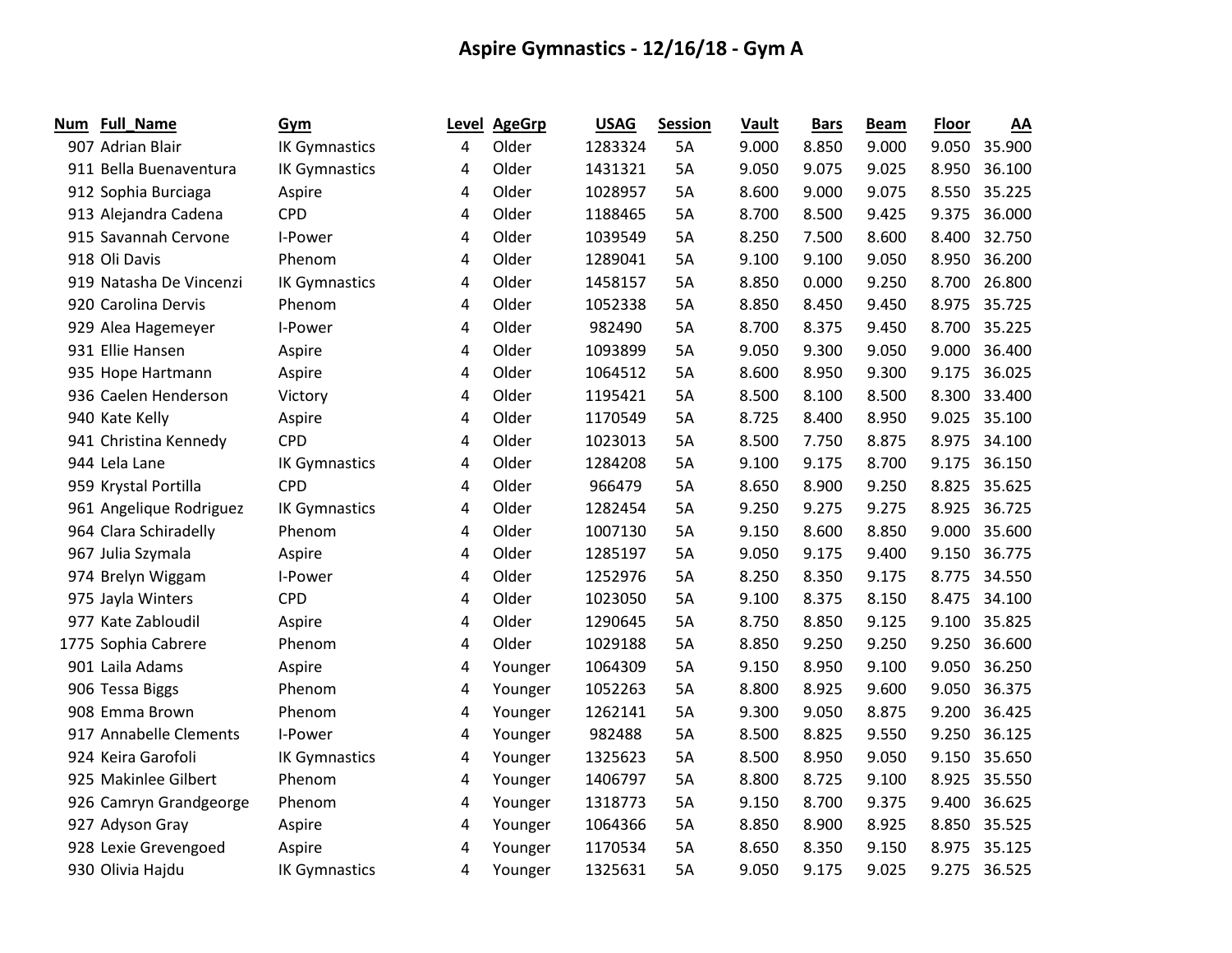| Num | <b>Full_Name</b>         | Gym                   | Level | <b>AgeGrp</b> | <b>USAG</b> | <b>Session</b> | Vault | <b>Bars</b> | <b>Beam</b> | <b>Floor</b> | AA     |
|-----|--------------------------|-----------------------|-------|---------------|-------------|----------------|-------|-------------|-------------|--------------|--------|
|     | 938 Rileigh Isenhower    | Phenom                | 4     | Younger       | 1318467     | 5A             | 8.750 | 9.075       | 9.350       | 9.225        | 36.400 |
|     | 939 Lily Kaplan          | <b>IK Gymnastics</b>  | 4     | Younger       | 1434077     | 5A             | 9.000 | 9.000       | 7.675       | 9.325        | 35.000 |
|     | 945 Audrey Leach         | <b>IK Gymnastics</b>  | 4     | Younger       | 1440077     | 5A             | 8.300 | 8.575       | 8.925       | 8.825        | 34.625 |
|     | 949 Catherine Lyman      | Phenom                | 4     | Younger       | 1139682     | 5A             | 8.750 | 8.400       | 9.150       | 8.750        | 35.050 |
|     | 951 Mya McClelland       | Aspire                | 4     | Younger       | 1297468     | 5A             | 8.950 | 8.750       | 8.525       | 9.000        | 35.225 |
|     | 953 Brookelyn Medows     | Phenom                | 4     | Younger       | 1287970     | 5A             | 8.500 | 8.750       | 8.975       | 8.950        | 35.175 |
|     | 958 Lillian Odefey       | Phenom                | 4     | Younger       | 1389648     | 5A             | 8.650 | 8.650       | 9.150       | 9.150        | 35.600 |
|     | 963 Makenna Rutten       | Aspire                | 4     | Younger       | 1064424     | 5A             | 8.750 | 8.850       | 9.175       | 9.100        | 35.875 |
|     | 965 Jaclyn Sonetz        | Phenom                | 4     | Younger       | 1061030     | 5A             | 8.900 | 9.025       | 9.475       | 9.150        | 36.550 |
|     | 966 Gracie Swartz        | Aspire                | 4     | Younger       | 1064432     | 5A             | 8.900 | 8.550       | 9.050       | 9.050        | 35.550 |
|     | 968 Amari Tucker-Swenson | <b>CPD</b>            | 4     | Younger       | 1336566     | 5A             | 8.800 | 8.625       | 8.700       | 8.600        | 34.725 |
|     | 972 Caelyn Walsh         | Phenom                | 4     | Younger       | 1211269     | 5A             | 8.500 | 8.225       | 8.625       | 9.175        | 34.525 |
|     | 973 Sadie Webb           | Aspire                | 4     | Younger       | 1085315     | 5A             | 9.325 | 9.500       | 9.450       | 9.150        | 37.425 |
|     | 1776 Alivia Mishka       | Phenom                | 4     | Younger       | 1260068     | 5A             | 8.400 | 8.750       | 9.450       | 9.250        | 35.850 |
|     | 1106 Toria Chadderdon    | <b>KGI Gymnastics</b> | 4     | Middle        | 1139271     | 6A             | 8.700 | 8.150       | 9.125       | 9.175        | 35.150 |
|     | 1113 Ella Fargo          | <b>KGI Gymnastics</b> | 4     | Middle        | 1328930     | 6A             | 8.400 | 7.900       | 8.250       | 9.150        | 33.700 |
|     | 1115 Frankie Gabey       | Gymkinetics           | 4     | Middle        | 1018816     | 6A             | 8.950 | 9.000       | 9.075       | 9.350        | 36.375 |
|     | 1116 Liliana Gemmell     | Gymkinetics           | 4     | Middle        | 1132742     | 6A             | 9.000 | 8.750       | 9.050       | 9.100        | 35.900 |
|     | 1119 Kayla Hairston      | <b>Premier West</b>   | 4     | Middle        | 1139701     | 6A             | 9.200 | 9.100       | 9.600       | 9.250        | 37.150 |
|     | 1120 Luci Hallett        | <b>KGI Gymnastics</b> | 4     | Middle        | 1328936     | 6A             | 8.750 | 8.350       | 8.225       | 9.125        | 34.450 |
|     | 1125 Ella Kaufman        | <b>Premier West</b>   | 4     | Middle        | 1287960     | 6A             | 9.350 | 9.625       | 9.150       | 9.175        | 37.300 |
|     | 1134 Lila Marcus         | Lakeshore             | 4     | Middle        | 1336399     | 6A             | 8.500 | 9.125       | 8.900       | 9.375        | 35.900 |
|     | 1137 Layla Nelson        | <b>KGI Gymnastics</b> | 4     | Middle        | 999074      | 6A             | 8.700 | 9.100       | 9.375       | 9.125        | 36.300 |
|     | 1141 Natalie O'Reilly    | Gymkinetics           | 4     | Middle        | 1303851     | 6A             | 8.850 | 8.625       | 9.200       | 9.050        | 35.725 |
|     | 1147 Chloe Reichert      | <b>Premier West</b>   | 4     | Middle        | 962650      | 6A             | 9.050 | 9.425       | 9.450       | 9.300        | 37.225 |
|     | 1151 Zoe Rowe            | <b>Premier West</b>   | 4     | Middle        | 1017478     | 6A             | 8.950 | 9.450       | 9.575       | 9.450        | 37.425 |
|     | 1152 Emma Rudolph        | Gymkinetics           | 4     | Middle        | 1303862     | 6A             | 9.150 | 8.800       | 9.150       | 9.275        | 36.375 |
|     | 1153 Vivian Rybak        | Gymkinetics           | 4     | Middle        | 1303866     | 6A             | 8.950 | 8.550       | 9.100       | 8.925        | 35.525 |
|     | 1157 Gabriella Schulte   | <b>Premier West</b>   | 4     | Middle        | 952939      | 6A             | 8.850 | 9.225       | 9.175       | 9.200        | 36.450 |
|     | 1158 Cynthia Schultz     | Gymkinetics           | 4     | Middle        | 1132922     | 6A             | 8.800 | 8.675       | 8.725       | 8.600        | 34.800 |
|     | 1159 Aylah Shearer       | <b>KGI Gymnastics</b> | 4     | Middle        | 1328964     | 6A             | 8.650 | 7.750       | 8.675       | 8.825        | 33.900 |
|     | 1163 Leah Stame          | <b>Premier West</b>   | 4     | Middle        | 1011427     | 6A             | 8.950 | 8.925       | 9.225       | 8.850        | 35.950 |
|     | 1164 Ava Tamayo          | <b>Big</b>            | 4     | Middle        | 989967      | 6A             | 9.250 | 8.550       | 9.225       | 9.050        | 36.075 |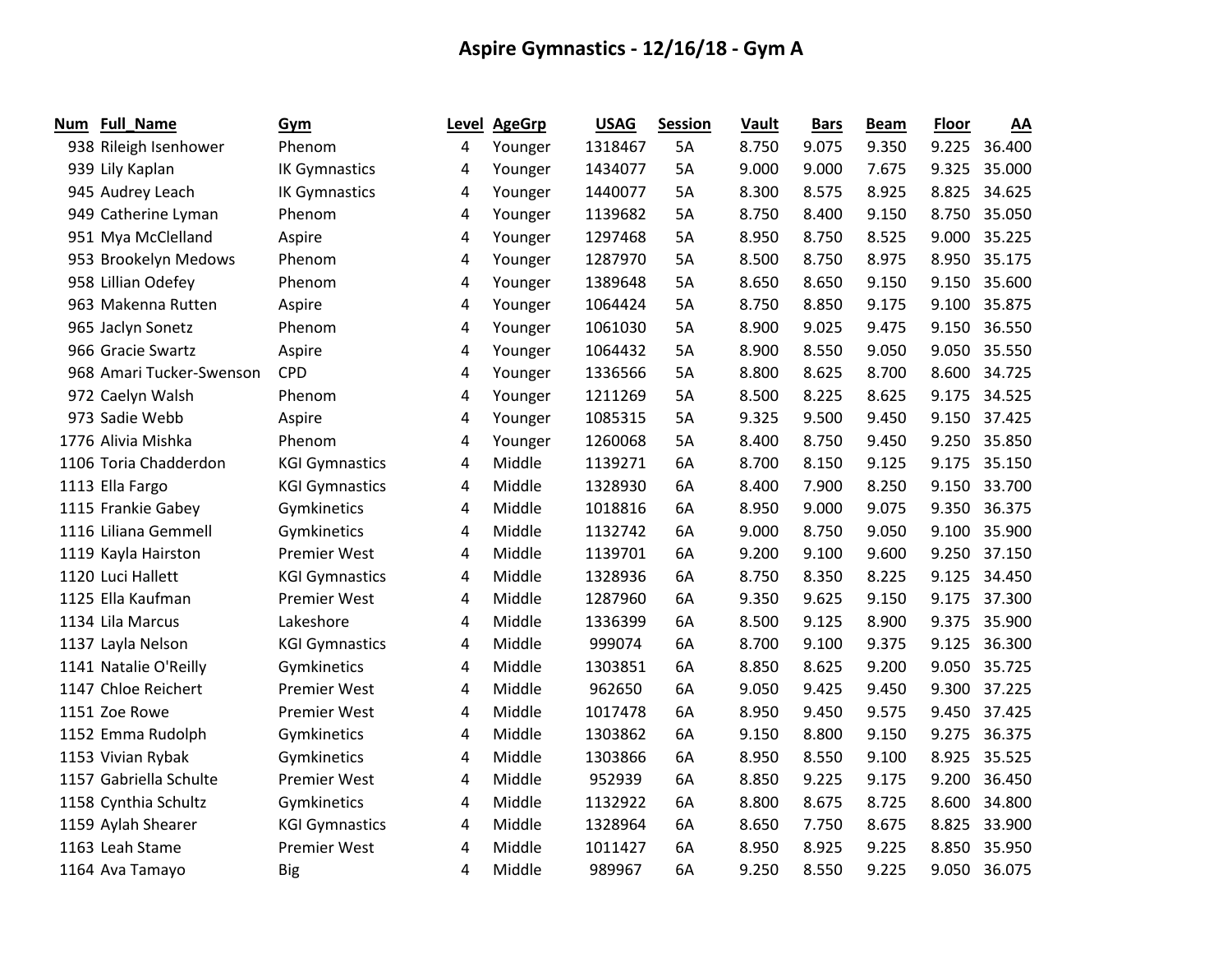| Num | <b>Full_Name</b>        | Gym                   | Level | <b>AgeGrp</b> | <b>USAG</b> | <b>Session</b> | Vault | <b>Bars</b> | <b>Beam</b> | <b>Floor</b> | AA           |
|-----|-------------------------|-----------------------|-------|---------------|-------------|----------------|-------|-------------|-------------|--------------|--------------|
|     | 1165 Olivia Tamayo      | <b>Big</b>            | 4     | Middle        | 989968      | 6A             | 9.050 | 9.375       | 9.375       |              | 9.075 36.875 |
|     | 1168 Francesca Valenti  | <b>Premier West</b>   | 4     | Middle        | 1011425     | 6A             | 9.150 | 9.275       | 9.125       | 9.175        | 36.725       |
|     | 1171 Cadence Whited     | <b>Premier West</b>   | 4     | Middle        | 952940      | 6A             | 8.800 | 9.250       | 9.100       | 9.175        | 36.325       |
|     | 1174 Alia deCastro      | <b>KGI Gymnastics</b> | 4     | Middle        | 1242820     | 6A             | 9.000 | 7.100       | 9.050       | 9.100        | 34.250       |
|     | 1103 Abby Brooks        | <b>Big</b>            | 4     | Older         | 1077367     | 6A             | 9.100 | 9.050       | 8.875       | 8.900        | 35.925       |
|     | 1105 Charlotte Campbell | <b>Premier West</b>   | 4     | Older         | 1139693     | 6A             | 8.850 | 9.250       | 9.325       | 9.300        | 36.725       |
|     | 1109 Sophia Connors     | <b>Premier West</b>   | 4     | Older         | 1061001     | 6A             | 9.050 | 9.400       | 9.400       | 9.325        | 37.175       |
|     | 1110 Alina Dixon        | Gymkinetics           | 4     | Older         | 1132722     | 6A             | 8.850 | 9.075       | 9.500       | 8.875        | 36.300       |
|     | 1111 Hayley Dotson      | Gymkinetics           | 4     | Older         | 1018662     | 6A             | 9.100 | 8.600       | 9.375       | 8.000        | 35.075       |
|     | 1112 Abbigail Elwood    | <b>Premier West</b>   | 4     | Older         | 1139698     | 6A             | 8.950 | 9.075       | 9.225       | 9.225        | 36.475       |
|     | 1117 Piper Glas         | <b>Premier West</b>   | 4     | Older         | 1061006     | 6A             | 9.250 | 8.950       | 9.100       | 9.375        | 36.675       |
|     | 1118 Veda Haake         | <b>Premier West</b>   | 4     | Older         | 1011450     | 6A             | 9.000 | 9.350       | 9.175       | 9.325        | 36.850       |
|     | 1123 Leah Hunnius       | Gymkinetics           | 4     | Older         | 1303833     | 6A             | 8.700 | 8.650       | 9.200       | 8.675        | 35.225       |
|     | 1124 Rebecca Ithal      | Gymkinetics           | 4     | Older         | 1209313     | 6A             | 8.550 | 8.700       | 9.325       | 8.650        | 35.225       |
|     | 1129 Nena Kucinski      | <b>KGI Gymnastics</b> | 4     | Older         | 1156508     | 6A             | 8.850 | 9.075       | 9.300       | 9.325        | 36.550       |
|     | 1130 Gabriella Lapera   | Gymkinetics           | 4     | Older         | 1132848     | 6A             | 8.950 | 8.000       | 8.600       | 9.075        | 34.625       |
|     | 1131 Mikayla Lesniewski | Gymkinetics           | 4     | Older         | 946478      | 6A             | 9.050 | 8.900       | 9.300       | 9.150        | 36.400       |
|     | 1136 Sophia Nakos       | Gymkinetics           | 4     | Older         | 1011787     | 6A             | 9.200 | 8.950       | 9.475       | 8.900        | 36.525       |
|     | 1138 Paige Nottke       | <b>Premier West</b>   | 4     | Older         | 1013635     | 6A             | 8.750 | 8.900       | 8.750       | 9.000        | 35.400       |
|     | 1139 Bella Nudera       | Lakeshore             | 4     | Older         | 642256      | 6A             | 8.400 | 7.750       | 9.025       | 8.300        | 33.475       |
|     | 1140 Lexi O'Brien       | <b>Premier West</b>   | 4     | Older         | 1061022     | 6A             | 9.000 | 9.100       | 9.250       | 9.125        | 36.475       |
|     | 1144 Emily Pearson      | <b>KGI Gymnastics</b> | 4     | Older         | 1192339     | 6A             | 9.100 | 9.500       | 9.000       | 9.400        | 37.000       |
|     | 1145 Sophia Pedziwater  | Gymkinetics           | 4     | Older         | 1132892     | 6A             | 8.950 | 8.900       | 8.675       | 9.025        | 35.550       |
|     | 1148 Emerson Ricketts   | Lakeshore             | 4     | Older         | 1023035     | 6A             | 9.150 | 8.750       | 9.175       | 9.175        | 36.250       |
|     | 1155 Klarissa Schlee    | Gymkinetics           | 4     | Older         | 1303868     | 6A             | 9.250 | 9.000       | 9.375       | 9.350        | 36.975       |
|     | 1166 Sierra Taylor      | <b>Premier West</b>   | 4     | Older         | 1139744     | 6A             | 9.425 | 9.225       | 8.725       | 9.425        | 36.800       |
|     | 1169 Jodie White        | <b>KGI Gymnastics</b> | 4     | Older         | 1159570     | 6A             | 8.900 | 9.300       | 9.300       | 7.900        | 35.400       |
|     | 1170 Morgan White       | <b>KGI Gymnastics</b> | 4     | Older         | 1159578     | 6A             | 9.050 | 9.300       | 9.300       | 8.800        | 36.450       |
|     | 1101 Avery Allen        | Gymkinetics           | 4     | Younger       | 1303813     | 6A             | 8.850 | 9.050       | 9.050       | 9.100        | 36.050       |
|     | 1102 Ava Bacon          | Gymkinetics           | 4     | Younger       | 1303817     | 6A             | 8.750 | 8.900       | 8.725       | 9.175        | 35.550       |
|     | 1104 Ella Buchenauer    | <b>Premier West</b>   | 4     | Younger       | 1060999     | 6A             | 9.050 | 9.275       | 9.425       | 9.325        | 37.075       |
|     | 1108 Giselle Colmenares | <b>Premier West</b>   | 4     | Younger       | 1029905     | 6A             | 9.100 | 9.225       | 9.125       | 9.350        | 36.800       |
|     | 1114 Eloise Flandina    | Lakeshore             | 4     | Younger       | 1071977     | 6A             | 8.450 | 7.550       | 7.500       | 9.100        | 32.600       |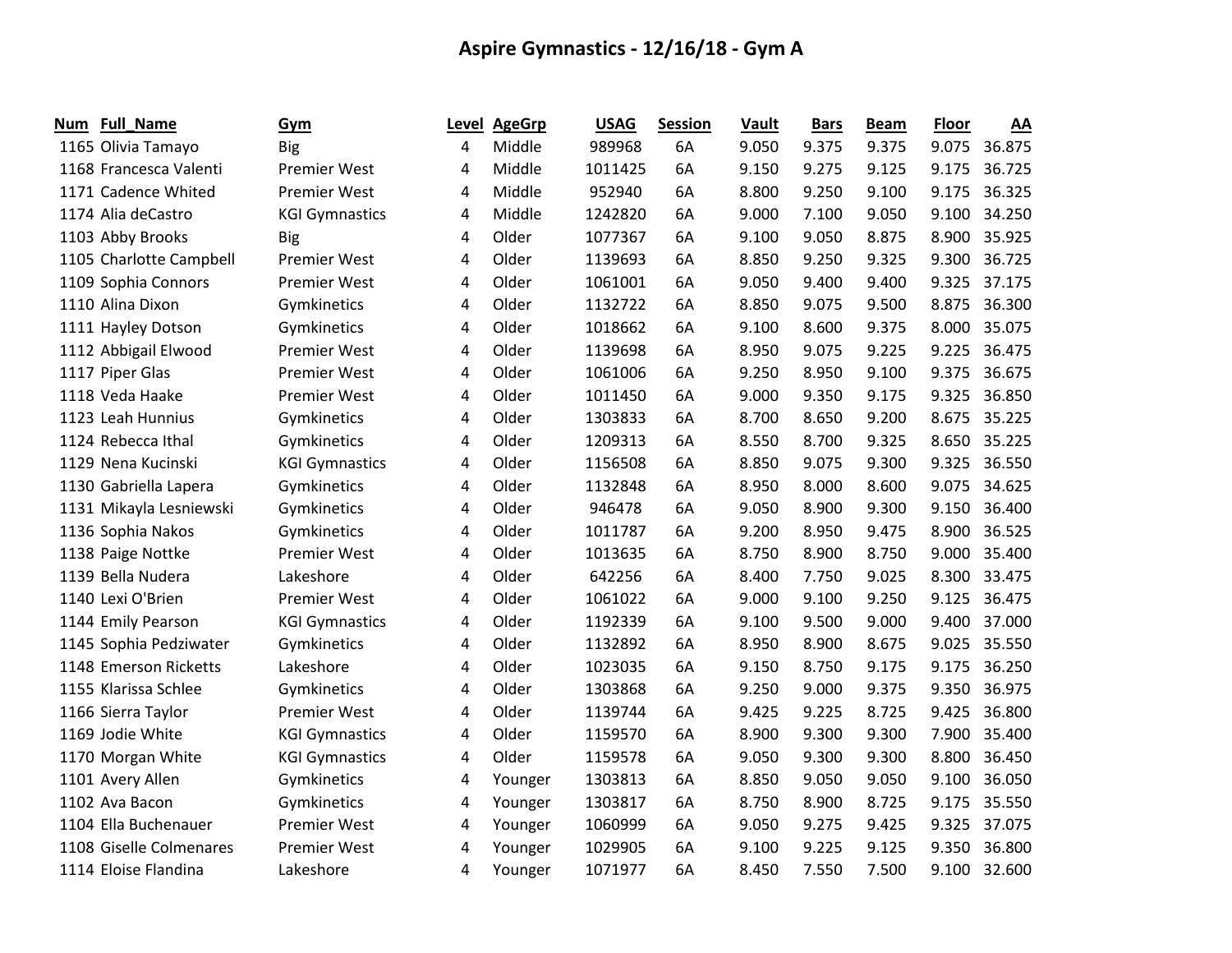| Num | Full_Name              | Gym                       |   | Level AgeGrp | <b>USAG</b> | <b>Session</b> | Vault | <b>Bars</b> | <b>Beam</b> | <b>Floor</b> | AA           |
|-----|------------------------|---------------------------|---|--------------|-------------|----------------|-------|-------------|-------------|--------------|--------------|
|     | 1121 Rayah Horner      | <b>Premier West</b>       | 4 | Younger      | 1210473     | 6A             | 9.000 | 9.325       | 9.275       | 9.175        | 36.775       |
|     | 1122 Megan Hoy         | Gymkinetics               | 4 | Younger      | 1132769     | 6A             | 9.000 | 8.500       | 9.225       | 9.100        | 35.825       |
|     | 1126 Olivia Kim        | Lakeshore                 | 4 | Younger      | 1073833     | 6A             | 7.900 | 8.000       | 8.900       | 8.825        | 33.625       |
|     | 1127 Morgan Kohn       | <b>Big</b>                | 4 | Younger      | 1077526     | 6A             | 9.150 | 9.275       | 9.350       | 6.900        | 34.675       |
|     | 1128 Julie Kucera      | <b>KGI Gymnastics</b>     | 4 | Younger      | 1242816     | 6A             | 9.150 | 9.275       | 9.500       | 9.250        | 37.175       |
|     | 1132 Emmie Malinin     | <b>Big</b>                | 4 | Younger      | 1299597     | 6A             | 9.150 | 8.725       | 9.300       | 9.225        | 36.400       |
|     | 1133 Lourdes Manning   | Lakeshore                 | 4 | Younger      | 1268220     | 6A             | 8.350 | 8.450       | 8.125       | 8.350        | 33.275       |
|     | 1135 Mia Messenger     | <b>KGI Gymnastics</b>     | 4 | Younger      | 1225853     | 6A             | 8.900 | 9.375       | 9.500       | 9.400        | 37.175       |
|     | 1142 Bri Parquette     | <b>Premier West</b>       | 4 | Younger      | 1029904     | 6A             | 9.300 | 9.350       | 9.500       | 9.050        | 37.200       |
|     | 1143 Olivia Pawlak     | Gymkinetics               | 4 | Younger      | 1132858     | 6A             | 9.200 | 8.950       | 8.575       | 9.375        | 36.100       |
|     | 1146 Jada Porter       | <b>KGI Gymnastics</b>     | 4 | Younger      | 1328958     | 6A             | 9.000 | 8.550       | 8.650       | 9.200        | 35.400       |
|     | 1150 Isabella Rossi    | Gymkinetics               | 4 | Younger      | 1132906     | 6A             | 9.200 | 9.325       | 9.350       |              | 9.175 37.050 |
|     | 1154 Maddie Saccameno  | <b>Premier West</b>       | 4 | Younger      | 1211288     | 6A             | 8.650 | 9.025       | 9.025       | 8.850        | 35.550       |
|     | 1156 Francesca Schulte | <b>Premier West</b>       | 4 | Younger      | 1011447     | 6A             | 8.450 | 8.700       | 9.125       | 9.200        | 35.475       |
|     | 1160 Lily Short        | Gymkinetics               | 4 | Younger      | 1209307     | 6A             | 0.000 | 8.800       | 9.400       | 9.200        | 27.400       |
|     | 1161 Brooke Slightom   | <b>Big</b>                | 4 | Younger      | 1270299     | 6A             | 5.000 | 9.200       | 9.375       | 9.300        | 32.875       |
|     | 1172 Emma Wilkins      | <b>Big</b>                | 4 | Younger      | 1077646     | 6A             | 9.300 | 8.825       | 9.425       | 8.700        | 36.250       |
|     | 1173 Alexis Zivalich   | <b>Premier West</b>       | 4 | Younger      | 1139688     | 6A             | 8.550 | 9.200       | 9.075       | 9.050        | 35.875       |
|     | 1302 Grace Anderson    | <b>Premier Gymnastics</b> | 4 | Middle       | 1180880     | <b>7A</b>      | 9.000 | 9.350       | 8.950       | 8.800        | 36.100       |
|     | 1303 Saffryn Andrews   | LGA                       | 4 | Middle       | 1265042     | <b>7A</b>      | 8.400 | 7.350       | 8.700       | 8.725        | 33.175       |
|     | 1306 Kailyn Brown      | <b>UGA Tinley Park</b>    | 4 | Middle       | 1351817     | 7A             | 8.750 | 8.250       | 8.175       | 8.550        | 33.725       |
|     | 1308 Bella Cameron     | <b>LGA</b>                | 4 | Middle       | 1117646     | 7A             | 8.450 | 7.400       | 9.175       | 8.800        | 33.825       |
|     | 1311 Addi Chalton      | <b>Premier West</b>       | 4 | Middle       | 1287952     | 7A             | 8.850 | 8.650       | 9.500       | 9.275        | 36.275       |
|     | 1313 Olivia Cosentino  | <b>Premier Gymnastics</b> | 4 | Middle       | 1101186     | 7A             | 8.800 | 8.600       | 8.450       | 8.950        | 34.800       |
|     | 1323 Alenna Holden     | <b>Premier West</b>       | 4 | Middle       | 1287956     | 7A             | 9.200 | 9.025       | 8.450       | 9.000        | 35.675       |
|     | 1324 Annika Hueber     | Energym                   | 4 | Middle       | 1329179     | 7A             | 9.100 | 8.900       | 8.075       | 8.825        | 34.900       |
|     | 1325 Sophia Johnson    | <b>Premier Gymnastics</b> | 4 | Middle       | 1301063     | <b>7A</b>      | 8.700 | 8.725       | 9.150       | 9.100        | 35.675       |
|     | 1335 Isabella Lorenz   | <b>LGA</b>                | 4 | Middle       | 1302381     | <b>7A</b>      | 8.750 | 8.775       | 9.150       | 8.725        | 35.400       |
|     | 1336 Ava Lucero        | <b>Premier West</b>       | 4 | Middle       | 1139713     | 7A             | 8.750 | 8.950       | 9.225       | 9.075        | 36.000       |
|     | 1338 Elyse Manning     | Energym                   | 4 | Middle       | 1147961     | <b>7A</b>      | 8.950 | 9.025       | 9.300       | 8.775        | 36.050       |
|     | 1345 Abigail Moore     | MidState                  | 4 | Middle       | 1017344     | 7A             | 9.050 | 8.450       | 9.475       | 9.250        | 36.225       |
|     | 1351 Shelby Rayl       | MidState                  | 4 | Middle       | 1289080     | 7A             | 8.850 | 8.850       | 9.400       | 9.050        | 36.150       |
|     | 1354 Laniya Russell    | <b>Premier Gymnastics</b> | 4 | Middle       | 1101214     | 7A             | 8.400 | 7.900       | 9.175       | 9.050        | 34.525       |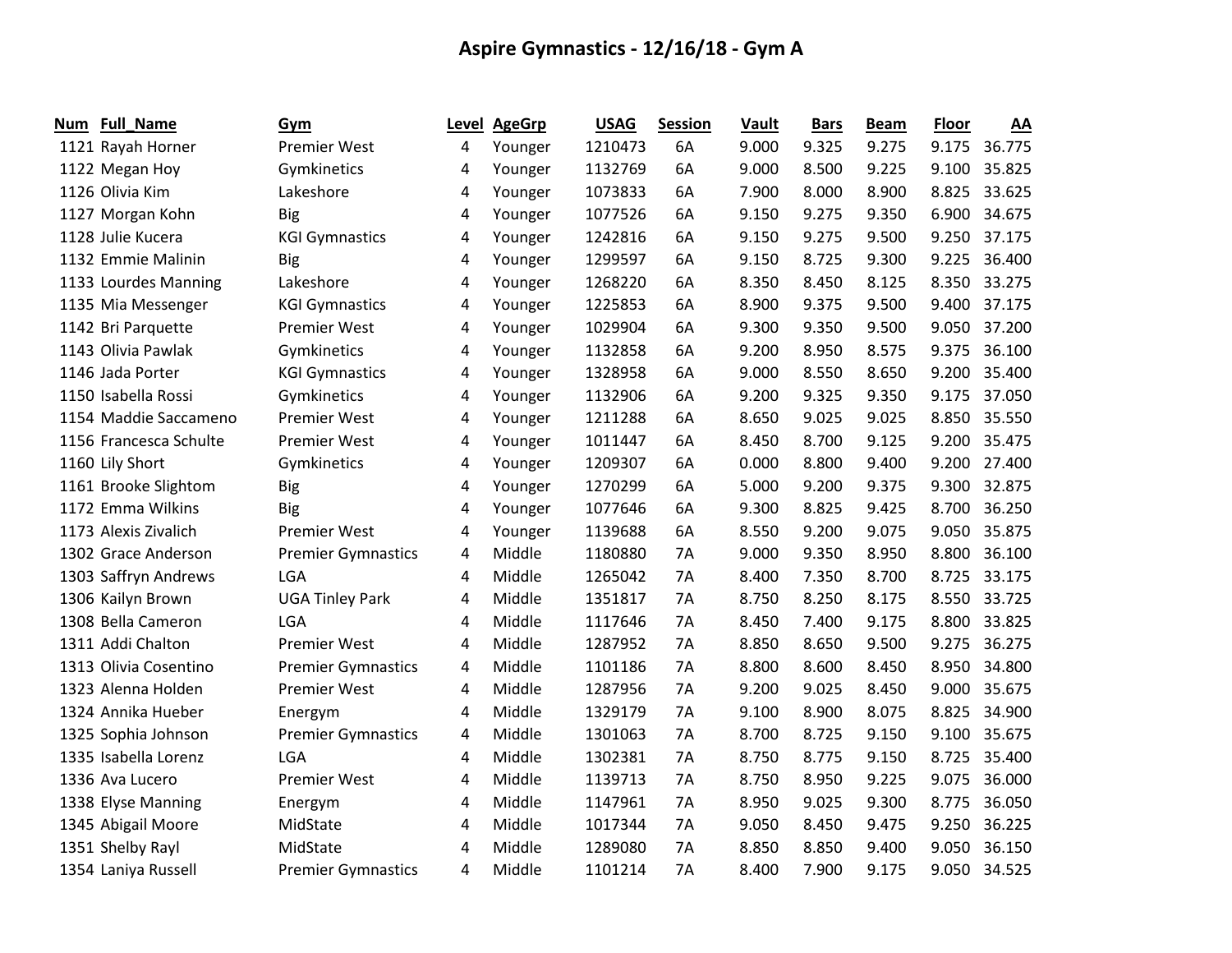| Num | <b>Full_Name</b>          | Gym                       | Level | <b>AgeGrp</b> | <b>USAG</b> | <b>Session</b> | Vault | <b>Bars</b> | <b>Beam</b> | <b>Floor</b> | AA     |
|-----|---------------------------|---------------------------|-------|---------------|-------------|----------------|-------|-------------|-------------|--------------|--------|
|     | 1362 Kaylee Stuckey       | MidState                  | 4     | Middle        | 1484944     | 7A             | 9.150 | 8.875       | 9.250       | 9.150        | 36.425 |
|     | 1363 Morgan Tracy         | Naperville                | 4     | Middle        | 1328362     | 7A             | 8.550 | 9.325       | 9.050       | 9.250        | 36.175 |
|     | 1364 Yanna Tsiftilis      | Energym                   | 4     | Middle        | 1148011     | 7A             | 8.700 | 8.325       | 8.775       | 8.825        | 34.625 |
|     | 1365 Lillian Urbas        | <b>UGA</b>                | 4     | Middle        | 1312496     | 7A             | 8.300 | 7.300       | 9.275       | 8.350        | 33.225 |
|     | 1368 Taylin Watson        | Energym                   | 4     | Middle        | 1148022     | 7A             | 8.350 | 7.500       | 8.250       | 8.000        | 32.100 |
|     | 1370 Alexis Wyngard-Clark | <b>Premier West</b>       | 4     | Middle        | 1210503     | 7A             | 9.050 | 9.050       | 9.150       | 9.175        | 36.425 |
|     | 1307 Kelsey Bulthuis      | <b>UGA</b>                | 4     | Older         | 1312712     | 7A             | 8.600 | 8.250       | 9.225       | 8.850        | 34.925 |
|     | 1310 Sophia Cathers       | MidState                  | 4     | Older         | 1017361     | 7A             | 9.100 | 8.250       | 9.525       | 9.025        | 35.900 |
|     | 1314 Madi Dippel          | MidState                  | 4     | Older         | 1479790     | 7A             | 8.700 | 7.450       | 8.150       | 8.050        | 32.350 |
|     | 1322 Rilyn Hill           | MidState                  | 4     | Older         | 1431684     | 7A             | 9.250 | 8.600       | 8.700       | 9.150        | 35.700 |
|     | 1326 Mrinal Joshi         | <b>LGA</b>                | 4     | Older         | 1352657     | 7A             | 8.950 | 8.475       | 8.500       | 8.800        | 34.725 |
|     | 1328 Addison Kite         | <b>Premier Gymnastics</b> | 4     | Older         | 1301067     | 7A             | 8.750 | 9.475       | 8.925       | 9.175        | 36.325 |
|     | 1329 Hollyn Krogman       | <b>LGA</b>                | 4     | Older         | 1117620     | 7Α             | 8.850 | 8.300       | 9.175       | 9.025        | 35.350 |
|     | 1330 Emily Kroll          | <b>Premier West</b>       | 4     | Older         | 1011440     | 7A             | 8.800 | 9.050       | 9.225       | 8.950        | 36.025 |
|     | 1337 Mady Ludke           | <b>UGA</b>                | 4     | Older         | 1480599     | 7A             | 8.350 | 8.300       | 8.850       | 8.800        | 34.300 |
|     | 1339 Emily Marks          | <b>Premier Gymnastics</b> | 4     | Older         | 1393708     | 7A             | 8.800 | 8.825       | 9.000       | 9.025        | 35.650 |
|     | 1346 Savannah Noble       | MidState                  | 4     | Older         | 965678      | 7A             | 0.000 | 8.000       | 8.875       | 8.250        | 25.125 |
|     | 1350 Monika Petuchow      | <b>UGA</b>                | 4     | Older         | 1312631     | <b>7A</b>      | 8.400 | 0.000       | 8.375       | 8.500        | 25.275 |
|     | 1352 Isabella Rodriguez   | Premier West              | 4     | Older         | 1287976     | 7A             | 9.000 | 8.400       | 8.700       | 8.875        | 34.975 |
|     | 1355 Linnea Sandholm      | LGA                       | 4     | Older         | 1418059     | 7A             | 8.150 | 8.350       | 8.775       | 8.650        | 33.925 |
|     | 1357 Caitlyn Seliga       | <b>Premier West</b>       | 4     | Older         | 1023752     | 7A             | 8.900 | 8.900       | 9.325       | 9.225        | 36.350 |
|     | 1358 Sophia Sergot        | MidState                  | 4     | Older         | 965681      | 7A             | 0.000 | 0.000       | 9.000       | 8.725        | 17.725 |
|     | 1360 Amelie Sica          | <b>Premier Gymnastics</b> | 4     | Older         | 1101219     | 7A             | 8.650 | 8.200       | 8.650       | 9.050        | 34.550 |
|     | 1366 Hailey Vander Zanden | <b>Premier Gymnastics</b> | 4     | Older         | 1107707     | 7A             | 8.850 | 8.725       | 8.925       | 9.000        | 35.500 |
|     | 1371 Ania Zalinski        | <b>Premier Gymnastics</b> | 4     | Older         | 1112200     | 7A             | 0.000 | 0.000       | 9.125       | 0.000        | 9.125  |
|     | 1372 Faith Zeisloft       | <b>Premier West</b>       | 4     | Older         | 1126633     | 7A             | 8.450 | 8.050       | 9.025       | 8.750        | 34.275 |
|     | 1544 Natalie Marten       | <b>Premier Gymnastics</b> | 4     | Older         | 1014405     | 7A             | 8.550 | 8.775       | 9.225       | 8.800        | 35.350 |
|     | 1301 Eloisa Almonte       | <b>LGA</b>                | 4     | Younger       | 1302386     | 7A             | 8.000 | 7.300       | 8.075       | 8.625        | 32.000 |
|     | 1304 Justine Becker       | <b>Premier Gymnastics</b> | 4     | Younger       | 1101174     | 7A             | 9.000 | 8.475       | 9.300       | 9.375        | 36.150 |
|     | 1305 Vivian Bowman        | <b>LGA</b>                | 4     | Younger       | 1322083     | 7A             | 8.500 | 8.750       | 8.650       | 8.650        | 34.550 |
|     | 1309 Ariana Cantarero     | <b>Premier West</b>       | 4     | Younger       | 1287950     | 7A             | 8.400 | 8.950       | 9.300       | 9.075        | 35.725 |
|     | 1312 Ava Ciucci           | Naperville                | 4     | Younger       | 1328359     | 7A             | 9.050 | 9.150       | 8.125       | 9.075        | 35.400 |
|     | 1318 Adelyn Harbecke      | Energym                   | 4     | Younger       | 1329212     | 7A             | 8.950 | 8.625       | 9.025       | 8.150        | 34.750 |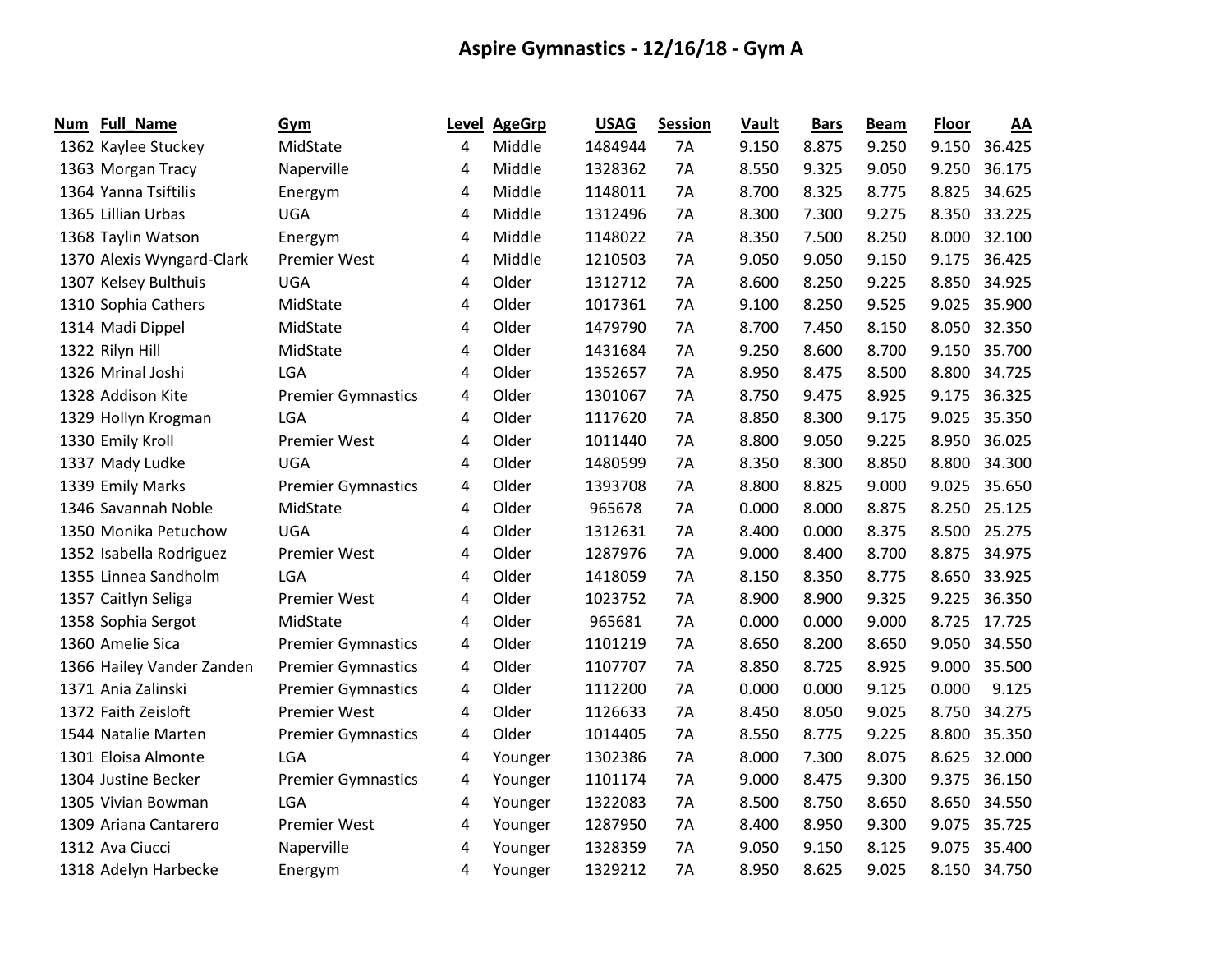| Num | Full_Name                | Gym                       |   | Level AgeGrp | <b>USAG</b> | <b>Session</b> | Vault | <b>Bars</b> | <b>Beam</b> | Floor | AA           |
|-----|--------------------------|---------------------------|---|--------------|-------------|----------------|-------|-------------|-------------|-------|--------------|
|     | 1320 Anna Henningsen     | Energym                   | 4 | Younger      | 1329187     | <b>7A</b>      | 8.400 | 7.150       | 9.175       | 7.675 | 32.400       |
|     | 1321 Leah Hilde          | Energym                   | 4 | Younger      | 1428207     | 7A             | 7.500 | 7.100       | 9.050       | 8.150 | 31.800       |
|     | 1327 Addison Kitchel     | Naperville                | 4 | Younger      | 1328369     | 7A             | 8.650 | 7.475       | 9.125       | 9.050 | 34.300       |
|     | 1331 Knox Kruk           | <b>Premier West</b>       | 4 | Younger      | 1287962     | 7Α             | 8.700 | 8.050       | 9.375       | 9.025 | 35.150       |
|     | 1332 Giana Leofanti      | Naperville                | 4 | Younger      | 1370680     | 7A             | 8.300 | 7.600       | 8.675       | 8.825 | 33.400       |
|     | 1333 Elizabeth Lind      | Energym                   | 4 | Younger      | 1147912     | 7A             | 9.000 | 9.150       | 8.750       | 9.075 | 35.975       |
|     | 1334 Jordan Lisafeld     | Energym                   | 4 | Younger      | 1329169     | 7A             | 8.550 | 8.450       | 9.050       | 8.700 | 34.750       |
|     | 1340 Claire Marten       | <b>Premier Gymnastics</b> | 4 | Younger      | 1101201     | 7A             | 8.600 | 8.650       | 9.125       | 8.675 | 35.050       |
|     | 1343 Olivia Miller       | LGA                       | 4 | Younger      | 1334773     | 7A             | 8.900 | 7.750       | 9.000       | 8.700 | 34.350       |
|     | 1344 Taniya Moore        | Energym                   | 4 | Younger      | 1410080     | 7A             | 8.500 | 8.300       | 8.575       | 8.900 | 34.275       |
|     | 1347 Sloan Noble         | MidState                  | 4 | Younger      | 1017350     | 7A             | 8.800 | 8.575       | 9.025       | 8.825 | 35.225       |
|     | 1348 Carlee Perkins      | <b>Premier West</b>       | 4 | Younger      | 1139685     | 7A             | 8.500 | 8.600       | 9.350       |       | 9.150 35.600 |
|     | 1353 Norah Roth          | <b>Premier Gymnastics</b> | 4 | Younger      | 1301107     | 7A             | 8.550 | 8.775       | 8.775       | 8.650 | 34.750       |
|     | 1359 Shyanne Shipley     | LGA                       | 4 | Younger      | 1311105     | 7A             | 8.650 | 0.000       | 8.450       | 8.750 | 25.850       |
|     | 1369 Jade Woulfe         | Naperville                | 4 | Younger      | 1211272     | 7A             | 8.950 | 8.875       | 9.400       | 9.125 | 36.350       |
|     | 327 Mykenzie Marusarz    | Gymkinetics               | 5 | Middle       | 1011784     | 8A             | 8.950 | 9.000       | 8.650       | 8.700 | 35.300       |
|     | 1501 Natalie Anderson    | Phenom                    | 5 | Middle       | 994448      | 8A             | 9.250 | 9.400       | 9.150       | 9.025 | 36.825       |
|     | 1502 Aubrei Banner       | Phenom                    | 5 | Middle       | 1052261     | 8A             | 9.375 | 8.900       | 8.900       | 9.100 | 36.275       |
|     | 1503 Coco Bell           | <b>Premier Gymnastics</b> | 5 | Middle       | 1180883     | 8A             | 8.700 | 8.675       | 7.800       | 8.300 | 33.475       |
|     | 1507 Evie Burns          | <b>UGA</b>                | 5 | Middle       | 1312508     | 8A             | 8.850 | 8.550       | 9.000       | 8.600 | 35.000       |
|     | 1509 Chloe Cassan        | Aspire                    | 5 | Middle       | 988979      | 8A             | 8.950 | 8.700       | 8.550       | 8.850 | 35.050       |
|     | 1512 Angelina Cole       | Gymkinetics               | 5 | Middle       | 1168996     | 8A             | 9.550 | 8.500       | 9.300       | 8.800 | 36.150       |
|     | 1515 Mia Connolley       | <b>UGA</b>                | 5 | Middle       | 1107886     | 8A             | 8.700 | 7.700       | 0.000       | 6.600 | 23.000       |
|     | 1517 Gabby Curry         | Phenom                    | 5 | Middle       | 1139695     | 8A             | 9.050 | 8.725       | 9.125       | 7.600 | 34.500       |
|     | 1519 Lauren Deacy        | <b>Premier Gymnastics</b> | 5 | Middle       | 1011347     | 8A             | 9.050 | 8.575       | 8.575       | 8.750 | 34.950       |
|     | 1520 Charlotte Dean      | Aspire                    | 5 | Middle       | 936591      | 8A             | 9.100 | 8.650       | 8.600       | 8.525 | 34.875       |
|     | 1521 Delaney Drogemuller | <b>UGA</b>                | 5 | Middle       | 1107894     | 8A             | 8.950 | 7.925       | 9.000       | 8.675 | 34.550       |
|     | 1523 Hana Eichler        | <b>IK Gymnastics</b>      | 5 | Middle       | 971806      | 8A             | 9.175 | 8.650       | 9.275       | 8.625 | 35.725       |
|     | 1525 Gabi Figueroa       | <b>IK Gymnastics</b>      | 5 | Middle       | 1306003     | 8A             | 9.550 | 9.400       | 9.225       | 9.375 | 37.550       |
|     | 1531 Faith Goetz         | <b>Premier Gymnastics</b> | 5 | Middle       | 1015928     | 8A             | 9.050 | 8.250       | 8.575       | 8.775 | 34.650       |
|     | 1532 Mia Izguerra        | Gymkinetics               | 5 | Middle       | 1132774     | 8A             | 9.450 | 8.925       | 8.525       |       | 8.650 35.550 |
|     | 1533 Ava Jackson         | <b>IK Gymnastics</b>      | 5 | Middle       | 1282440     | 8A             | 9.325 | 9.650       | 8.950       | 9.200 | 37.125       |
|     | 1548 Gianna Muratore     | Phenom                    | 5 | Middle       | 994452      | 8A             | 9.325 | 8.900       | 9.300       | 9.250 | 36.775       |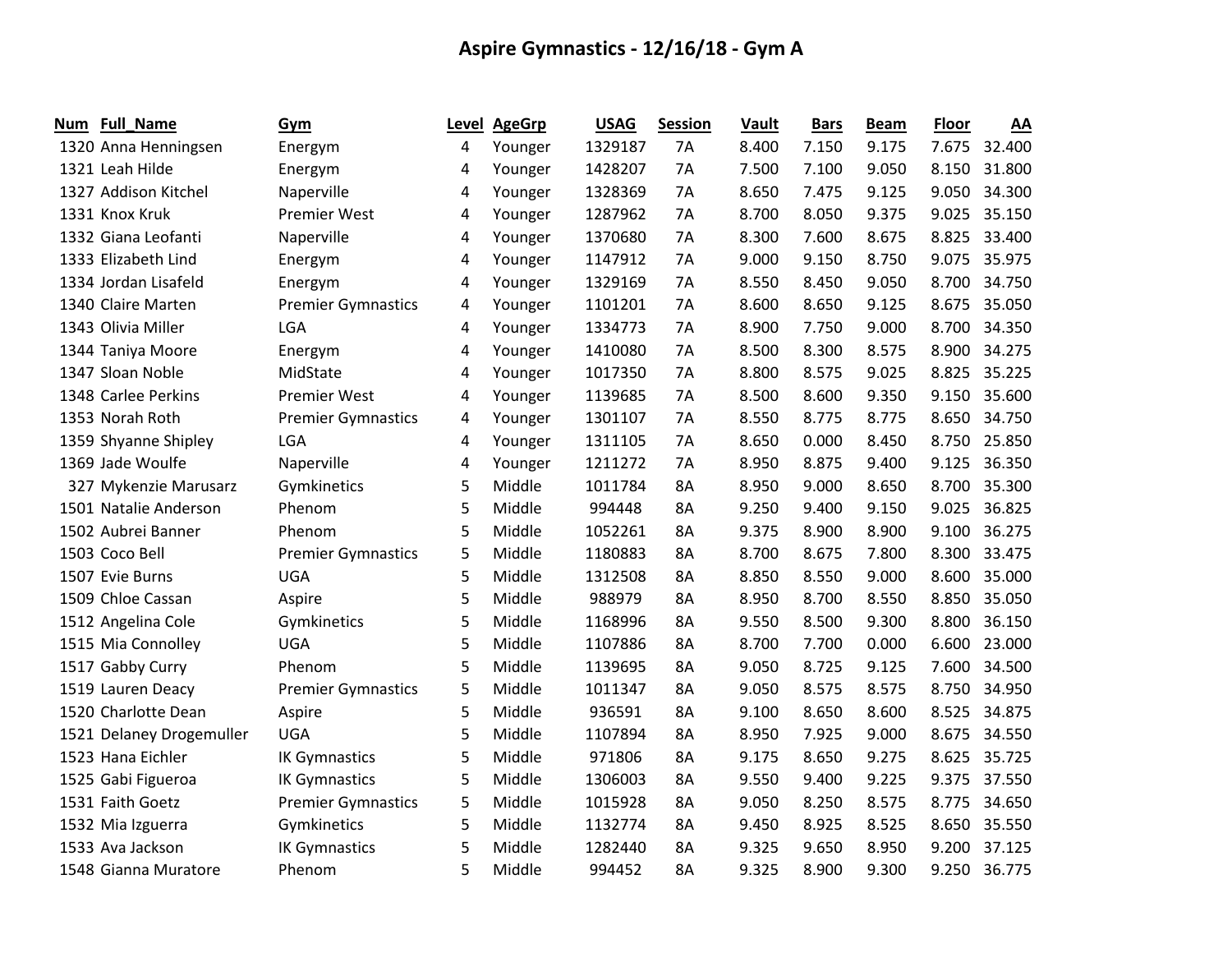| Num | <b>Full_Name</b>        | Gym                       | Level | <b>AgeGrp</b> | <b>USAG</b> | <b>Session</b> | <b>Vault</b> | <b>Bars</b> | <b>Beam</b> | <b>Floor</b> | AA     |
|-----|-------------------------|---------------------------|-------|---------------|-------------|----------------|--------------|-------------|-------------|--------------|--------|
|     | 1555 Ella Punsalan      | Phenom                    | 5     | Middle        | 1139731     | 8A             | 9.000        | 9.375       | 9.150       | 8.950        | 36.475 |
|     | 1556 Jillian Reh        | <b>UGA</b>                | 5     | Middle        | 1223356     | 8A             | 8.600        | 6.250       | 8.575       | 8.100        | 31.525 |
|     | 1561 Maggie Ryan        | Aspire                    | 5     | Middle        | 1312771     | 8A             | 9.350        | 8.725       | 8.525       | 9.000        | 35.600 |
|     | 1562 Riley Schwertley   | Phenom                    | 5     | Middle        | 994459      | 8A             | 8.750        | 9.200       | 9.450       | 8.650        | 36.050 |
|     | 1568 Maggie Toole       | Phenom                    | 5     | Middle        | 936574      | 8A             | 9.350        | 9.125       | 9.200       | 8.975        | 36.650 |
|     | 1570 Tessa Van Treese   | <b>Premier Gymnastics</b> | 5     | Middle        | 973701      | 8A             | 9.025        | 8.375       | 8.125       | 8.450        | 33.975 |
|     | 1508 Meghan Carrigan    | <b>IK Gymnastics</b>      | 5     | Older         | 1282436     | 8A             | 9.050        | 9.275       | 8.775       | 8.975        | 36.075 |
|     | 1511 Madeleine Chenault | Phenom                    | 5     | Older         | 952931      | 8A             | 8.800        | 9.100       | 9.125       | 8.625        | 35.650 |
|     | 1513 Alexa Conforti     | <b>IK Gymnastics</b>      | 5     | Older         | 1284170     | 8A             | 9.600        | 9.175       | 8.825       | 9.150        | 36.750 |
|     | 1514 Gabriela Conforti  | <b>IK Gymnastics</b>      | 5     | Older         | 1284182     | 8A             | 9.500        | 9.400       | 9.200       | 9.225        | 37.325 |
|     | 1516 Caleigh Cumbee     | <b>UGA</b>                | 5     | Older         | 1107891     | 8A             | 8.900        | 8.300       | 8.175       | 8.650        | 34.025 |
|     | 1522 Zava Duea          | <b>UGA</b>                | 5     | Older         | 1312680     | 8A             | 8.700        | 8.300       | 9.225       | 8.650        | 34.875 |
|     | 1526 Amber Flores       | <b>UGA</b>                | 5     | Older         | 954665      | 8A             | 9.000        | 7.850       | 9.075       | 8.900        | 34.825 |
|     | 1527 Jordan Flowers     | Gymkinetics               | 5     | Older         | 1029906     | 8A             | 9.350        | 8.700       | 9.150       | 8.725        | 35.925 |
|     | 1529 Eliana Galan       | Gymkinetics               | 5     | Older         | 954691      | 8A             | 8.900        | 9.000       | 7.875       | 8.800        | 34.575 |
|     | 1534 Kayla Jaskula      | <b>UGA</b>                | 5     | Older         | 1312663     | 8A             | 9.000        | 8.050       | 8.775       | 8.575        | 34.400 |
|     | 1535 Emily Johanes      | Phenom                    | 5     | Older         | 967793      | 8A             | 8.800        | 8.500       | 9.000       | 8.900        | 35.200 |
|     | 1536 Destiny Johnson    | <b>UGA</b>                | 5     | Older         | 1312656     | 8A             | 8.500        | 7.500       | 8.500       | 8.800        | 33.300 |
|     | 1537 Madison Kelly      | <b>UGA</b>                | 5     | Older         | 1107900     | 8A             | 8.825        | 6.000       | 0.000       | 7.400        | 22.225 |
|     | 1538 Ariya King         | <b>IK Gymnastics</b>      | 5     | Older         | 1282473     | 8A             | 9.450        | 8.925       | 9.600       | 9.225        | 37.200 |
|     | 1540 Trysta Kosel       | <b>UGA</b>                | 5     | Older         | 1312644     | 8A             | 8.550        | 5.700       | 6.850       | 7.775        | 28.875 |
|     | 1541 Grace Laird        | Aspire                    | 5     | Older         | 1077543     | 8A             | 9.200        | 8.975       | 9.300       | 8.700        | 36.175 |
|     | 1546 Olivia McDonald    | Gymkinetics               | 5     | Older         | 1132852     | 8A             | 9.450        | 9.150       | 9.025       | 9.000        | 36.625 |
|     | 1552 Addison Peacock    | Phenom                    | 5     | Older         | 938063      | 8A             | 9.250        | 8.650       | 9.050       | 8.775        | 35.725 |
|     | 1564 Ava Smith          | Phenom                    | 5     | Older         | 935691      | 8A             | 9.125        | 8.875       | 9.300       | 8.800        | 36.100 |
|     | 1565 Madelyn Starr      | <b>IK Gymnastics</b>      | 5     | Older         | 971810      | 8A             | 9.200        | 9.175       | 8.275       | 9.050        | 35.700 |
|     | 1566 Ava Sullivan       | <b>UGA</b>                | 5     | Older         | 1312524     | 8A             | 8.300        | 7.300       | 8.800       | 8.750        | 33.150 |
|     | 1567 Emma Thompson      | <b>Premier Gymnastics</b> | 5     | Older         | 1107705     | 8A             | 8.700        | 0.000       | 8.475       | 8.925        | 26.100 |
|     | 1504 Kelsey Boros       | Gymkinetics               | 5     | Younger       | 1132645     | 8A             | 9.125        | 9.250       | 8.800       | 8.600        | 35.775 |
|     | 1505 Megan Brezina      | <b>Premier Gymnastics</b> | 5     | Younger       | 1101178     | 8A             | 9.000        | 9.075       | 8.775       | 8.150        | 35.000 |
|     | 1506 Fiona Brown        | <b>Premier Gymnastics</b> | 5     | Younger       | 1101181     | 8A             | 8.800        | 8.325       | 9.275       | 8.450        | 34.850 |
|     | 1510 Josie Chenault     | Phenom                    | 5     | Younger       | 1011422     | 8A             | 8.850        | 9.275       | 9.175       | 8.200        | 35.500 |
|     | 1518 Kylie Dacanay      | <b>Premier Gymnastics</b> | 5     | Younger       | 1101190     | 8A             | 9.150        | 9.300       | 9.575       | 9.050        | 37.075 |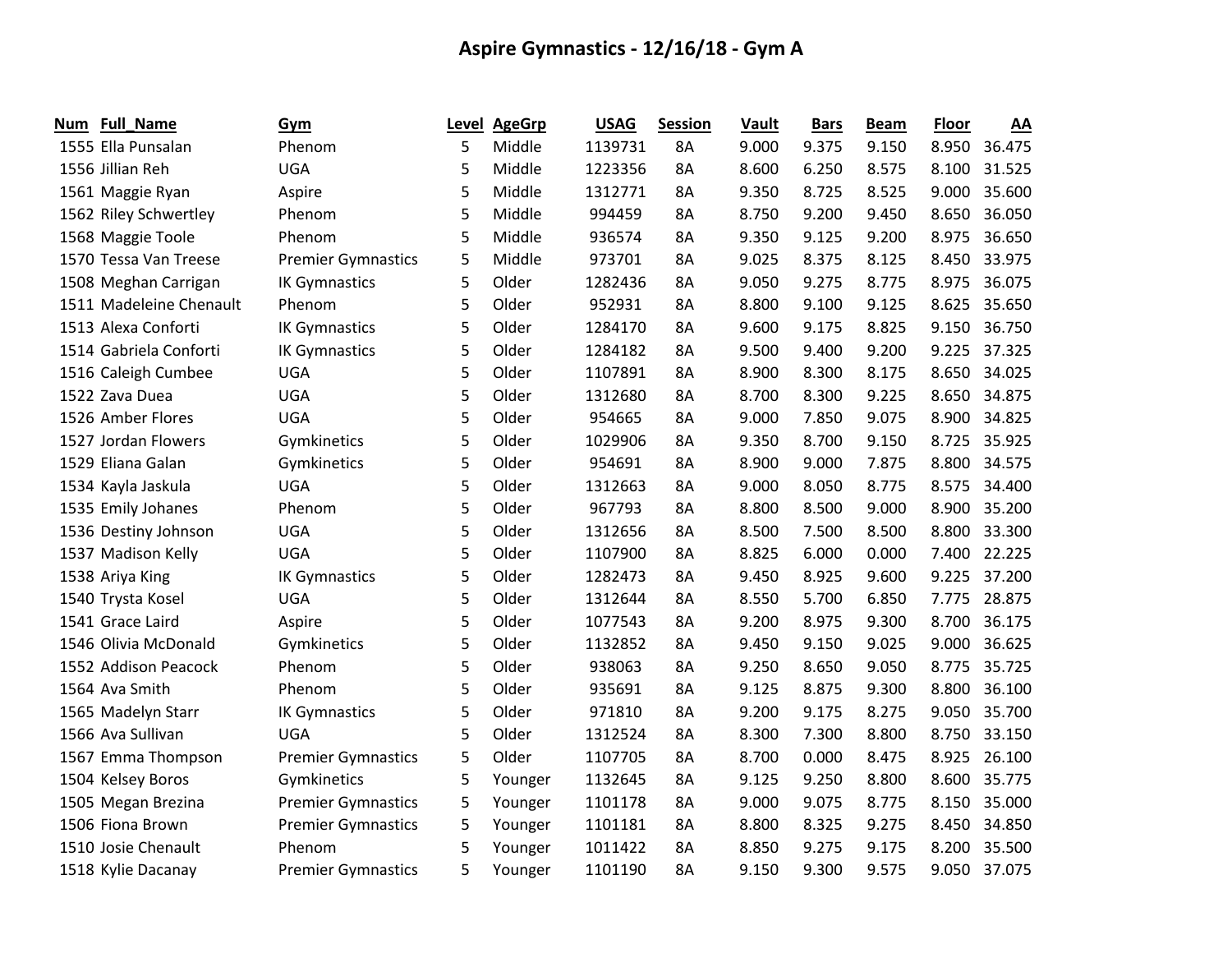| Num | Full_Name               | Gym                       |   | Level AgeGrp | <b>USAG</b> | <b>Session</b> | Vault | <b>Bars</b> | <b>Beam</b> | <b>Floor</b> | AA           |
|-----|-------------------------|---------------------------|---|--------------|-------------|----------------|-------|-------------|-------------|--------------|--------------|
|     | 1524 Sydney Fazio       | Aspire                    | 5 | Younger      | 1064363     | 8A             | 9.000 | 8.850       | 9.550       | 9.200        | 36.600       |
|     | 1528 Sophia Friscia     | Aspire                    | 5 | Younger      | 991641      | 8A             | 9.525 | 9.450       | 8.950       | 9.400        | 37.325       |
|     | 1530 Kate Giroux        | Aspire                    | 5 | Younger      | 936588      | 8A             | 9.375 | 8.850       | 9.300       | 8.575        | 36.100       |
|     | 1542 Emmalyn Lekki      | Gymkinetics               | 5 | Younger      | 1153166     | 8A             | 9.400 | 9.375       | 9.000       | 9.250        | 37.025       |
|     | 1543 Maisy Marderosian  | <b>IK Gymnastics</b>      | 5 | Younger      | 1283334     | 8A             | 9.275 | 8.900       | 8.750       | 8.775        | 35.700       |
|     | 1545 Mckena Mauk        | Aspire                    | 5 | Younger      | 990342      | 8A             | 9.450 | 8.000       | 9.525       | 9.325        | 36.300       |
|     | 1547 Isabelle McNamara  | Aspire                    | 5 | Younger      | 1064381     | 8A             | 9.450 | 8.875       | 8.350       | 8.800        | 35.475       |
|     | 1549 Teagan O'Connor    | <b>Premier Gymnastics</b> | 5 | Younger      | 1014412     | 8A             | 8.950 | 8.400       | 9.025       | 8.875        | 35.250       |
|     | 1550 Rilyn O'Hern       | Aspire                    | 5 | Younger      | 991973      | 8A             | 9.400 | 9.000       | 9.225       | 8.850        | 36.475       |
|     | 1551 Maisie Payne       | Gymkinetics               | 5 | Younger      | 1132889     | 8A             | 9.150 | 9.225       | 9.450       | 7.700        | 35.525       |
|     | 1553 Natalia Pfeffer    | Aspire                    | 5 | Younger      | 1064405     | 8A             | 9.100 | 9.200       | 8.800       | 8.875        | 35.975       |
|     | 1554 Addison Piel       | Gymkinetics               | 5 | Younger      | 1132897     | 8A             | 9.400 | 8.750       | 8.400       |              | 8.700 35.250 |
|     | 1557 Molly Reidy        | <b>UGA</b>                | 5 | Younger      | 1018826     | 8A             | 8.850 | 6.300       | 8.775       | 7.900        | 31.825       |
|     | 1559 Kolby Ross         | <b>UGA</b>                | 5 | Younger      | 1312615     | 8A             | 9.300 | 9.000       | 9.200       | 8.300        | 35.800       |
|     | 1563 Sophia Sica        | <b>Premier Gymnastics</b> | 5 | Younger      | 1014418     | 8A             | 8.750 | 8.850       | 9.325       | 8.475        | 35.400       |
|     | 1569 Marissa Torri      | Aspire                    | 5 | Younger      | 1018478     | 8A             | 9.150 | 9.550       | 9.475       | 9.275        | 37.450       |
|     | 1572 Chloe Venzon       | <b>Premier Gymnastics</b> | 5 | Younger      | 1107713     | 8A             | 8.800 | 8.350       | 9.225       | 8.150        | 34.525       |
|     | 1573 Melania Veselovsky | <b>Premier Gymnastics</b> | 5 | Younger      | 1301154     | 8A             | 9.350 | 8.400       | 8.450       | 9.000        | 35.200       |
|     | 1574 Zahira Zbrozek     | Phenom                    | 5 | Younger      | 994467      | 8A             | 9.200 | 9.100       | 9.325       | 9.125        | 36.750       |
|     | 1605 Madelyn Becker     | <b>Premier West</b>       | 3 | Middle       | 1287938     | <b>9A</b>      | 8.625 | 9.300       | 9.275       | 9.325        | 36.525       |
|     | 1607 Brooklyn Brewer    | <b>UGA Tinley Park</b>    | 3 | Middle       | 1486842     | 9A             | 9.000 | 8.375       | 8.200       | 8.175        | 33.750       |
|     | 1610 Ana Cemortan       | <b>Premier West</b>       | 3 | Middle       | 1399511     | 9A             | 8.875 | 9.525       | 9.200       | 9.675        | 37.275       |
|     | 1611 Evi Clementi       | <b>Premier West</b>       | 3 | Middle       | 1287954     | <b>9A</b>      | 9.100 | 9.600       | 9.375       | 9.725        | 37.800       |
|     | 1612 Karsyn Conner      | MidState                  | 3 | Middle       | 1455234     | 9A             | 8.600 | 7.950       | 8.600       | 8.500        | 33.650       |
|     | 1613 Isabella Davis     | Victory                   | 3 | Middle       | 1297438     | 9A             | 8.600 | 7.500       | 8.550       | 8.350        | 33.000       |
|     | 1614 Maddie Diaz        | <b>Premier West</b>       | 3 | Middle       | 1401711     | 9A             | 8.650 | 9.050       | 8.950       | 9.125        | 35.775       |
|     | 1615 Hadley Dugan       | MidState                  | 3 | Middle       | 1430734     | <b>9A</b>      | 8.500 | 9.050       | 7.800       | 9.325        | 34.675       |
|     | 1631 Ellie Ingram       | <b>Premier West</b>       | 3 | Middle       | 1397368     | 9Α             | 8.400 | 8.650       | 8.100       | 8.275        | 33.425       |
|     | 1633 Rachel Lucasey     | MidState                  | 3 | Middle       | 1428067     | <b>9A</b>      | 9.100 | 9.400       | 9.125       | 8.925        | 36.550       |
|     | 1634 Sabine Manning     | Lakeshore                 | 3 | Middle       | 1268215     | <b>9A</b>      | 8.675 | 8.900       | 8.600       | 9.200        | 35.375       |
|     | 1640 Stella Patti       | <b>Premier West</b>       | 3 | Middle       | 1287940     | <b>9A</b>      | 8.250 | 8.925       | 7.725       | 8.625        | 33.525       |
|     | 1641 Natalie Pavoni     | <b>UGA Tinley Park</b>    | 3 | Middle       | 1472173     | 9A             | 8.100 | 8.000       | 8.325       | 8.250        | 32.675       |
|     | 1643 Sophia Piotrowski  | Lakeshore                 | 3 | Middle       | 1282198     | <b>9A</b>      | 8.750 | 9.500       | 9.125       |              | 9.150 36.525 |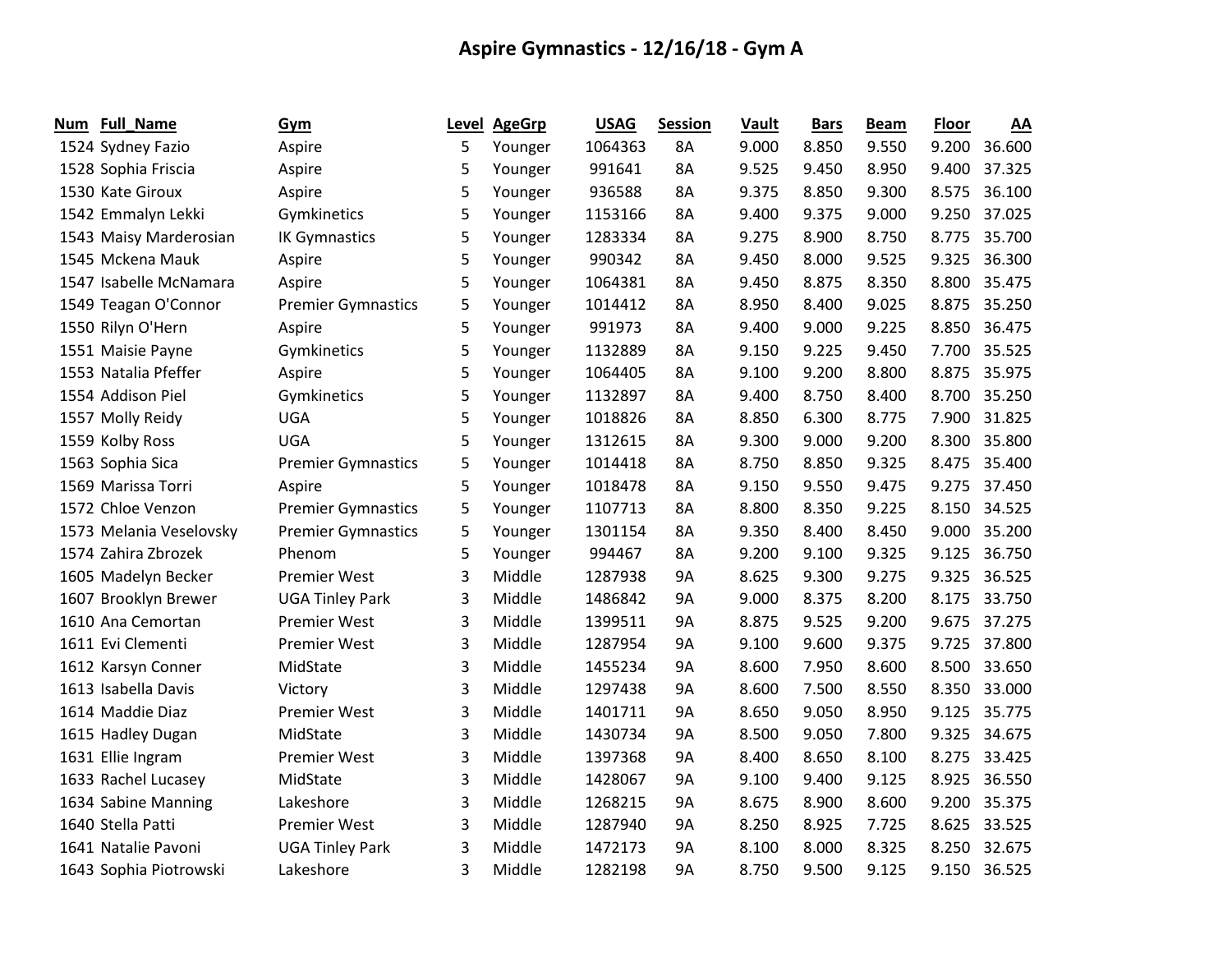| Num | Full_Name                                   | Gym                    | Level | <b>AgeGrp</b> | <b>USAG</b> | <b>Session</b> | Vault | <b>Bars</b> | <b>Beam</b> | <b>Floor</b> | AA           |
|-----|---------------------------------------------|------------------------|-------|---------------|-------------|----------------|-------|-------------|-------------|--------------|--------------|
|     | 1646 Ayla Rascon                            | Lakeshore              | 3     | Middle        | 1122756     | <b>9A</b>      | 9.150 | 9.450       | 8.250       | 9.350        | 36.200       |
|     | 1652 Katherine Schuetz                      | Lakeshore              | 3     | Middle        | 1344990     | 9A             | 7.950 | 8.100       | 8.525       | 9.050        | 33.625       |
|     | 1654 Katelyn Schweighardt                   | <b>Premier West</b>    | 3     | Middle        | 1398188     | 9A             | 8.325 | 9.500       | 8.500       | 8.925        | 35.250       |
|     | 1655 Brynn Shunk                            | <b>Premier West</b>    | 3     | Middle        | 1418443     | 9A             | 8.850 | 8.700       | 8.875       | 8.550        | 34.975       |
|     | 1656 Leilah Siharath                        | <b>CPD</b>             | 3     | Middle        | 1305389     | 9A             | 8.875 | 8.950       | 9.000       | 8.875        | 35.700       |
|     | 1660 Kenzie Whitlow-Houston UGA Tinley Park |                        | 3     | Middle        | 1450137     | 9A             | 8.375 | 8.350       | 8.350       | 8.900        | 33.975       |
|     | 1662 Addy Xagas                             | <b>Premier West</b>    | 3     | Middle        | 1287944     | <b>9A</b>      | 8.350 | 9.300       | 9.075       | 8.925        | 35.650       |
|     | 1601 Katie Abraham                          | MidState               | 3     | Older         | 1428040     | 9A             | 8.625 | 7.700       | 9.125       | 9.300        | 34.750       |
|     | 1603 Tabitha Basak                          | <b>UGA Tinley Park</b> | 3     | Older         | 1350722     | 9A             | 8.600 | 8.375       | 9.050       | 8.900        | 34.925       |
|     | 1604 Vanessa Bazan                          | <b>Premier West</b>    | 3     | Older         | 1287946     | <b>9A</b>      | 9.175 | 9.700       | 9.100       | 8.950        | 36.925       |
|     | 1608 Cloe Bruce                             | <b>Premier West</b>    | 3     | Older         | 1287948     | 9A             | 9.000 | 9.700       | 9.300       | 9.400        | 37.400       |
|     | 1617 Daniella Escobar                       | <b>Premier West</b>    | 3     | Older         | 1397096     | 9A             | 8.825 | 9.150       | 8.775       | 8.800        | 35.550       |
|     | 1618 Zoey Essex                             | <b>UGA Tinley Park</b> | 3     | Older         | 1356853     | 9A             | 8.450 | 8.050       | 8.000       | 8.875        | 33.375       |
|     | 1625 Myriam Hadj-Mohamed                    | Lakeshore              | 3     | Older         | 1448320     | 9A             | 8.600 | 8.350       | 8.600       | 8.750        | 34.300       |
|     | 1626 Grace Harris                           | <b>UGA Tinley Park</b> | 3     | Older         | 1448848     | 9A             | 8.000 | 8.800       | 7.675       | 8.325        | 32.800       |
|     | 1627 Morgan Henderson                       | <b>UGA Tinley Park</b> | 3     | Older         | 1462009     | <b>9A</b>      | 8.775 | 8.300       | 9.000       | 9.325        | 35.400       |
|     | 1628 Claudia Hetterich                      | <b>Premier West</b>    | 3     | Older         | 1139680     | 9A             | 8.600 | 8.925       | 9.100       | 8.875        | 35.500       |
|     | 1629 Monica Hristova                        | <b>Premier West</b>    | 3     | Older         | 1287958     | 9A             | 9.200 | 9.625       | 9.025       | 9.350        | 37.200       |
|     | 1635 Caylin Maranda                         | <b>UGA Tinley Park</b> | 3     | Older         | 1457109     | 9A             | 9.100 | 8.750       | 9.050       | 9.175        | 36.075       |
|     | 1636 Korissa Martin                         | <b>Premier West</b>    | 3     | Older         | 1287964     | 9A             | 8.950 | 9.500       | 9.575       | 9.425        | 37.450       |
|     | 1637 Carly Meiley                           | <b>Premier West</b>    | 3     | Older         | 1287972     | 9A             | 8.700 | 8.750       | 8.950       |              | 8.700 35.100 |
|     | 1638 Coral Montoya                          | <b>UGA Tinley Park</b> | 3     | Older         | 1456920     | 9A             | 8.825 | 9.400       | 9.100       |              | 9.050 36.375 |
|     | 1639 Holly Morris                           | <b>Premier West</b>    | 3     | Older         | 1287974     | <b>9A</b>      | 8.950 | 9.600       | 9.200       | 9.375        | 37.125       |
|     | 1651 Zoë Sanford                            | <b>UGA Tinley Park</b> | 3     | Older         | 1471270     | 9A             | 7.300 | 8.950       | 7.675       | 8.700        | 32.625       |
|     | 1657 Isa Stein                              | <b>Premier West</b>    | 3     | Older         | 1287980     | 9A             | 9.000 | 9.625       | 9.475       | 9.525        | 37.625       |
|     | 1659 Kelsey Whitehouse                      | Victory                | 3     | Older         | 1297457     | 9A             | 8.600 | 8.075       | 8.725       | 8.575        | 33.975       |
|     | 1664 Olivia Zolla                           | <b>Premier West</b>    | 3     | Older         | 1139690     | 9A             | 9.200 | 9.850       | 9.575       | 9.525        | 38.150       |
|     | 1602 Cailey Abruscato                       | <b>Premier West</b>    | 3     | Younger       | 1287936     | 9A             | 8.600 | 7.350       | 8.150       | 8.050        | 32.150       |
|     | 1606 Taylor Bietsch                         | MidState               | 3     | Younger       | 1312855     | <b>9A</b>      | 9.150 | 9.250       | 8.750       | 8.925        | 36.075       |
|     | 1609 Zoe Carlson                            | <b>Premier West</b>    | 3     | Younger       | 1398502     | 9A             | 7.800 | 8.475       | 8.700       | 8.850        | 33.825       |
|     | 1619 Mia Fojtik                             | <b>CPD</b>             | 3     | Younger       | 1456455     | 9A             | 8.800 | 8.025       | 8.500       | 7.975        | 33.300       |
|     | 1620 Cora Fulton                            | <b>CPD</b>             | 3     | Younger       | 1467212     | 9A             | 8.050 | 8.025       | 8.500       | 8.425        | 33.000       |
|     | 1621 Xariah Gall                            | <b>CPD</b>             | 3     | Younger       | 1458753     | 9Α             | 8.150 | 7.675       | 7.050       | 8.475        | 31.350       |